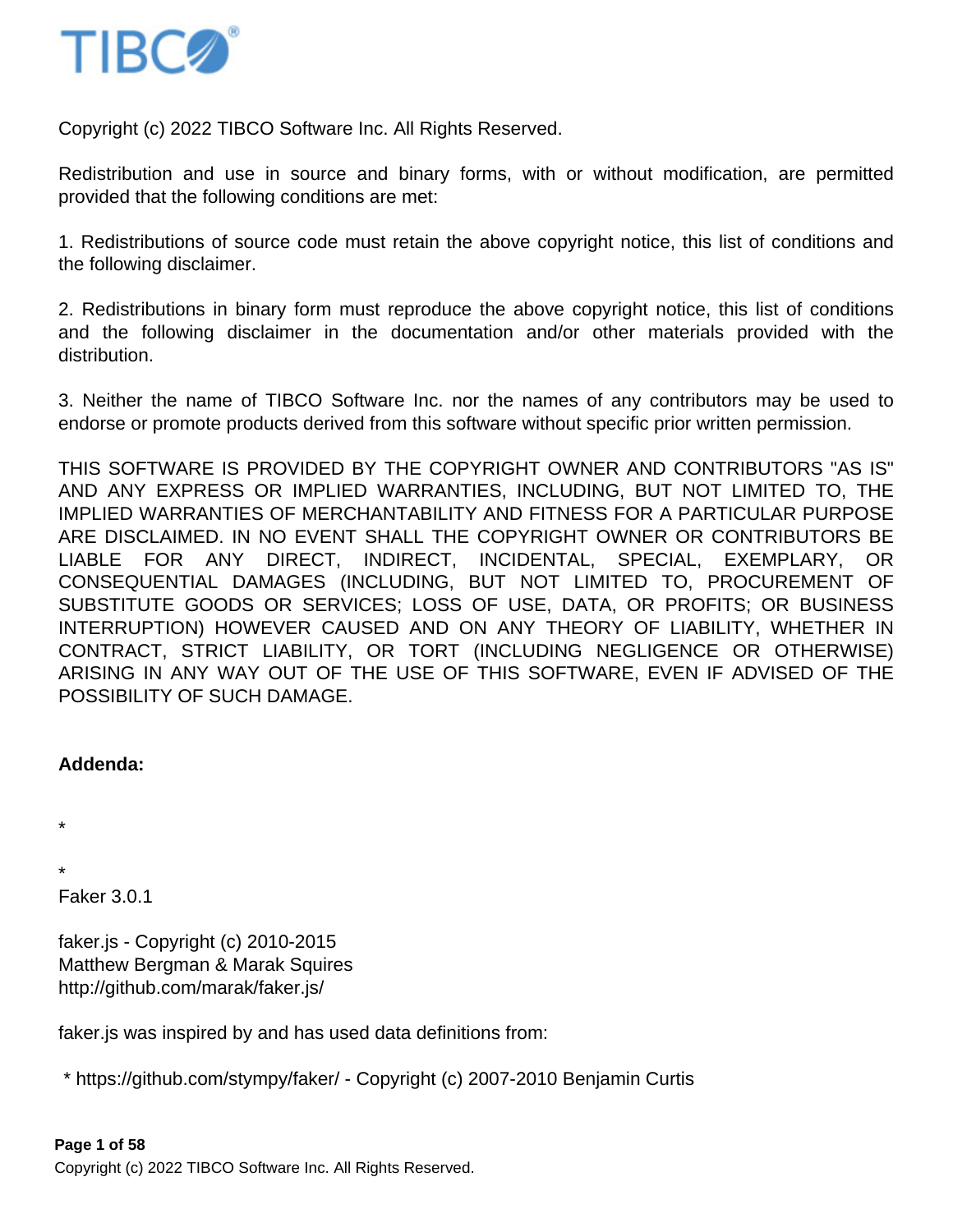

 \* http://search.cpan.org/~jasonk/Data-Faker-0.07/ - Copyright 2004-2005 by Jason Kohles

Permission is hereby granted, free of charge, to any person obtaining a copy of this software and associated documentation files (the "Software"), to deal in the Software without restriction, including without limitation the rights to use, copy, modify, merge, publish, distribute, sublicense, and/or sell copies of the Software, and to permit persons to whom the Software is furnished to do so, subject to the following conditions:

The above copyright notice and this permission notice shall be included in all copies or substantial portions of the Software.

THE SOFTWARE IS PROVIDED "AS IS", WITHOUT WARRANTY OF ANY KIND, EXPRESS OR IMPLIED, INCLUDING BUT NOT LIMITED TO THE WARRANTIES OF MERCHANTABILITY, FITNESS FOR A PARTICULAR PURPOSE AND NONINFRINGEMENT. IN NO EVENT SHALL THE AUTHORS OR COPYRIGHT HOLDERS BE LIABLE FOR ANY CLAIM, DAMAGES OR OTHER LIABILITY, WHETHER IN AN ACTION OF CONTRACT, TORT OR OTHERWISE, ARISING FROM, OUT OF OR IN CONNECTION WITH THE SOFTWARE OR THE USE OR OTHER DEALINGS IN THE SOFTWARE.

\*

hammer.js 2.0.8

The MIT License (MIT)

Copyright (C) 2011-2017 by Jorik Tangelder (Eight Media)

Permission is hereby granted, free of charge, to any person obtaining a copy of this software and associated documentation files (the "Software"), to deal in the Software without restriction, including without limitation the rights to use, copy, modify, merge, publish, distribute, sublicense, and/or sell copies of the Software, and to permit persons to whom the Software is furnished to do so, subject to the following conditions:

The above copyright notice and this permission notice shall be included in all copies or substantial portions of the Software.

THE SOFTWARE IS PROVIDED "AS IS", WITHOUT WARRANTY OF ANY KIND, EXPRESS OR IMPLIED, INCLUDING BUT NOT LIMITED TO THE WARRANTIES OF MERCHANTABILITY, FITNESS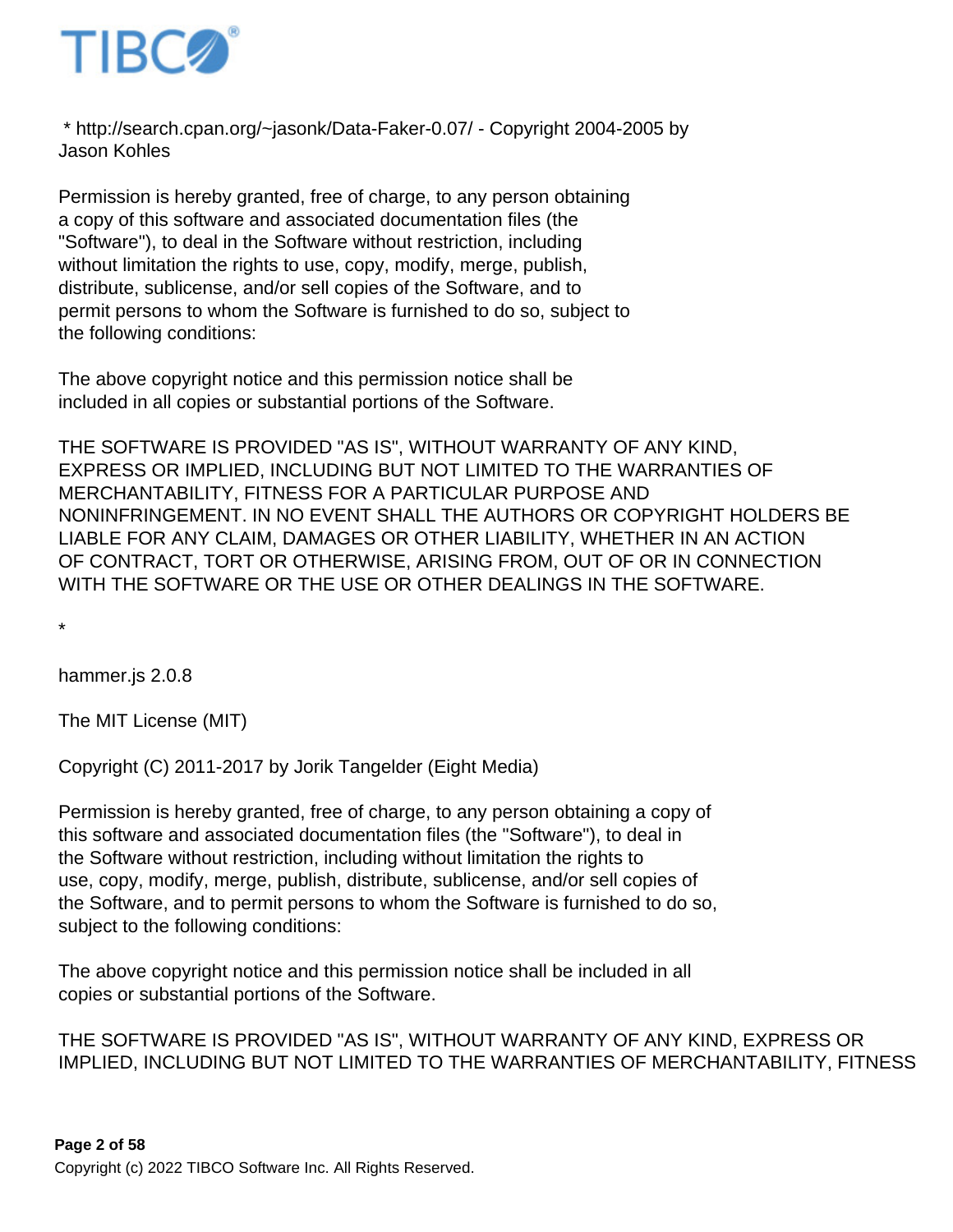

FOR A PARTICULAR PURPOSE AND NONINFRINGEMENT. IN NO EVENT SHALL THE AUTHORS OR COPYRIGHT HOLDERS BE LIABLE FOR ANY CLAIM, DAMAGES OR OTHER LIABILITY, WHETHER IN AN ACTION OF CONTRACT, TORT OR OTHERWISE, ARISING FROM, OUT OF OR IN CONNECTION WITH THE SOFTWARE OR THE USE OR OTHER DEALINGS IN THE SOFTWARE.

\*

gulp-clean: 0.4.0

@ Peter Vilja

Permission is hereby granted, free of charge, to any person obtaining a copy of this software and associated documentation files (the "Software"), to deal in the Software without restriction, including without limitation the rights to use, copy, modify, merge, publish, distribute, sublicense, and/or sell copies of the Software, and to permit persons to whom the Software is furnished to do so, subject to the following conditions:

The above copyright notice and this permission notice shall be included in all copies or substantial portions of the Software.

THE SOFTWARE IS PROVIDED "AS IS", WITHOUT WARRANTY OF ANY KIND, EXPRESS OR IMPLIED, INCLUDING BUT NOT LIMITED TO THE WARRANTIES OF MERCHANTABILITY, FITNESS FOR A PARTICULAR PURPOSE AND NONINFRINGEMENT. IN NO EVENT SHALL THE AUTHORS OR COPYRIGHT HOLDERS BE LIABLE FOR ANY CLAIM, DAMAGES OR OTHER LIABILITY, WHETHER IN AN ACTION OF CONTRACT, TORT OR OTHERWISE, ARISING FROM, OUT OF OR IN CONNECTION WITH THE SOFTWARE OR THE USE OR OTHER DEALINGS IN THE SOFTWARE.

\* sync-rest-client: 1.0.3

Permission is hereby granted, free of charge, to any person obtaining a copy of this software and associated documentation files (the "Software"), to deal in the Software without restriction, including without limitation the rights to use, copy, modify, merge, publish, distribute, sublicense, and/or sell copies of the Software, and to permit persons to whom the Software is furnished to do so, subject to the following conditions:

The above copyright notice and this permission notice shall be included in all copies or substantial portions of the Software.

THE SOFTWARE IS PROVIDED "AS IS", WITHOUT WARRANTY OF ANY KIND, EXPRESS OR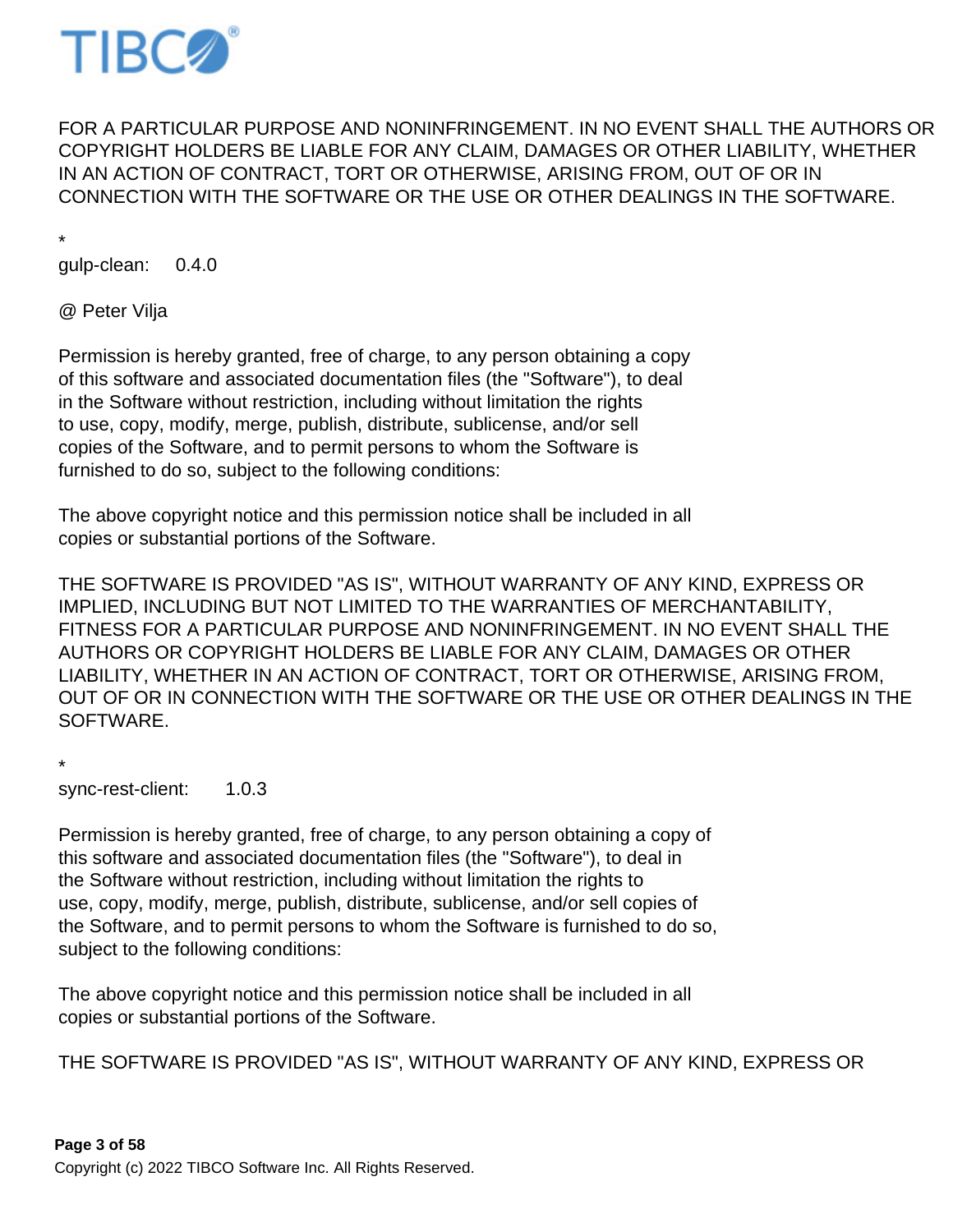

IMPLIED, INCLUDING BUT NOT LIMITED TO THE WARRANTIES OF MERCHANTABILITY, FITNESS FOR A PARTICULAR PURPOSE AND NONINFRINGEMENT. IN NO EVENT SHALL THE AUTHORS OR COPYRIGHT HOLDERS BE LIABLE FOR ANY CLAIM, DAMAGES OR OTHER LIABILITY, WHETHER IN AN ACTION OF CONTRACT, TORT OR OTHERWISE, ARISING FROM, OUT OF OR IN CONNECTION WITH THE SOFTWARE OR THE USE OR OTHER DEALINGS IN THE SOFTWARE.

\*

file-system 2.2.2

douzi <liaowei08@gmail.com

Permission to use, copy, modify, and/or distribute this software for any purpose with or without fee is hereby granted, provided that the above copyright notice and this permission notice appear in all copies.

THE SOFTWARE IS PROVIDED "AS IS" AND THE AUTHOR DISCLAIMS ALL WARRANTIES WITH REGARD TO THIS SOFTWARE INCLUDING ALL IMPLIED WARRANTIES OF MERCHANTABILITY AND FITNESS. IN NO EVENT SHALL THE AUTHOR BE LIABLE FOR ANY SPECIAL, DIRECT, INDIRECT, OR CONSEQUENTIAL DAMAGES OR ANY DAMAGES WHATSOEVER RESULTING FROM LOST OF USE, DATA OR PROFITS, WHETHER IN AN ACTION OF CONTRACT, NEGLIGENCE OR OTHER TORTIOUS ACTION, ARISING OUT OF OR IN CONNECTION WITH THE USE OR PERFORMANCE OF THIS SOFTWARE.

\*

child\_process 1.0.2

Permission to use, copy, modify, and/or distribute this software for any purpose with or without fee is hereby granted, provided that the above copyright notice and this permission notice appear in all copies.

THE SOFTWARE IS PROVIDED "AS IS" AND THE AUTHOR DISCLAIMS ALL WARRANTIES WITH REGARD TO THIS SOFTWARE INCLUDING ALL IMPLIED WARRANTIES OF MERCHANTABILITY AND FITNESS. IN NO EVENT SHALL THE AUTHOR BE LIABLE FOR ANY SPECIAL, DIRECT, INDIRECT, OR CONSEQUENTIAL DAMAGES OR ANY DAMAGES WHATSOEVER RESULTING FROM LOST OF USE, DATA OR PROFITS, WHETHER IN AN ACTION OF CONTRACT, NEGLIGENCE OR OTHER TORTIOUS ACTION, ARISING OUT OF OR IN CONNECTION WITH THE USE OR PERFORMANCE OF THIS SOFTWARE.

\*

fuzzy: 0.1.3

Copyright (c) 2012 Matt York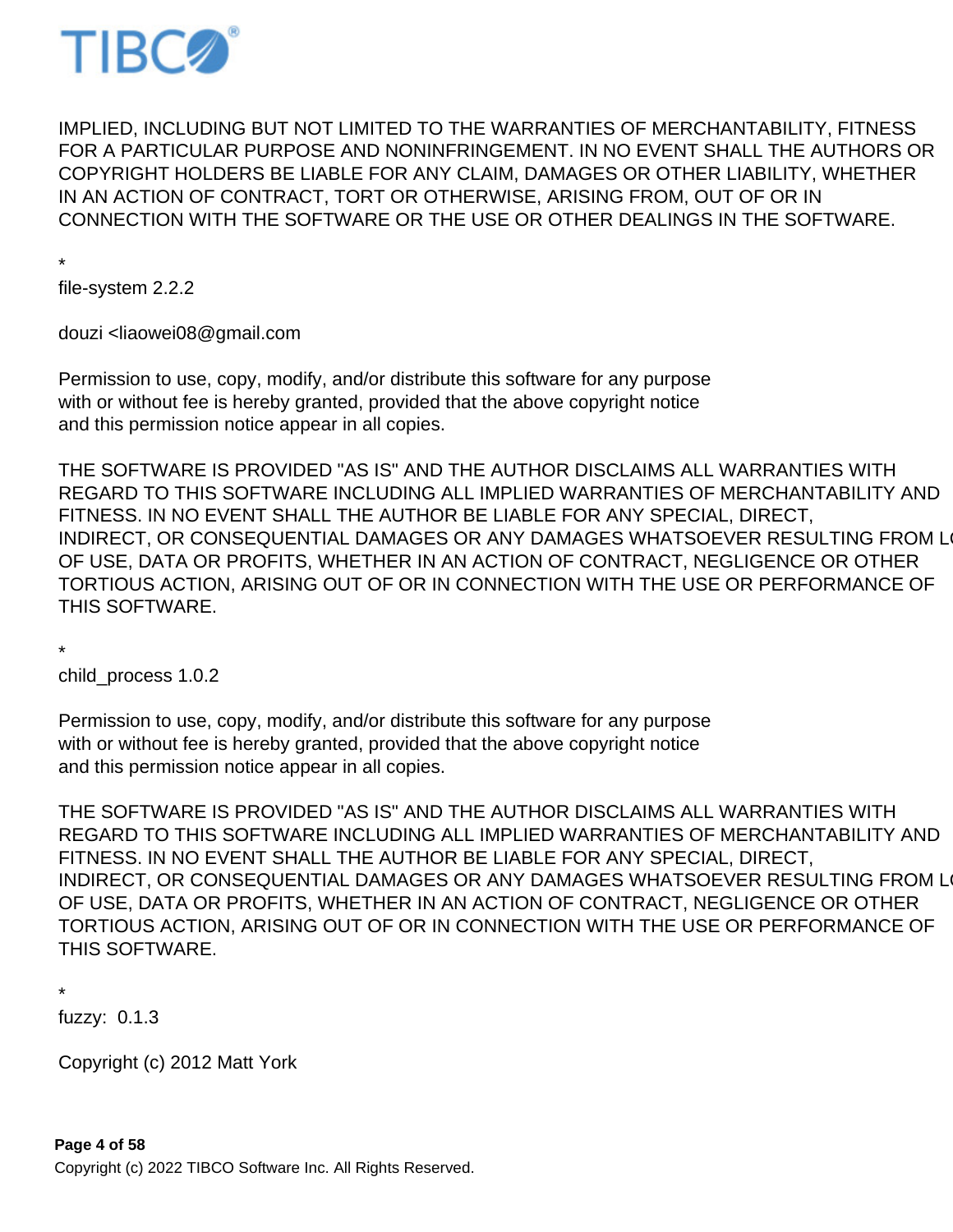

Permission is hereby granted, free of charge, to any person obtaining a copy of this software and associated documentation files (the "Software"), to deal in the Software without restriction, including without limitation the rights to use, copy, modify, merge, publish, distribute, sublicense, and/or sell copies of the Software, and to permit persons to whom the Software is furnished to do so, subject to the following conditions:

The above copyright notice and this permission notice shall be included in all copies or substantial portions of the Software.

THE SOFTWARE IS PROVIDED "AS IS", WITHOUT WARRANTY OF ANY KIND, EXPRESS OR IMPLIED, INCLUDING BUT NOT LIMITED TO THE WARRANTIES OF MERCHANTABILITY, FITNESS FOR A PARTICULAR PURPOSE AND NONINFRINGEMENT. IN NO EVENT SHALL THE AUTHORS OR COPYRIGHT HOLDERS BE LIABLE FOR ANY CLAIM, DAMAGES OR OTHER LIABILITY, WHETHER IN AN ACTION OF CONTRACT, TORT OR OTHERWISE, ARISING FROM, OUT OF OR IN CONNECTION WITH THE SOFTWARE OR THE USE OR OTHER DEALINGS IN THE SOFTWARE.

\*

fs-extra: 8.1.0

(The MIT License)

Copyright (c) 2011-2017 JP Richardson

Permission is hereby granted, free of charge, to any person obtaining a copy of this software and associated documentation files (the 'Software'), to deal in the Software without restriction, including without limitation the rights to use, copy, modify, merge, publish, distribute, sublicense, and/or sell copies of the Software, and to permit persons to whom the Software is furnished to do so, subject to the following conditions:

The above copyright notice and this permission notice shall be included in all copies or substantial portions of the Software.

THE SOFTWARE IS PROVIDED 'AS IS', WITHOUT WARRANTY OF ANY KIND, EXPRESS OR IMPLIED, INCLUDING BUT NOT LIMITED TO THE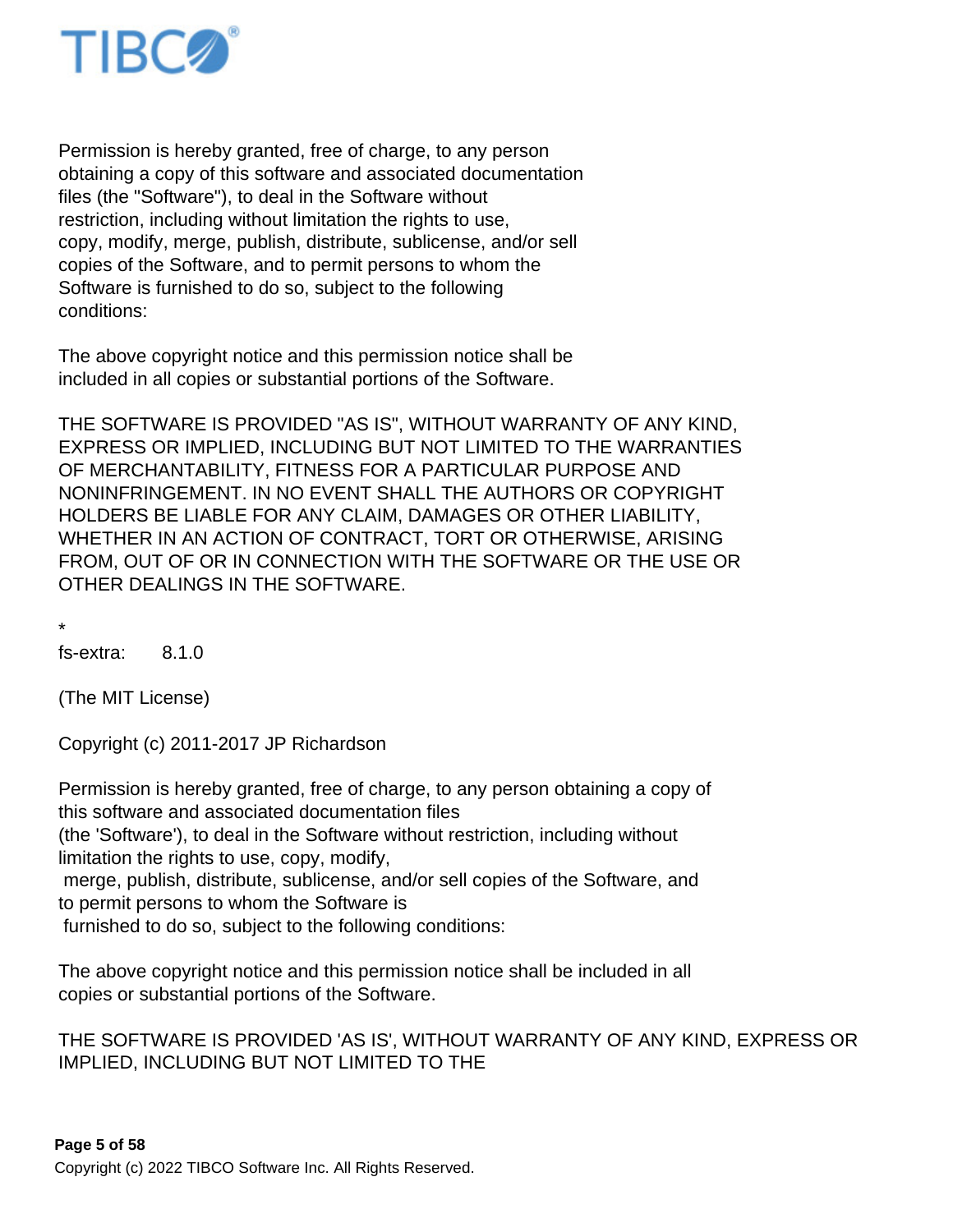

WARRANTIES OF MERCHANTABILITY, FITNESS FOR A PARTICULAR PURPOSE AND NONINFRINGEMENT. IN NO EVENT SHALL THE AUTHORS OR COPYRIGHT HOLDERS BE LIABLE FOR ANY CLAIM, DAMAGES OR OTHER LIABILITY, WHETHER IN AN ACTION OF CONTRACT, TORT OR OTHERWISE, ARISING FROM, OUT OF OR IN CONNECTION WITH THE SOFTWARE OR THE USE OR OTHER DEALINGS IN THE SOFTWARE.

\* angular6-json-schema-form: 7.3.0

The MIT License

Copyright (c) 2019 Google LLC.

Permission is hereby granted, free of charge, to any person obtaining a copy of this software and associated documentation files (the "Software"), to deal in the Software without restriction, including without limitation the rights to use, copy, modify, merge, publish, distribute, sublicense, and/or sell copies of the Software, and to permit persons to whom the Software is furnished to do so, subject to the following conditions:

The above copyright notice and this permission notice shall be included in all copies or substantial portions of the Software.

THE SOFTWARE IS PROVIDED "AS IS", WITHOUT WARRANTY OF ANY KIND, EXPRESS OR IMPLIED, INCLUDING BUT NOT LIMITED TO THE WARRANTIES OF MERCHANTABILITY, FITNESS FOR A PARTICULAR PURPOSE AND NONINFRINGEMENT. IN NO EVENT SHALL THE AUTHORS OR COPYRIGHT HOLDERS BE LIABLE FOR ANY CLAIM, DAMAGES OR OTHER LIABILITY, WHETHER IN AN ACTION OF CONTRACT, TORT OR OTHERWISE, ARISING FROM, OUT OF OR IN CONNECTION WITH THE SOFTWARE OR THE USE OR OTHER DEALINGS IN THE SOFTWARE.

\*

del: 5.0.0

Copyright (c) Sindre Sorhus <sindresorhus@gmail.com> (sindresorhus.com)

Permission is hereby granted, free of charge, to any person obtaining a copy of this software and associated documentation files (the "Software"), to deal in the Software without restriction, including without limitation the rights to use, copy, modify, merge, publish, distribute, sublicense, and/or sell copies of the Software, and to permit persons to whom the Software is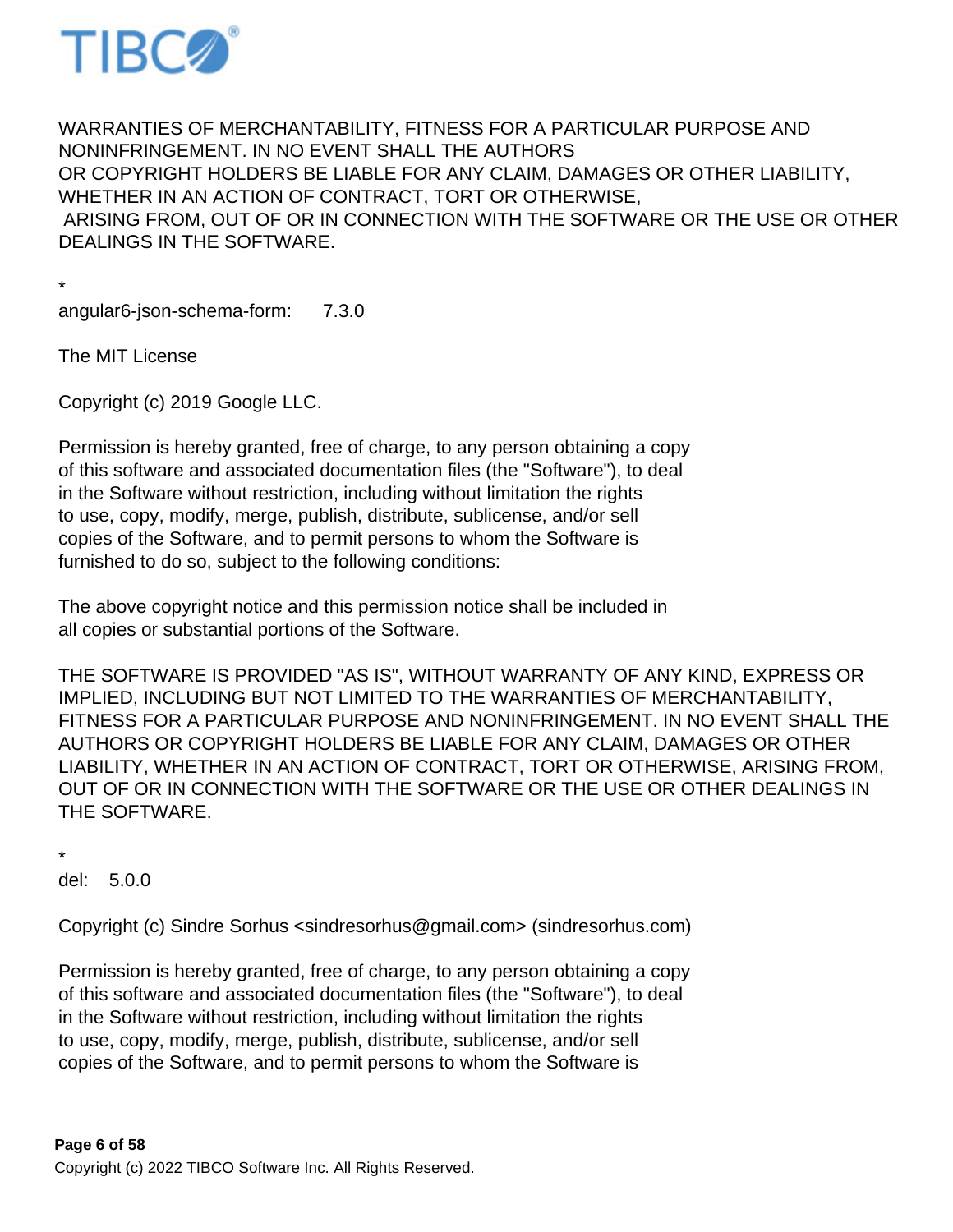

furnished to do so, subject to the following conditions:

The above copyright notice and this permission notice shall be included in all copies or substantial portions of the Software.

THE SOFTWARE IS PROVIDED "AS IS", WITHOUT WARRANTY OF ANY KIND, EXPRESS OR IMPLIED, INCLUDING BUT NOT LIMITED TO THE WARRANTIES OF MERCHANTABILITY, FITNESS FOR A PARTICULAR PURPOSE AND NONINFRINGEMENT. IN NO EVENT SHALL THE AUTHORS OR COPYRIGHT HOLDERS BE LIABLE FOR ANY CLAIM, DAMAGES OR OTHER LIABILITY, WHETHER IN AN ACTION OF CONTRACT, TORT OR OTHERWISE, ARISING FROM, OUT OF OR IN CONNECTION WITH THE SOFTWARE OR THE USE OR OTHER DEALINGS IN THE SOFTWARE.

\* Properties-Reader: 0.3.1

The MIT License (MIT)

Copyright (c) 2013 Steve King

Permission is hereby granted, free of charge, to any person obtaining a copy of this software and associated documentation files (the "Software"), to deal in the Software without restriction, including without limitation the rights to use, copy, modify, merge, publish, distribute, sublicense, and/or sell copies of the Software, and to permit persons to whom the Software is furnished to do so, subject to the following conditions:

The above copyright notice and this permission notice shall be included in all copies or substantial portions of the Software.

THE SOFTWARE IS PROVIDED "AS IS", WITHOUT WARRANTY OF ANY KIND, EXPRESS OR IMPLIED, INCLUDING BUT NOT LIMITED TO THE WARRANTIES OF MERCHANTABILITY, FITNESS FOR A PARTICULAR PURPOSE AND NONINFRINGEMENT. IN NO EVENT SHALL THE AUTHORS OR COPYRIGHT HOLDERS BE LIABLE FOR ANY CLAIM, DAMAGES OR OTHER LIABILITY, WHETHER IN AN ACTION OF CONTRACT, TORT OR OTHERWISE, ARISING FROM, OUT OF OR IN CONNECTION WITH THE SOFTWARE OR THE USE OR OTHER DEALINGS IN THE SOFTWARE.

\*

@concat: 1.0.3

MIT License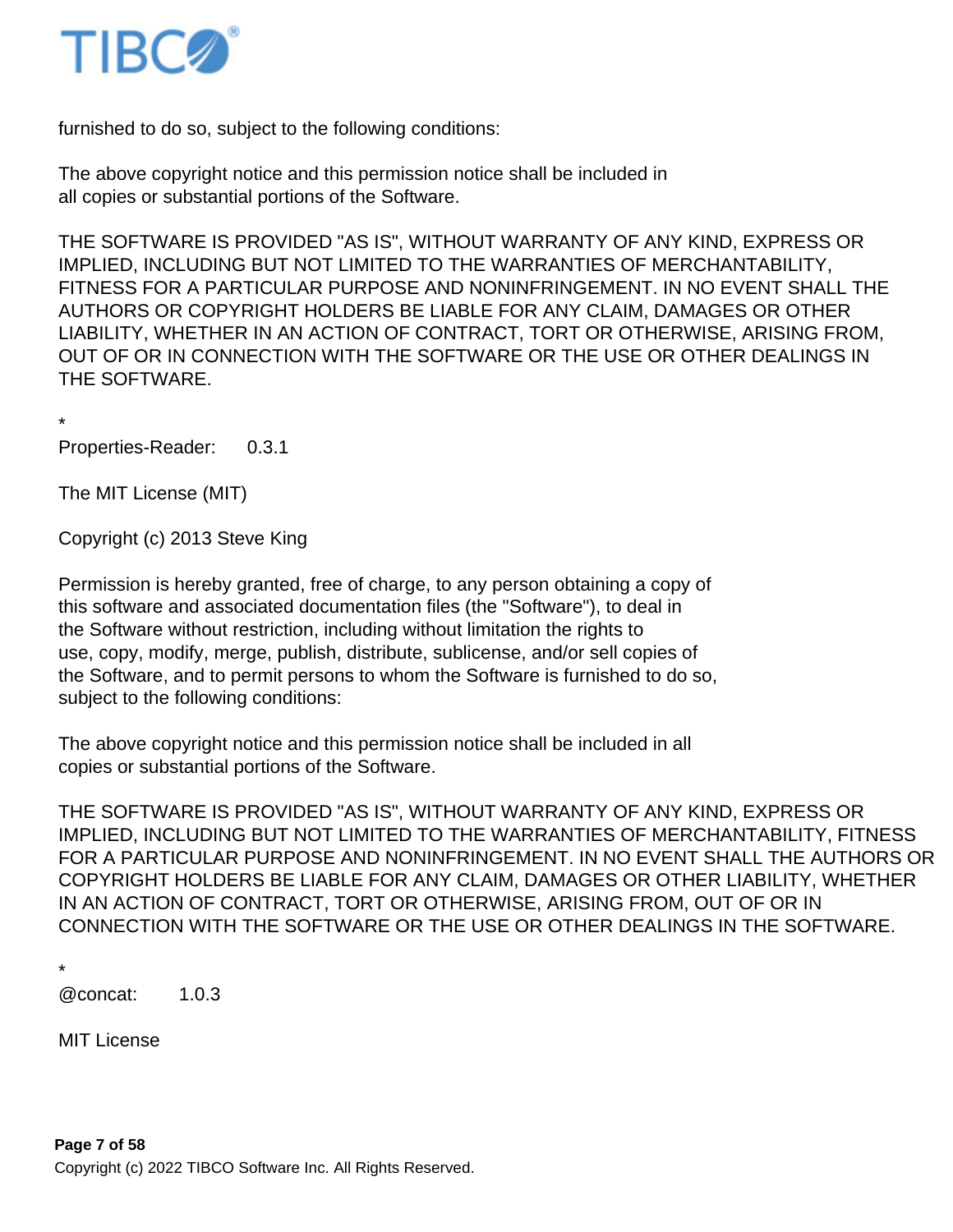

Copyright (c) 2017 Konstantin Gorodinskii

Permission is hereby granted, free of charge, to any person obtaining a copy of this software and associated documentation files (the "Software"), to deal in the Software without restriction, including without limitation the rights to use, copy, modify, merge, publish, distribute, sublicense, and/or sell copies of the Software, and to permit persons to whom the Software is furnished to do so, subject to the following conditions:

The above copyright notice and this permission notice shall be included in all copies or substantial portions of the Software.

THE SOFTWARE IS PROVIDED "AS IS", WITHOUT WARRANTY OF ANY KIND, EXPRESS OR IMPLIED, INCLUDING BUT NOT LIMITED TO THE WARRANTIES OF MERCHANTABILITY, FITNESS FOR A PARTICULAR PURPOSE AND NONINFRINGEMENT. IN NO EVENT SHALL THE AUTHORS OR COPYRIGHT HOLDERS BE LIABLE FOR ANY CLAIM, DAMAGES OR OTHER LIABILITY, WHETHER IN AN ACTION OF CONTRACT, TORT OR OTHERWISE, ARISING FROM, OUT OF OR IN CONNECTION WITH THE SOFTWARE OR THE USE OR OTHER DEALINGS IN THE SOFTWARE.

\*

esm: 3.2.25

The MIT License (MIT)

Copyright esm contributors

Based on reify, copyright Ben Newman <https://github.com/benjamn/reify>

Permission is hereby granted, free of charge, to any person obtaining a copy of this software and associated documentation files (the "Software"), to deal in the Software without restriction, including without limitation the rights to use, copy, modify, merge, publish, distribute, sublicense, and/or sell copies of the Software, and to permit persons to whom the Software is furnished to do so, subject to the following conditions:

The above copyright notice and this permission notice shall be included in all copies or substantial portions of the Software.

THE SOFTWARE IS PROVIDED "AS IS", WITHOUT WARRANTY OF ANY KIND, EXPRESS OR IMPLIED, INCLUDING BUT NOT LIMITED TO THE WARRANTIES OF MERCHANTABILITY, FITNESS FOR A PARTICULAR PURPOSE AND NONINFRINGEMENT. IN NO EVENT SHALL THE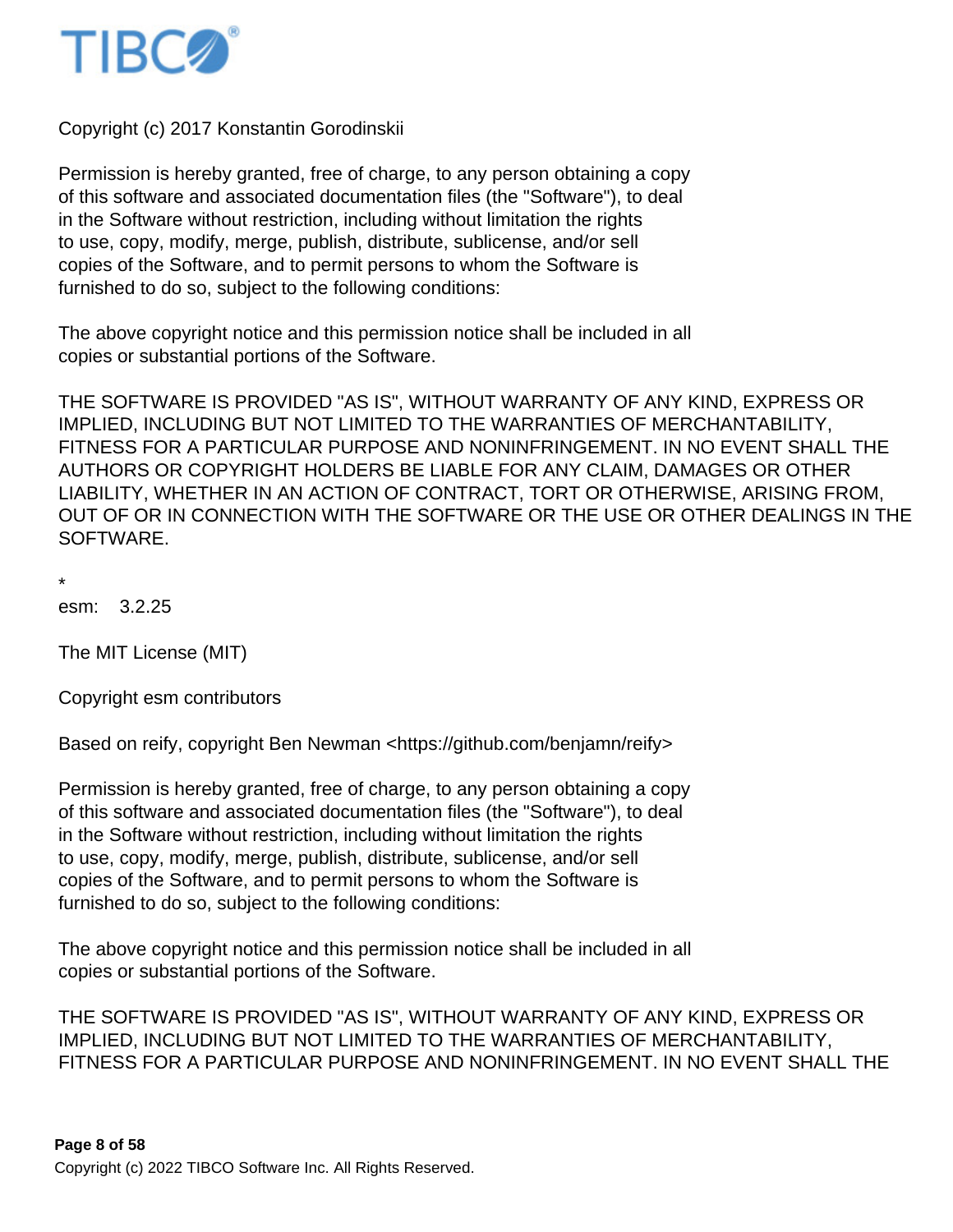

AUTHORS OR COPYRIGHT HOLDERS BE LIABLE FOR ANY CLAIM, DAMAGES OR OTHER LIABILITY, WHETHER IN AN ACTION OF CONTRACT, TORT OR OTHERWISE, ARISING FROM, OUT OF OR IN CONNECTION WITH THE SOFTWARE OR THE USE OR OTHER DEALINGS IN THE SOFTWARE.

\*

\* @ajsf/material: 0.1.3

Copyright (c) 2018 Hamza Hamidi

Permission is hereby granted, free of charge, to any person obtaining a copy of this software and associated documentation files (the "Software"), to deal in the Software without restriction, including without limitation the rights to use, copy, modify, merge, publish, distribute, sublicense, and/or sell copies of the Software, and to permit persons to whom the Software is furnished to do so, subject to the following conditions:

The above copyright notice and this permission notice shall be included in all copies or substantial portions of the Software.

THE SOFTWARE IS PROVIDED "AS IS", WITHOUT WARRANTY OF ANY KIND, EXPRESS OR IMPLIED, INCLUDING BUT NOT LIMITED TO THE WARRANTIES OF MERCHANTABILITY, FITNESS FOR A PARTICULAR PURPOSE AND NONINFRINGEMENT. IN NO EVENT SHALL THE AUTHORS OR COPYRIGHT HOLDERS BE LIABLE FOR ANY CLAIM, DAMAGES OR OTHER LIABILITY, WHETHER IN AN ACTION OF CONTRACT, TORT OR OTHERWISE, ARISING FROM, OUT OF OR IN CONNECTION WITH THE SOFTWARE OR THE USE OR OTHER DEALINGS IN THE SOFTWARE.

\*

moment: 2.29.1

Copyright (c) JS Foundation and other contributors

Permission is hereby granted, free of charge, to any person obtaining a copy of this software and associated documentation files (the "Software"), to deal in the Software without restriction, including without limitation the rights to use, copy, modify, merge, publish, distribute, sublicense, and/or sell copies of the Software, and to permit persons to whom the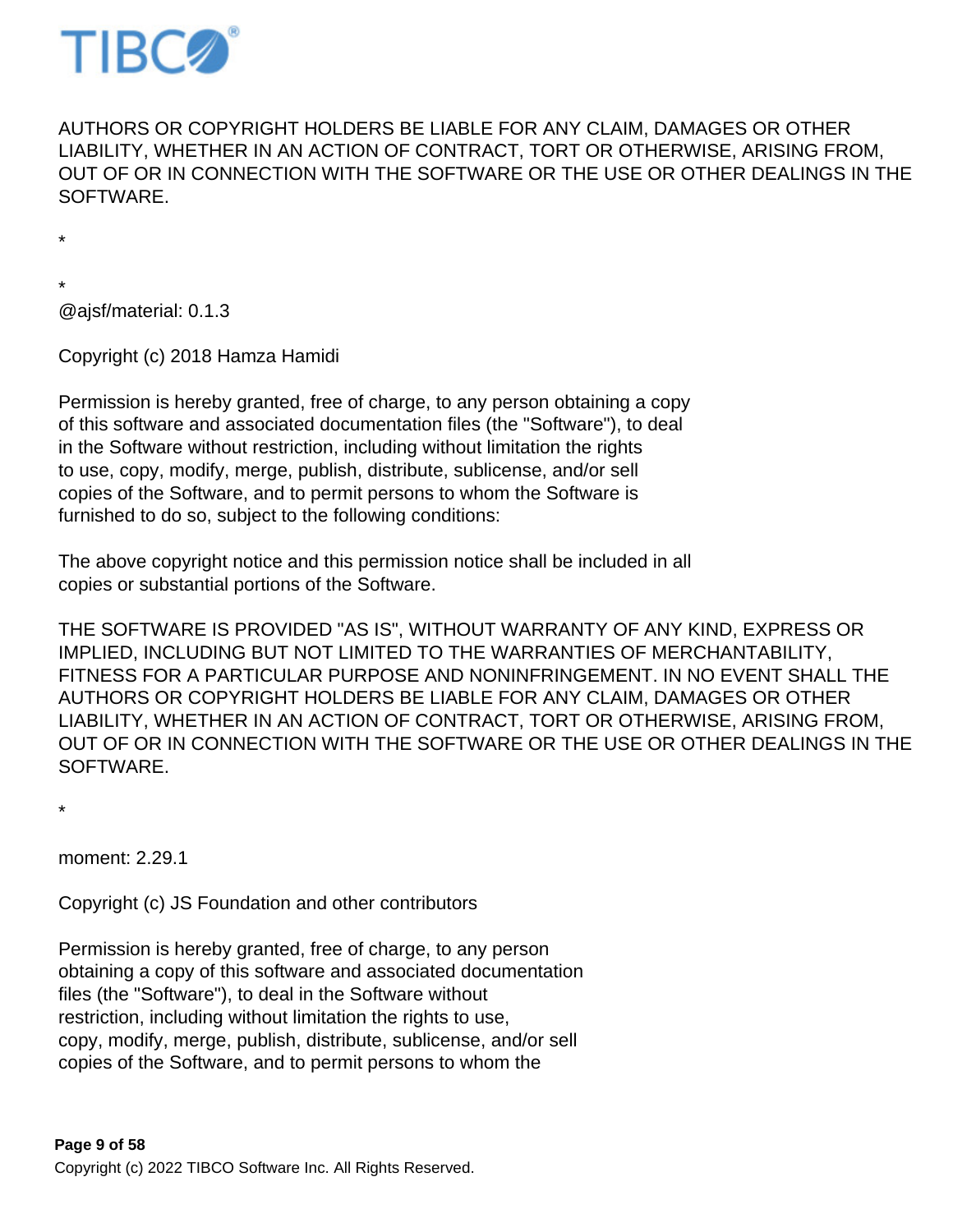

Software is furnished to do so, subject to the following conditions:

The above copyright notice and this permission notice shall be included in all copies or substantial portions of the Software.

THE SOFTWARE IS PROVIDED "AS IS", WITHOUT WARRANTY OF ANY KIND, EXPRESS OR IMPLIED, INCLUDING BUT NOT LIMITED TO THE WARRANTIES OF MERCHANTABILITY, FITNESS FOR A PARTICULAR PURPOSE AND NONINFRINGEMENT. IN NO EVENT SHALL THE AUTHORS OR COPYRIGHT HOLDERS BE LIABLE FOR ANY CLAIM, DAMAGES OR OTHER LIABILITY, WHETHER IN AN ACTION OF CONTRACT, TORT OR OTHERWISE, ARISING FROM, OUT OF OR IN CONNECTION WITH THE SOFTWARE OR THE USE OR OTHER DEALINGS IN THE SOFTWARE.

\* brace\_custom 0.11.1

Copyright 2013 Thorsten Lorenz. All rights reserved.

Permission is hereby granted, free of charge, to any person obtaining a copy of this software and associated documentation files (the "Software"), to deal in the Software without restriction, including without limitation the rights to use, copy, modify, merge, publish, distribute, sublicense, and/or sell copies of the Software, and to permit persons to whom the Software is furnished to do so, subject to the following conditions:

The above copyright notice and this permission notice shall be included in all copies or substantial portions of the Software.

THE SOFTWARE IS PROVIDED "AS IS", WITHOUT WARRANTY OF ANY KIND, EXPRESS OR IMPLIED, INCLUDING BUT NOT LIMITED TO THE WARRANTIES OF MERCHANTABILITY, FITNESS FOR A PARTICULAR PURPOSE AND NONINFRINGEMENT. IN NO EVENT SHALL THE AUTHORS OR COPYRIGHT HOLDERS BE LIABLE FOR ANY CLAIM, DAMAGES OR OTHER LIABILITY, WHETHER IN AN ACTION OF CONTRACT, TORT OR OTHERWISE, ARISING FROM, OUT OF OR IN CONNECTION WITH THE SOFTWARE OR THE USE OR OTHER DEALINGS IN THE SOFTWARE.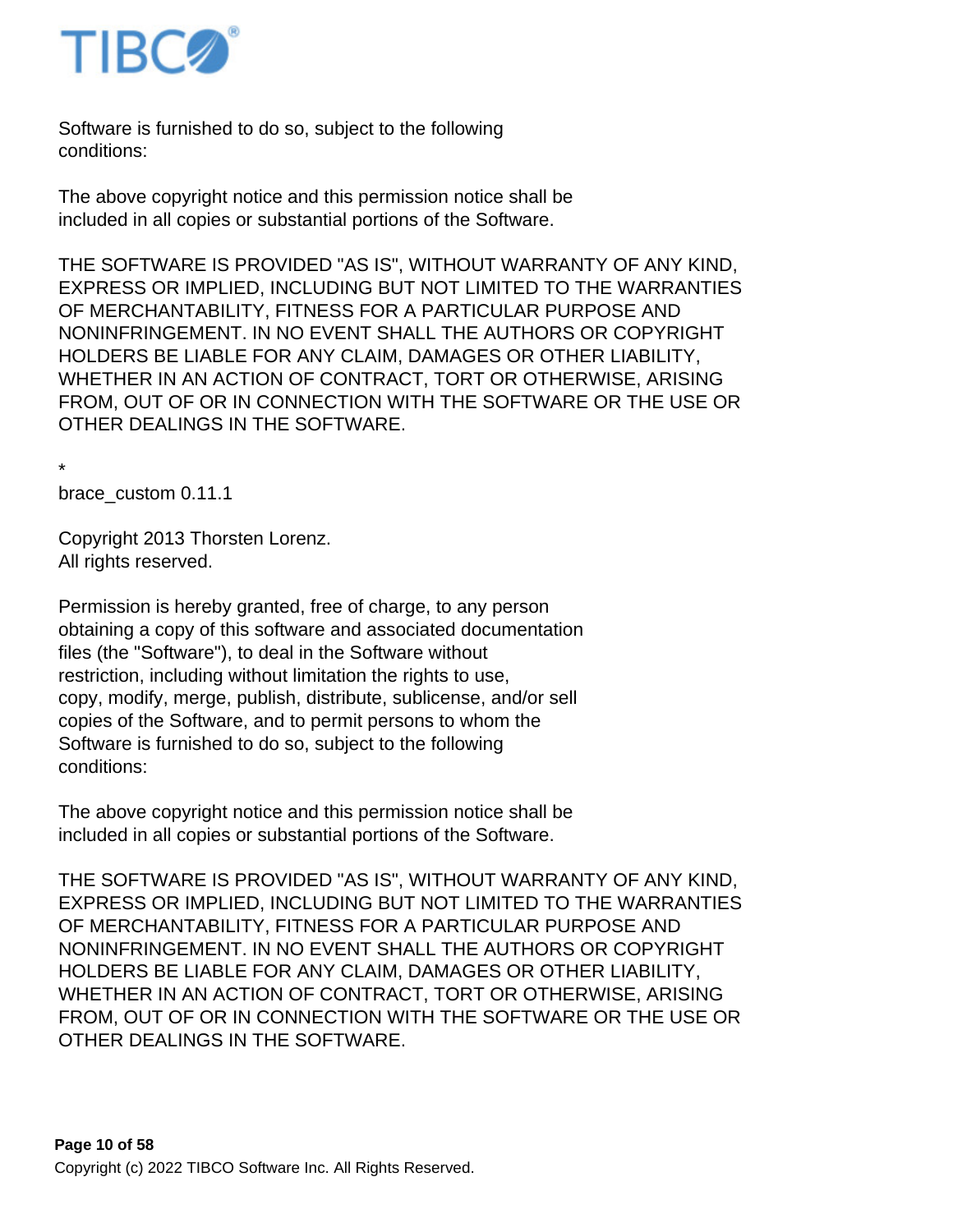

\* Chart.js: 2.9.3

Copyright (c) 2018 Chart.js Contributors

Permission is hereby granted, free of charge, to any person obtaining a copy of this software and associated documentation files (the "Software"), to deal in the Software without restriction, including without limitation the rights to use, copy, modify, merge, publish, distribute, sublicense, and/or sell copies of the Software, and to permit persons to whom the Software is furnished to do so, subject to the following conditions:

The above copyright notice and this permission notice shall be included in all copies or substantial portions of the Software.

THE SOFTWARE IS PROVIDED "AS IS", WITHOUT WARRANTY OF ANY KIND, EXPRESS OR IMPLIED, INCLUDING BUT NOT LIMITED TO THE WARRANTIES OF MERCHANTABILITY, FITNESS FOR A PARTICULAR PURPOSE AND NONINFRINGEMENT. IN NO EVENT SHALL THE AUTHORS OR COPYRIGHT HOLDERS BE LIABLE FOR ANY CLAIM, DAMAGES OR OTHER LIABILITY, WHETHER IN AN ACTION OF CONTRACT, TORT OR OTHERWISE, ARISING FROM, OUT OF OR IN CONNECTION WITH THE SOFTWARE OR THE USE OR OTHER DEALINGS IN THE SOFTWARE.

\*

document-register-element: 1.14.10

Copyright (c) 2014-2018, Andrea Giammarchi, @WebReflection

Permission to use, copy, modify, and/or distribute this software for any purpose with or without fee is hereby granted, provided that the above copyright notice and this permission notice appear in all copies.

THE SOFTWARE IS PROVIDED "AS IS" AND THE AUTHOR DISCLAIMS ALL WARRANTIES WITH REGARD TO THIS SOFTWARE INCLUDING ALL IMPLIED WARRANTIES OF MERCHANTABILITY AND FITNESS. IN NO EVENT SHALL THE AUTHOR BE LIABLE FOR ANY SPECIAL, DIRECT, INDIRECT, OR CONSEQUENTIAL DAMAGES OR ANY DAMAGES WHATSOEVER RESULTING FROM LOSS OF USE, DATA OR PROFITS, WHETHER IN AN ACTION OF CONTRACT, NEGLIGENCE OR OTHER TORTIOUS ACTION, ARISING OUT OF OR IN CONNECTION WITH THE USE OR PERFORMANCE OF THIS SOFTWARE.

```
* 
ngx-color-picker: 10.1.0
```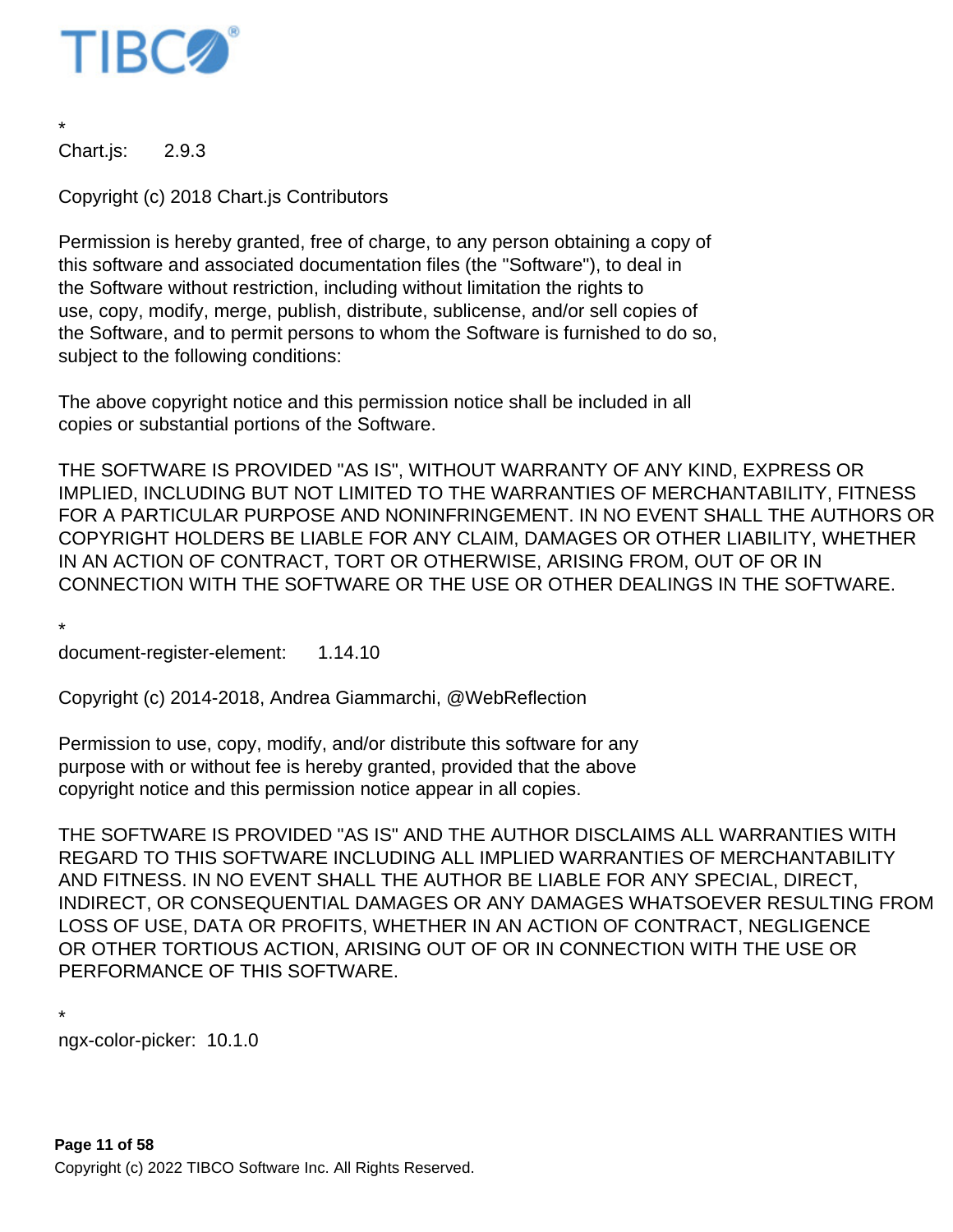

Copyright (c) 2016 Zef Oy

Permission is hereby granted, free of charge, to any person obtaining a copy of this software and associated documentation files (the "Software"), to deal in the Software without restriction, including without limitation the rights to use, copy, modify, merge, publish, distribute, sublicense, and/or sell copies of the Software, and to permit persons to whom the Software is furnished to do so, subject to the following conditions:

The above copyright notice and this permission notice shall be included in all copies or substantial portions of the Software.

THE SOFTWARE IS PROVIDED "AS IS", WITHOUT WARRANTY OF ANY KIND, EXPRESS OR IMPLIED, INCLUDING BUT NOT LIMITED TO THE WARRANTIES OF MERCHANTABILITY, FITNESS FOR A PARTICULAR PURPOSE AND NONINFRINGEMENT. IN NO EVENT SHALL THE AUTHORS OR COPYRIGHT HOLDERS BE LIABLE FOR ANY CLAIM, DAMAGES OR OTHER LIABILITY, WHETHER IN AN ACTION OF CONTRACT, TORT OR OTHERWISE, ARISING FROM, OUT OF OR IN CONNECTION WITH THE SOFTWARE OR THE USE OR OTHER DEALINGS IN THE SOFTWARE.

\*

npm-package-arg: 4.1.3

Copyright (c) npm, Inc.

Permission to use, copy, modify, and/or distribute this software for any purpose with or without fee is hereby granted, provided that the above copyright notice and this permission notice appear in all copies.

THE SOFTWARE IS PROVIDED "AS IS" AND THE AUTHOR DISCLAIMS ALL WARRANTIES WITH REGARD TO THIS SOFTWARE INCLUDING ALL IMPLIED WARRANTIES OF MERCHANTABILITY AND FITNESS. IN NO EVENT SHALL THE AUTHOR BE LIABLE FOR ANY SPECIAL, DIRECT, INDIRECT, OR CONSEQUENTIAL DAMAGES OR ANY DAMAGES WHATSOEVER RESULTING FROM LOSS OF USE, DATA OR PROFITS, WHETHER IN AN ACTION OF CONTRACT, NEGLIGENCE OR OTHER TORTIOUS ACTION, ARISING OUT OF OR IN CONNECTION WITH THE USE OR PERFORMANCE OF THIS SOFTWARE

\*

ascii-art: 2.5.0

Copyright (c) 2014-2015 Abbey Hawk Sparrow.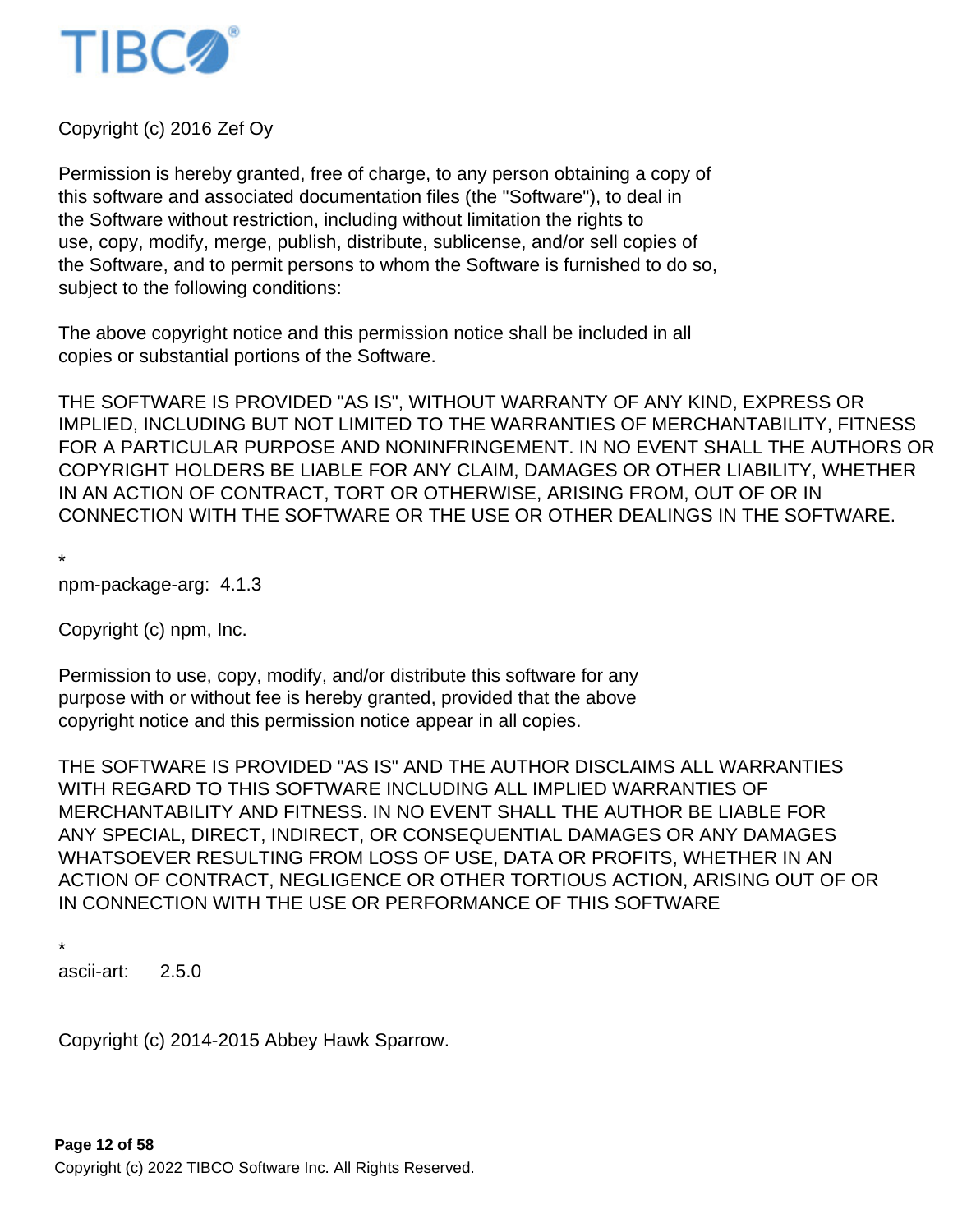

Permission is hereby granted, free of charge, to any person obtaining a copy of this software and associated documentation files (the 'Software'), to deal in the Software without restriction, including without limitation the rights to use, copy, modify, merge, publish, distribute, sublicense, and/or sell copies of the Software, and to permit persons to whom the Software is furnished to do so, subject to the following conditions:

The above copyright notice and this permission notice shall be included in all copies or substantial portions of the Software.

THE SOFTWARE IS PROVIDED 'AS IS', WITHOUT WARRANTY OF ANY KIND, EXPRESS OR IMPLIED, INCLUDING BUT NOT LIMITED TO THE WARRANTIES OF MERCHANTABILITY, FITNESS FOR A PARTICULAR PURPOSE AND NONINFRINGEMENT. IN NO EVENT SHALL THE AUTHORS OR COPYRIGHT HOLDERS BE LIABLE FOR ANY CLAIM, DAMAGES OR OTHER LIABILITY, WHETHER IN AN ACTION OF CONTRACT, TORT OR OTHERWISE, ARISING FROM, OUT OF OR IN CONNECTION WITH THE SOFTWARE OR THE USE OR OTHER DEALINGS IN THE SOFTWARE.

\*

colors.js: v1.4.0

Original Library - Copyright (c) Marak Squires

Additional Functionality

- Copyright (c) Sindre Sorhus <sindresorhus@gmail.com> (sindresorhus.com)

Permission is hereby granted, free of charge, to any person obtaining a copy of this software and associated documentation files (the "Software"), to deal in the Software without restriction, including without limitation the rights to use, copy, modify, merge, publish, distribute, sublicense, and/or sell copies of the Software, and to permit persons to whom the Software is furnished to do so, subject to the following conditions:

The above copyright notice and this permission notice shall be included in all copies or substantial portions of the Software.

THE SOFTWARE IS PROVIDED "AS IS", WITHOUT WARRANTY OF ANY KIND, EXPRESS OR IMPLIED, INCLUDING BUT NOT LIMITED TO THE WARRANTIES OF MERCHANTABILITY, FITNESS FOR A PARTICULAR PURPOSE AND NONINFRINGEMENT. IN NO EVENT SHALL THE AUTHORS OR COPYRIGHT HOLDERS BE LIABLE FOR ANY CLAIM, DAMAGES OR OTHER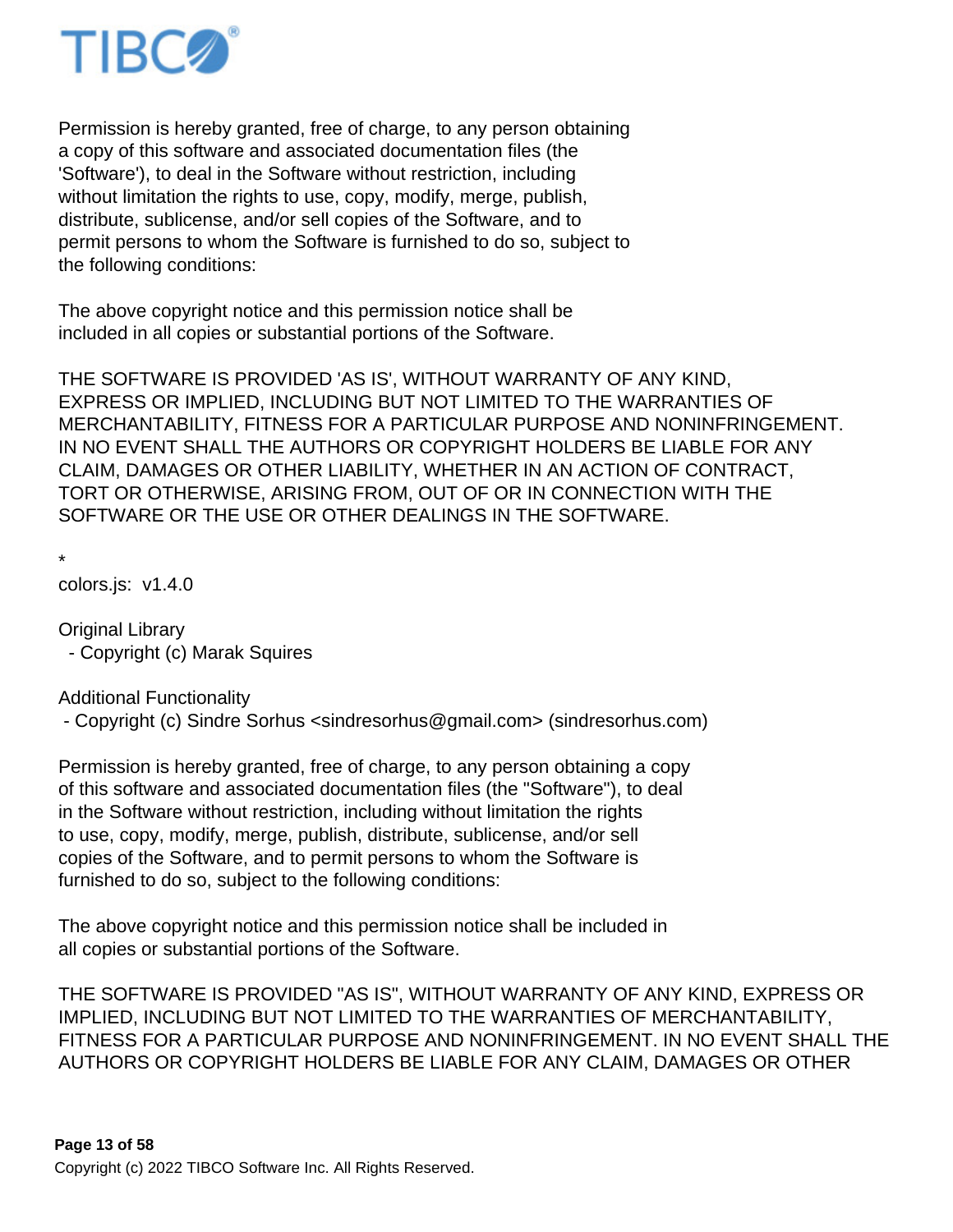

LIABILITY, WHETHER IN AN ACTION OF CONTRACT, TORT OR OTHERWISE, ARISING FROM, OUT OF OR IN CONNECTION WITH THE SOFTWARE OR THE USE OR OTHER DEALINGS IN THE SOFTWARE.

\* gulp: 4.0.2 Johnny Hall

Permission is hereby granted, free of charge, to any person obtaining a copy of this software and associated documentation files (the "Software"), to deal in the Software without restriction, including without limitation the rights to use, copy, modify, merge, publish, distribute, sublicense, and/or sell copies of the Software, and to permit persons to whom the Software is furnished to do so, subject to the following conditions:

The above copyright notice and this permission notice shall be included in all copies or substantial portions of the Software.

THE SOFTWARE IS PROVIDED "AS IS", WITHOUT WARRANTY OF ANY KIND, EXPRESS OR IMPLIED, INCLUDING BUT NOT LIMITED TO THE WARRANTIES OF MERCHANTABILITY, FITNESS FOR A PARTICULAR PURPOSE AND NONINFRINGEMENT. IN NO EVENT SHALL THE AUTHORS OR COPYRIGHT HOLDERS BE LIABLE FOR ANY CLAIM, DAMAGES OR OTHER LIABILITY, WHETHER IN AN ACTION OF CONTRACT, TORT OR OTHERWISE, ARISING FROM, OUT OF OR IN CONNECTION WITH THE SOFTWARE OR THE USE OR OTHER DEALINGS IN THE SOFTWARE.

\*

gulp-cli: v2.3.0

Copyright (c) 2015 Blaine Bublitz, Eric Schoffstall and other contributors

Permission is hereby granted, free of charge, to any person obtaining a copy of this software and associated documentation files (the "Software"), to deal in the Software without restriction, including without limitation the rights to use, copy, modify, merge, publish, distribute, sublicense, and/or sell copies of the Software, and to permit persons to whom the Software is furnished to do so, subject to the following conditions:

The above copyright notice and this permission notice shall be included in all copies or substantial portions of the Software.

THE SOFTWARE IS PROVIDED "AS IS", WITHOUT WARRANTY OF ANY KIND, EXPRESS OR IMPLIED, INCLUDING BUT NOT LIMITED TO THE WARRANTIES OF MERCHANTABILITY,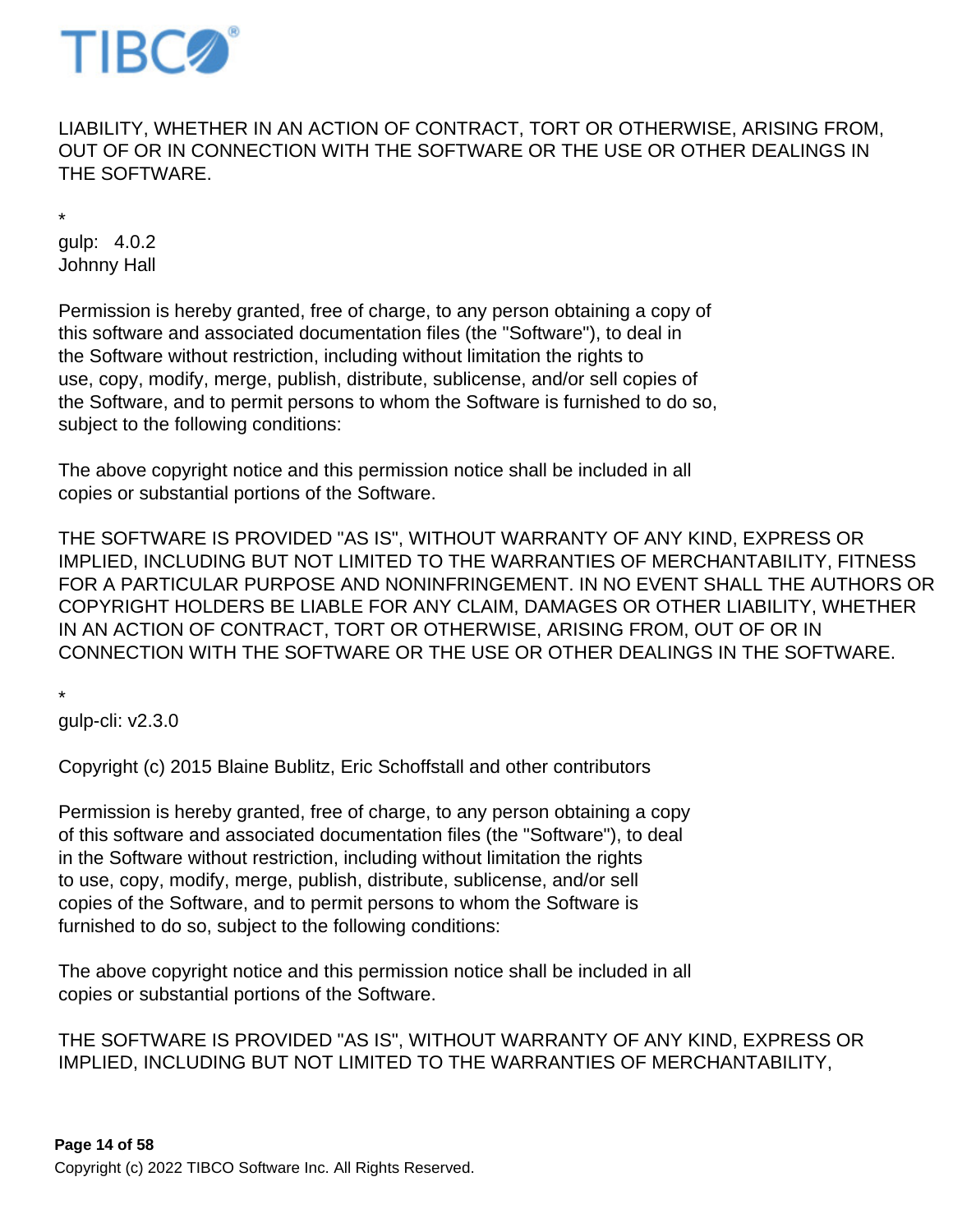

FITNESS FOR A PARTICULAR PURPOSE AND NONINFRINGEMENT. IN NO EVENT SHALL THE AUTHORS OR COPYRIGHT HOLDERS BE LIABLE FOR ANY CLAIM, DAMAGES OR OTHER LIABILITY, WHETHER IN AN ACTION OF CONTRACT, TORT OR OTHERWISE, ARISING FROM, OUT OF OR IN CONNECTION WITH THE SOFTWARE OR THE USE OR OTHER DEALINGS IN THE SOFTWARE.

\*

gulp-git: 2.10.1

Copyright (c) 2015 Steve Lacy <me@slacy.me> slacy.me

Permission is hereby granted, free of charge, to any person obtaining a copy of this software and associated documentation files (the "Software"), to deal in the Software without restriction, including without limitation the rights to use, copy, modify, merge, publish, distribute, sublicense, and/or sell copies of the Software, and to permit persons to whom the Software is furnished to do so, subject to the following conditions:

The above copyright notice and this permission notice shall be included in all copies or substantial portions of the Software.

THE SOFTWARE IS PROVIDED "AS IS", WITHOUT WARRANTY OF ANY KIND, EXPRESS OR IMPLIED, INCLUDING BUT NOT LIMITED TO THE WARRANTIES OF MERCHANTABILITY, FITNESS FOR A PARTICULAR PURPOSE AND NONINFRINGEMENT. IN NO EVENT SHALL THE AUTHORS OR COPYRIGHT HOLDERS BE LIABLE FOR ANY CLAIM, DAMAGES OR OTHER LIABILITY, WHETHER IN AN ACTION OF CONTRACT, TORT OR OTHERWISE, ARISING FROM, OUT OF OR IN CONNECTION WITH THE SOFTWARE OR THE USE OR OTHER DEALINGS IN THE SOFTWARE.

\* Inquirer.js - SBoudrias/Inquirer.js: 7.3.3

Copyright (c) 2012 Simon Boudrias

Permission is hereby granted, free of charge, to any person obtaining a copy of this software and associated documentation files (the "Software"), to deal in the Software without restriction, including without limitation the rights to use, copy, modify, merge, publish, distribute, sublicense, and/or sell copies of the Software, and to permit persons to whom the Software is furnished to do so, subject to the following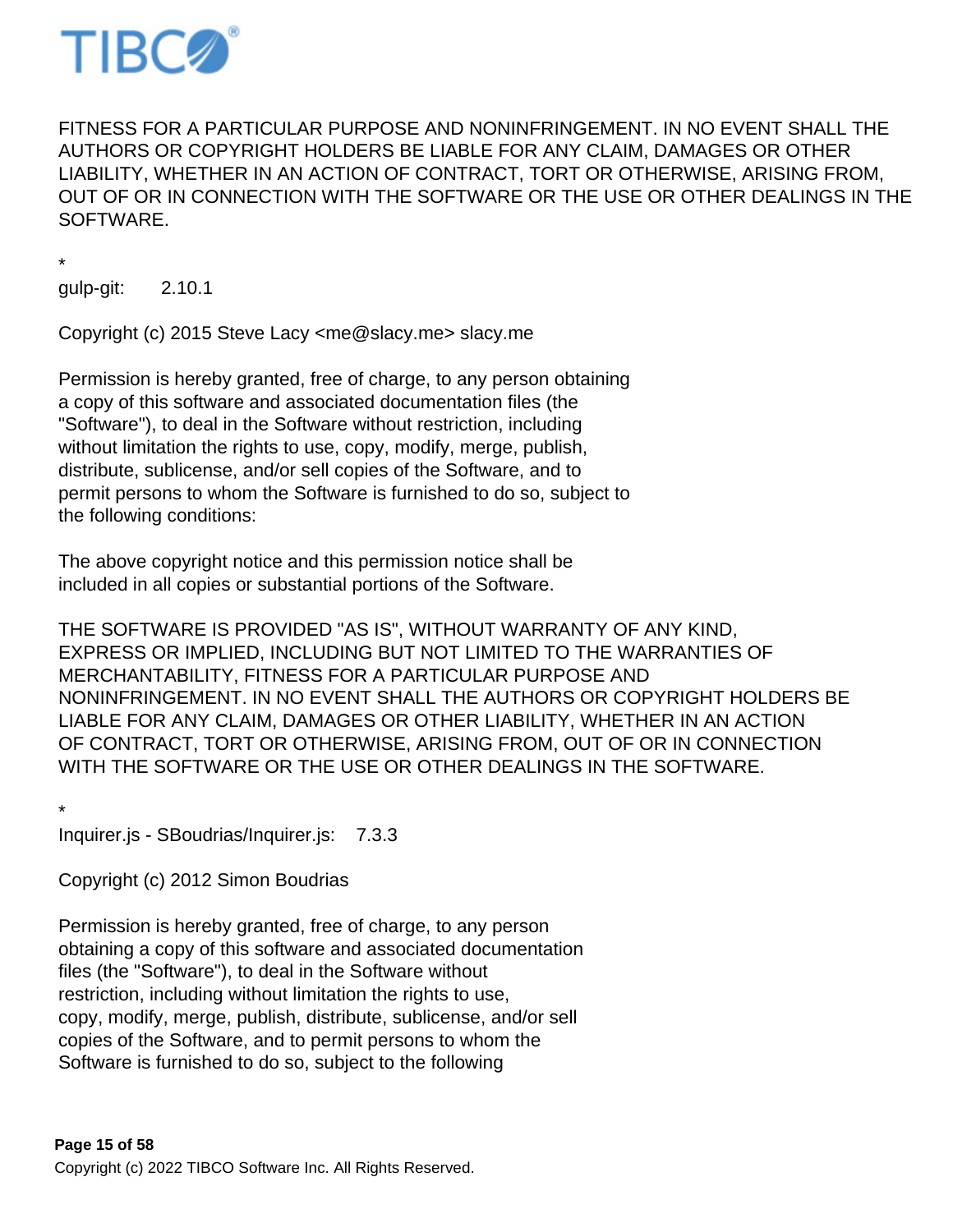

conditions:

The above copyright notice and this permission notice shall be included in all copies or substantial portions of the Software.

THE SOFTWARE IS PROVIDED "AS IS", WITHOUT WARRANTY OF ANY KIND, EXPRESS OR IMPLIED, INCLUDING BUT NOT LIMITED TO THE WARRANTIES OF MERCHANTABILITY, FITNESS FOR A PARTICULAR PURPOSE AND NONINFRINGEMENT. IN NO EVENT SHALL THE AUTHORS OR COPYRIGHT HOLDERS BE LIABLE FOR ANY CLAIM, DAMAGES OR OTHER LIABILITY, WHETHER IN AN ACTION OF CONTRACT, TORT OR OTHERWISE, ARISING FROM, OUT OF OR IN CONNECTION WITH THE SOFTWARE OR THE USE OR OTHER DEALINGS IN THE SOFTWARE

\*

node-jsonfile: 5.0.0

Copyright (c) 2012-2015, JP Richardson <jprichardson@gmail.com>

Permission is hereby granted, free of charge, to any person obtaining a copy of this software and associated documentation files

(the 'Software'), to deal in the Software without restriction, including without limitation the rights to use, copy, modify,

 merge, publish, distribute, sublicense, and/or sell copies of the Software, and to permit persons to whom the Software is

furnished to do so, subject to the following conditions:

The above copyright notice and this permission notice shall be included in all copies or substantial portions of the Software.

THE SOFTWARE IS PROVIDED 'AS IS', WITHOUT WARRANTY OF ANY KIND, EXPRESS OR IMPLIED, INCLUDING BUT NOT LIMITED TO THE WARRANTIES OF MERCHANTABILITY, FITNESS FOR A PARTICULAR PURPOSE AND NONINFRINGEMENT. IN NO EVENT SHALL THE AUTHORS OR COPYRIGHT HOLDERS BE LIABLE FOR ANY CLAIM, DAMAGES OR OTHER LIABILITY, WHETHER IN AN ACTION OF CONTRACT, TORT OR OTHERWISE, ARISING FROM, OUT OF OR IN CONNECTION WITH THE SOFTWARE OR THE USE OR OTHER DEALINGS IN THE SOFTWARE.

\* yargs - chevex/yargs: v13.3.2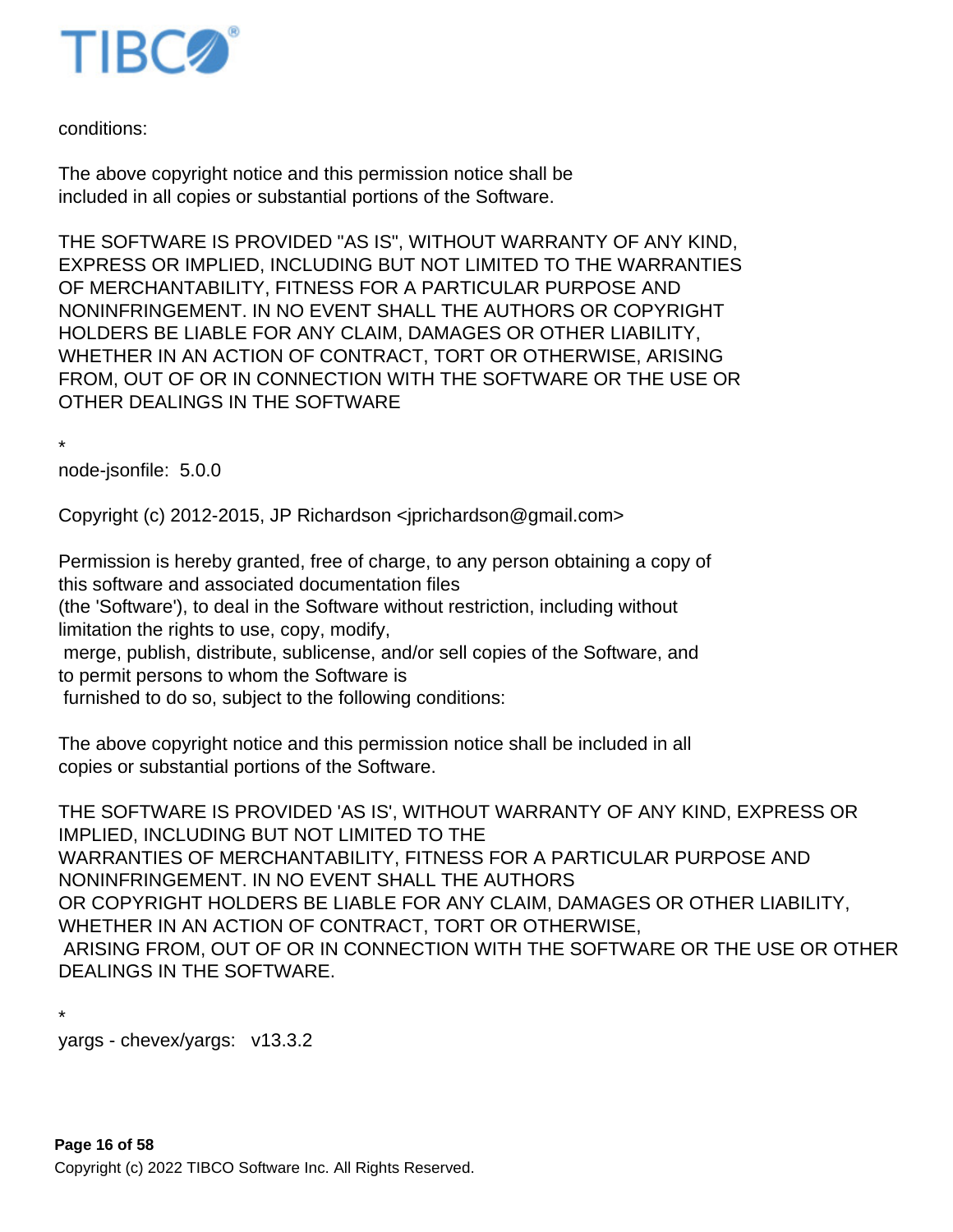

Copyright 2010 James Halliday (mail@substack.net); Modified work Copyright 2014 Contributors (ben@npmjs.com)

Permission is hereby granted, free of charge, to any person obtaining a copy of this software and associated documentation files (the "Software"), to deal in the Software without restriction, including without limitation the rights to use, copy, modify, merge, publish, distribute, sublicense, and/or sell copies of the Software, and to permit persons to whom the Software is furnished to do so, subject to the following conditions:

The above copyright notice and this permission notice shall be included in all copies or substantial portions of the Software.

THE SOFTWARE IS PROVIDED "AS IS", WITHOUT WARRANTY OF ANY KIND, EXPRESS OR IMPLIED, INCLUDING BUT NOT LIMITED TO THE WARRANTIES OF MERCHANTABILITY, FITNESS FOR A PARTICULAR PURPOSE AND NONINFRINGEMENT. IN NO EVENT SHALL THE AUTHORS OR COPYRIGHT HOLDERS BE LIABLE FOR ANY CLAIM, DAMAGES OR OTHER LIABILITY, WHETHER IN AN ACTION OF CONTRACT, TORT OR OTHERWISE, ARISING FROM, OUT OF OR IN CONNECTION WITH THE SOFTWARE OR THE USE OR OTHER DEALINGS IN THE SOFTWARE.

\*

@types/node: 8.10.62

This project is licensed under the MIT license. Copyrights are respective of each contributor listed at the beginning of each definition file.

Permission is hereby granted, free of charge, to any person obtaining a copy of this software and associated documentation files (the "Software"), to deal in the Software without restriction, including without limitation the rights to use, copy, modify, merge, publish, distribute, sublicense, and/or sell copies of the Software, and to permit persons to whom the Software is furnished to do so, subject to the following conditions:

The above copyright notice and this permission notice shall be included in all copies or substantial portions of the Software.

THE SOFTWARE IS PROVIDED "AS IS", WITHOUT WARRANTY OF ANY KIND, EXPRESS OR IMPLIED, INCLUDING BUT NOT LIMITED TO THE WARRANTIES OF MERCHANTABILITY, FITNESS FOR A PARTICULAR PURPOSE AND NONINFRINGEMENT. IN NO EVENT SHALL THE AUTHORS OR COPYRIGHT HOLDERS BE LIABLE FOR ANY CLAIM, DAMAGES OR OTHER LIABILITY, WHETHER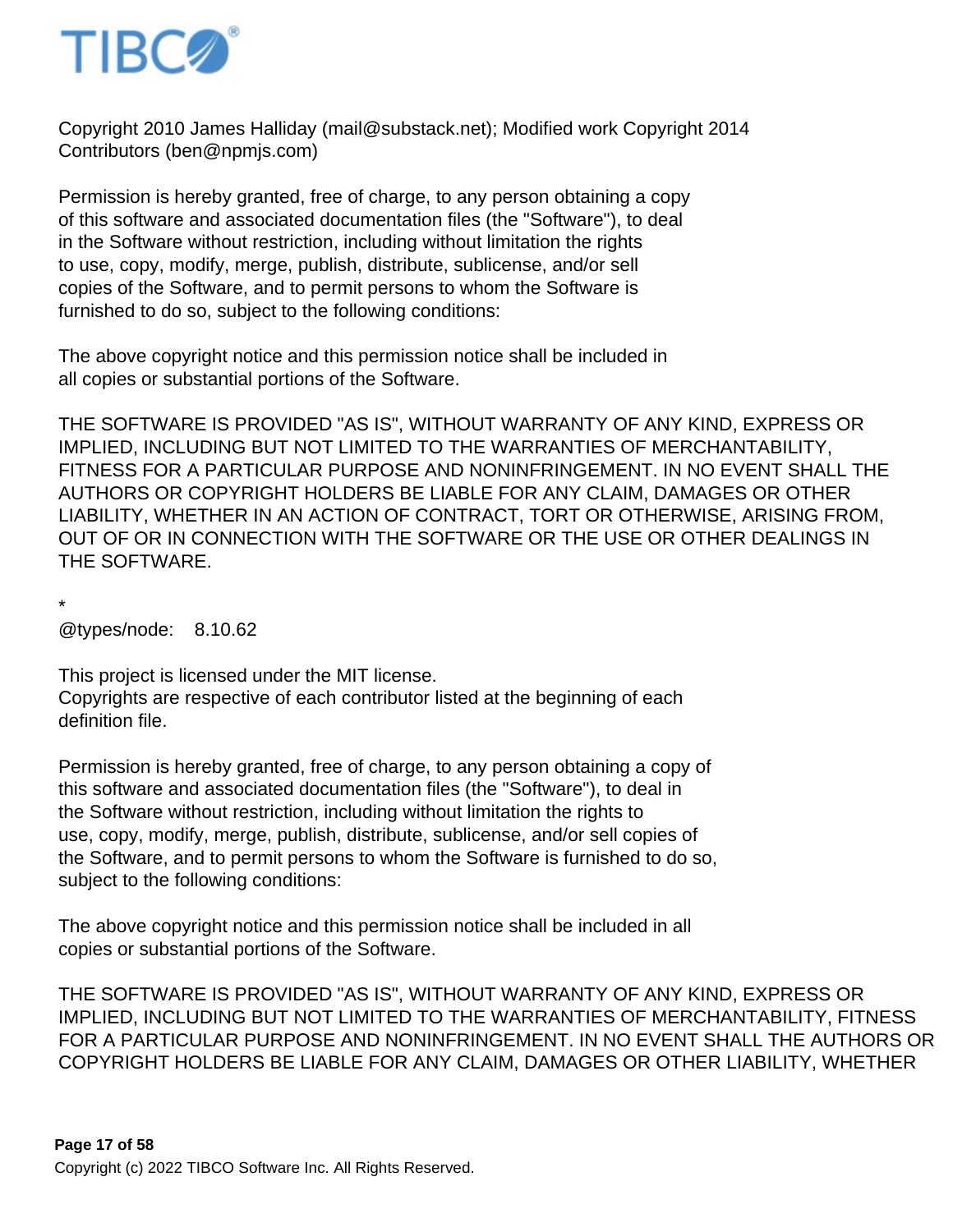

## IN AN ACTION OF CONTRACT, TORT OR OTHERWISE, ARISING FROM, OUT OF OR IN CONNECTION WITH THE SOFTWARE OR THE USE OR OTHER DEALINGS IN THE SOFTWARE.

\*

TypeScript Language: 3.9.7

Apache License

Version 2.0, January 2004

http://www.apache.org/licenses/

TERMS AND CONDITIONS FOR USE, REPRODUCTION, AND DISTRIBUTION

1. Definitions.

"License" shall mean the terms and conditions for use, reproduction, and distribution as defined by Sections 1 through 9 of this document.

"Licensor" shall mean the copyright owner or entity authorized by the copyright owner that is granting the License.

"Legal Entity" shall mean the union of the acting entity and all other entities that control, are controlled by, or are under common control with that entity. For the purposes of this definition, "control" means (i) the power, direct or indirect, to cause the direction or management of such entity, whether by contract or otherwise, or (ii) ownership of fifty percent (50%) or more of the outstanding shares, or (iii) beneficial ownership of such entity.

"You" (or "Your") shall mean an individual or Legal Entity exercising permissions granted by this License.

"Source" form shall mean the preferred form for making modifications, including but not limited to software source code, documentation source, and configuration files.

"Object" form shall mean any form resulting from mechanical transformation or translation of a Source form, including but not limited to compiled object code, generated documentation, and conversions to other media types.

"Work" shall mean the work of authorship, whether in Source or Object form, made available under the License, as indicated by a copyright notice that is included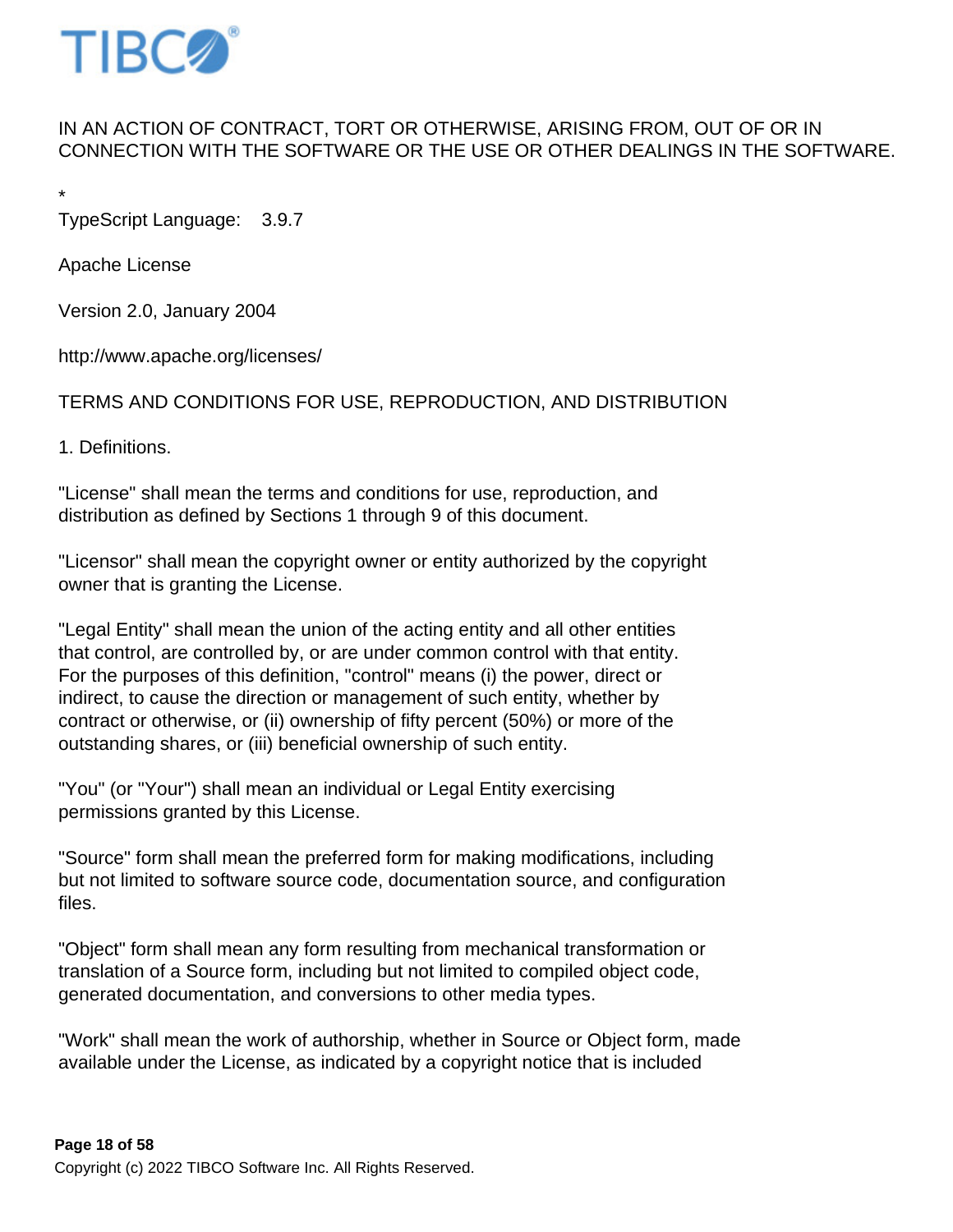

in or attached to the work (an example is provided in the Appendix below).

"Derivative Works" shall mean any work, whether in Source or Object form, that is based on (or derived from) the Work and for which the editorial revisions, annotations, elaborations, or other modifications represent, as a whole, an original work of authorship. For the purposes of this License, Derivative Works shall not include works that remain separable from, or merely link (or bind by name) to the interfaces of, the Work and Derivative Works thereof.

"Contribution" shall mean any work of authorship, including the original version of the Work and any modifications or additions to that Work or Derivative Works thereof, that is intentionally submitted to Licensor for inclusion in the Work by the copyright owner or by an individual or Legal Entity authorized to submit on behalf of the copyright owner. For the purposes of this definition, "submitted" means any form of electronic, verbal, or written communication sent to the Licensor or its representatives, including but not limited to communication on electronic mailing lists, source code control systems, and issue tracking systems that are managed by, or on behalf of, the Licensor for the purpose of discussing and improving the Work, but excluding communication that is conspicuously marked or otherwise designated in writing by the copyright owner as "Not a Contribution."

"Contributor" shall mean Licensor and any individual or Legal Entity on behalf of whom a Contribution has been received by Licensor and subsequently incorporated within the Work.

2. Grant of Copyright License. Subject to the terms and conditions of this License, each Contributor hereby grants to You a perpetual, worldwide, non-exclusive, no-charge, royalty-free, irrevocable copyright license to reproduce, prepare Derivative Works of, publicly display, publicly perform, sublicense, and distribute the Work and such Derivative Works in Source or Object form.

3. Grant of Patent License. Subject to the terms and conditions of this License, each Contributor hereby grants to You a perpetual, worldwide, non-exclusive, no-charge, royalty-free, irrevocable (except as stated in this section) patent license to make, have made, use, offer to sell, sell, import, and otherwise transfer the Work, where such license applies only to those patent claims licensable by such Contributor that are necessarily infringed by their Contribution(s) alone or by combination of their Contribution(s) with the Work to which such Contribution(s) was submitted. If You institute patent litigation against any entity (including a cross-claim or counterclaim in a lawsuit)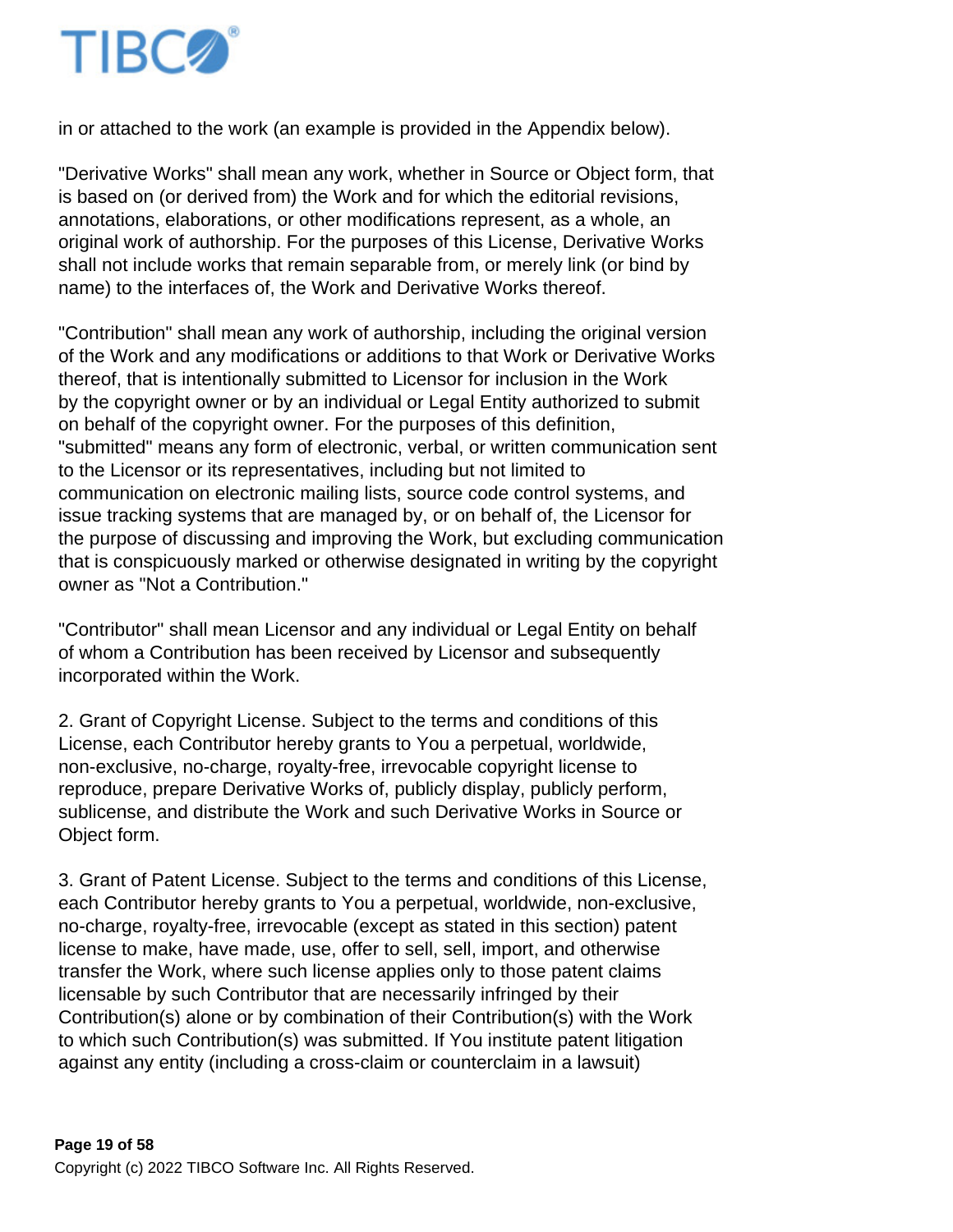

alleging that the Work or a Contribution incorporated within the Work constitutes direct or contributory patent infringement, then any patent licenses granted to You under this License for that Work shall terminate as of the date such litigation is filed.

4. Redistribution. You may reproduce and distribute copies of the Work or Derivative Works thereof in any medium, with or without modifications, and in Source or Object form, provided that You meet the following conditions:

You must give any other recipients of the Work or Derivative Works a copy of this License; and

You must cause any modified files to carry prominent notices stating that You changed the files; and

You must retain, in the Source form of any Derivative Works that You distribute, all copyright, patent, trademark, and attribution notices from the Source form of the Work, excluding those notices that do not pertain to any part of the Derivative Works; and

If the Work includes a "NOTICE" text file as part of its distribution, then any Derivative Works that You distribute must include a readable copy of the attribution notices contained within such NOTICE file, excluding those notices that do not pertain to any part of the Derivative Works, in at least one of the following places: within a NOTICE text file distributed as part of the Derivative Works; within the Source form or documentation, if provided along with the Derivative Works; or, within a display generated by the Derivative Works, if and wherever such third-party notices normally appear. The contents of the NOTICE file are for informational purposes only and do not modify the License. You may add Your own attribution notices within Derivative Works that You distribute, alongside or as an addendum to the NOTICE text from the Work, provided that such additional attribution notices cannot be construed as modifying the License. You may add Your own copyright statement to Your modifications and may provide additional or different license terms and conditions for use, reproduction, or distribution of Your modifications, or for any such Derivative Works as a whole, provided Your use, reproduction, and distribution of the Work otherwise complies with the conditions stated in this License.

5. Submission of Contributions. Unless You explicitly state otherwise, any Contribution intentionally submitted for inclusion in the Work by You to the Licensor shall be under the terms and conditions of this License, without any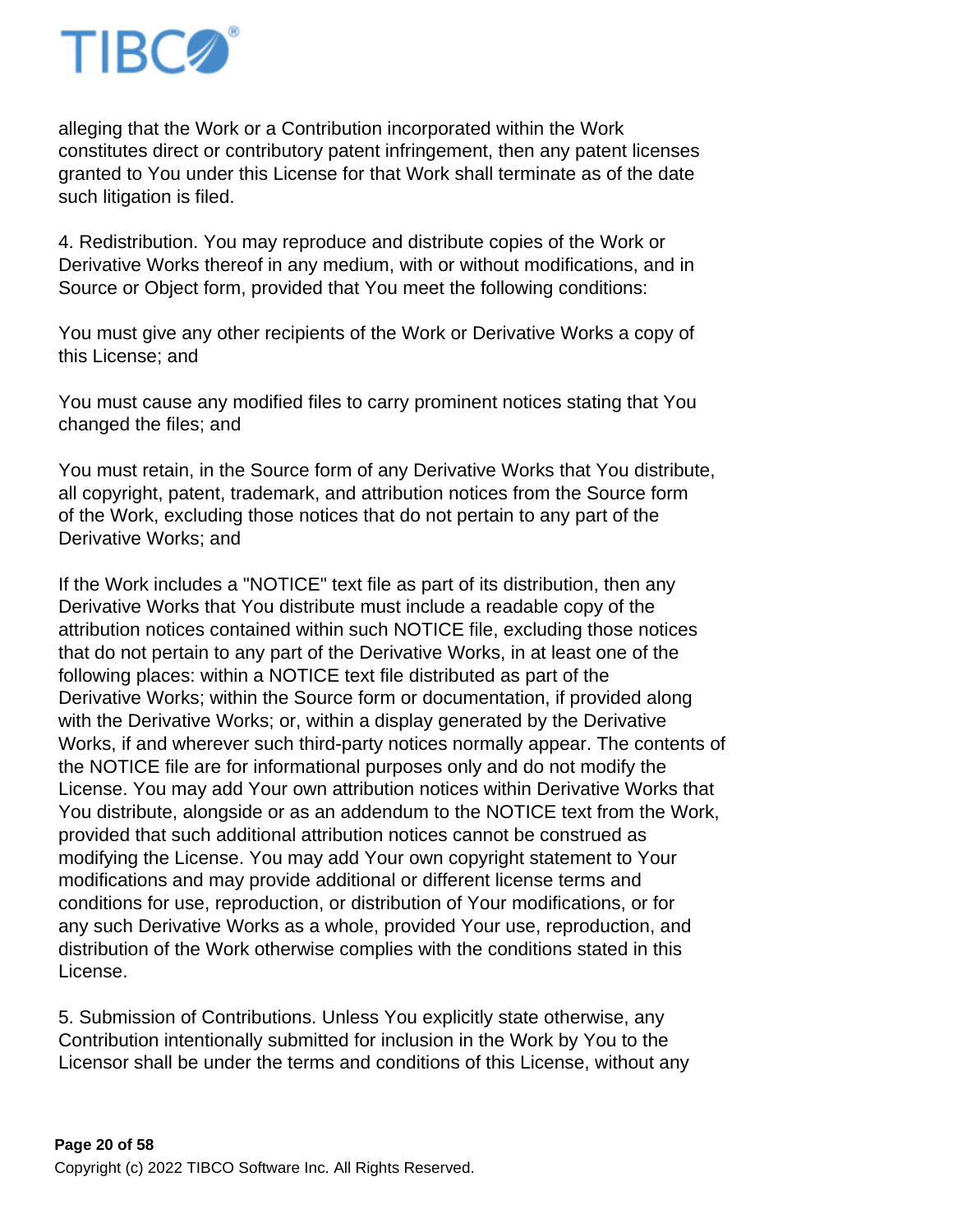

additional terms or conditions. Notwithstanding the above, nothing herein shall supersede or modify the terms of any separate license agreement you may have executed with Licensor regarding such Contributions.

6. Trademarks. This License does not grant permission to use the trade names, trademarks, service marks, or product names of the Licensor, except as required for reasonable and customary use in describing the origin of the Work and reproducing the content of the NOTICE file.

7. Disclaimer of Warranty. Unless required by applicable law or agreed to in writing, Licensor provides the Work (and each Contributor provides its Contributions) on an "AS IS" BASIS, WITHOUT WARRANTIES OR CONDITIONS OF ANY KIND, either express or implied, including, without limitation, any warranties or conditions of TITLE, NON-INFRINGEMENT, MERCHANTABILITY, or FITNESS FOR A PARTICULAR PURPOSE. You are solely responsible for determining the appropriateness of using or redistributing the Work and assume any risks associated with Your exercise of permissions under this License.

8. Limitation of Liability. In no event and under no legal theory, whether in tort (including negligence), contract, or otherwise, unless required by applicable law (such as deliberate and grossly negligent acts) or agreed to in writing, shall any Contributor be liable to You for damages, including any direct, indirect, special, incidental, or consequential damages of any character arising as a result of this License or out of the use or inability to use the Work (including but not limited to damages for loss of goodwill, work stoppage, computer failure or malfunction, or any and all other commercial damages or losses), even if such Contributor has been advised of the possibility of such damages.

9. Accepting Warranty or Additional Liability. While redistributing the Work or Derivative Works thereof, You may choose to offer, and charge a fee for, acceptance of support, warranty, indemnity, or other liability obligations and/or rights consistent with this License. However, in accepting such obligations, You may act only on Your own behalf and on Your sole responsibility, not on behalf of any other Contributor, and only if You agree to indemnify, defend, and hold each Contributor harmless for any liability incurred by, or claims asserted against, such Contributor by reason of your accepting any such warranty or additional liability.

#### END OF TERMS AND CONDITIONS

\*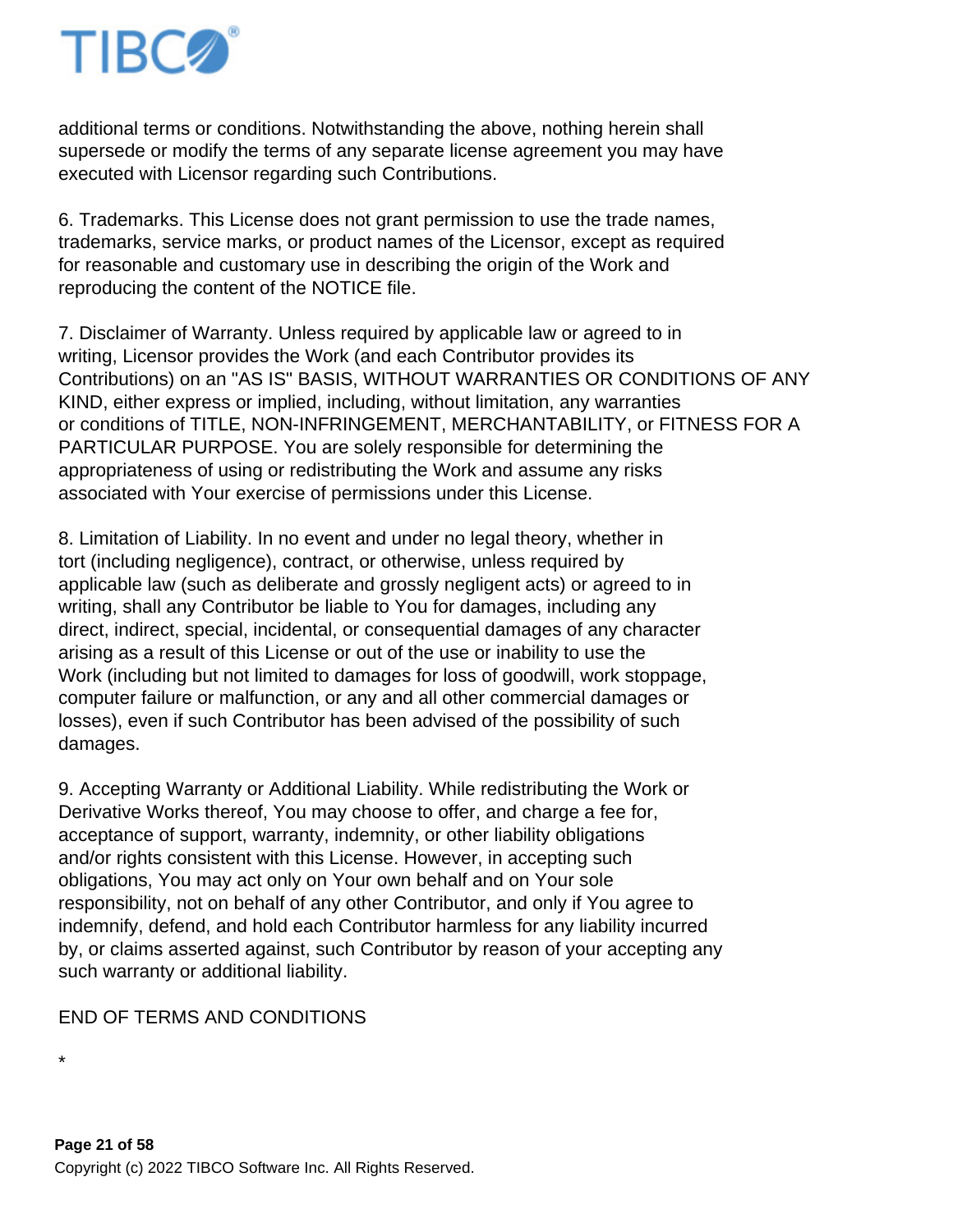

@stencil/core: 1.17.2

Copyright (c) 2019-present Drifty Co.

Permission is hereby granted, free of charge, to any person obtaining a copy of this software and associated documentation files (the "Software"), to deal in the Software without restriction, including without limitation the rights to use, copy, modify, merge, publish, distribute, sublicense, and/or sell copies of the Software, and to permit persons to whom the Software is furnished to do so, subject to the following conditions:

The above copyright notice and this permission notice shall be included in all copies or substantial portions of the Software.

THE SOFTWARE IS PROVIDED "AS IS", WITHOUT WARRANTY OF ANY KIND, EXPRESS OR IMPLIED, INCLUDING BUT NOT LIMITED TO THE WARRANTIES OF MERCHANTABILITY, FITNESS FOR A PARTICULAR PURPOSE AND NONINFRINGEMENT. IN NO EVENT SHALL THE AUTHORS OR COPYRIGHT HOLDERS BE LIABLE FOR ANY CLAIM, DAMAGES OR OTHER LIABILITY, WHETHER IN AN ACTION OF CONTRACT, TORT OR OTHERWISE, ARISING FROM, OUT OF OR IN CONNECTION WITH THE SOFTWARE OR THE USE OR OTHER DEALINGS IN THE SOFTWARE.

\*

@types/node: 13.9.8

Copyrights are respective of each contributor listed at the beginning of each definition file.

Permission is hereby granted, free of charge, to any person obtaining a copy of this software and associated documentation files (the "Software"), to deal in the Software without restriction, including without limitation the rights to use, copy, modify, merge, publish, distribute, sublicense, and/or sell copies of the Software, and to permit persons to whom the Software is furnished to do so, subject to the following conditions:

The above copyright notice and this permission notice shall be included in all copies or substantial portions of the Software.

THE SOFTWARE IS PROVIDED "AS IS", WITHOUT WARRANTY OF ANY KIND, EXPRESS OR IMPLIED, INCLUDING BUT NOT LIMITED TO THE WARRANTIES OF MERCHANTABILITY, FITNESS FOR A PARTICULAR PURPOSE AND NONINFRINGEMENT. IN NO EVENT SHALL THE AUTHORS OR COPYRIGHT HOLDERS BE LIABLE FOR ANY CLAIM, DAMAGES OR OTHER LIABILITY, WHETHER IN AN ACTION OF CONTRACT, TORT OR OTHERWISE, ARISING FROM, OUT OF OR IN CONNECTION WITH THE SOFTWARE OR THE USE OR OTHER DEALINGS IN THE SOFTWARE.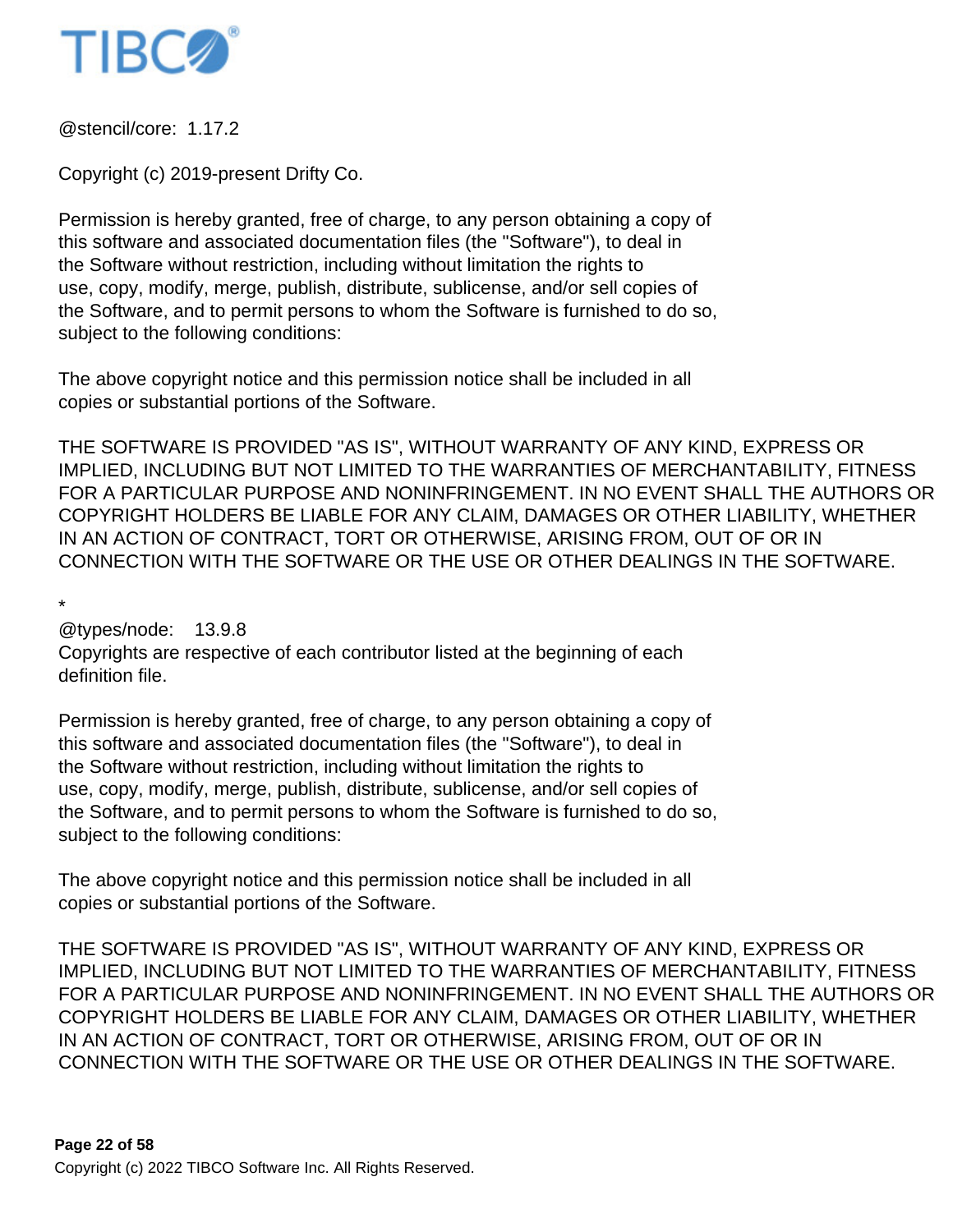

go-pry

\*

Copyright (c) 2015 Tristan Rice

Permission is hereby granted, free of charge, to any person obtaining a copy of this software and associated documentation files (the "Software"), to deal in the Software without restriction, including without limitation the rights to use, copy, modify, merge, publish, distribute, sublicense, and/or sell copies of the Software, and to permit persons to whom the Software is furnished to do so, subject to the following conditions:

The above copyright notice and this permission notice shall be included in all copies or substantial portions of the Software.

THE SOFTWARE IS PROVIDED "AS IS", WITHOUT WARRANTY OF ANY KIND, EXPRESS OR IMPLIED, INCLUDING BUT NOT LIMITED TO THE WARRANTIES OF MERCHANTABILITY, FITNESS FOR A PARTICULAR PURPOSE AND NONINFRINGEMENT. IN NO EVENT SHALL THE AUTHORS OR COPYRIGHT HOLDERS BE LIABLE FOR ANY CLAIM, DAMAGES OR OTHER LIABILITY, WHETHER IN AN ACTION OF CONTRACT, TORT OR OTHERWISE, ARISING FROM, OUT OF OR IN CONNECTION WITH THE SOFTWARE OR THE USE OR OTHER DEALINGS IN THE SOFTWARE.

\*

echomd: 0.2.3

The MIT License (MIT) Copyright (c) 2016 Andrea Giammarchi - @WebReflection

Permission is hereby granted, free of charge, to any person obtaining a copy of this software and associated documentation files (the "Software"), to deal in the Software without restriction, including without limitation the rights to use, copy, modify, merge, publish, distribute, sublicense, and/or sell copies of the Software, and to permit persons to whom the Software is furnished to do so, subject to the following conditions:

The above copyright notice and this permission notice shall be included in all copies or substantial portions of the Software.

THE SOFTWARE IS PROVIDED "AS IS", WITHOUT WARRANTY OF ANY KIND, EXPRESS OR IMPLIED, INCLUDING BUT NOT LIMITED TO THE WARRANTIES OF MERCHANTABILITY,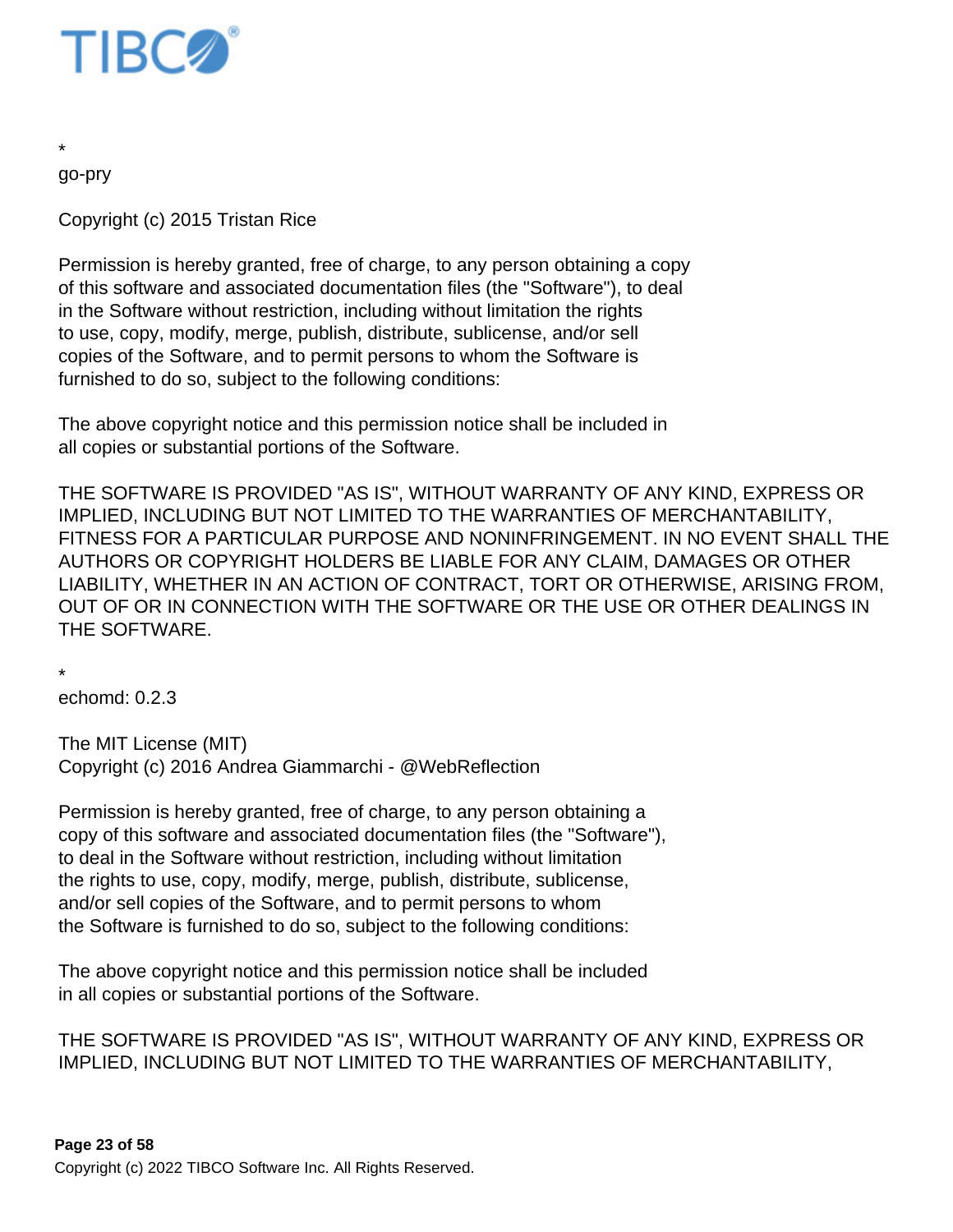

FITNESS FOR A PARTICULAR PURPOSE AND NONINFRINGEMENT. IN NO EVENT SHALL THE AUTHORS OR COPYRIGHT HOLDERS BE LIABLE FOR ANY CLAIM, DAMAGES OR OTHER LIABILITY, WHETHER IN AN ACTION OF CONTRACT, TORT OR OTHERWISE, ARISING FROM, OUT OF OR IN CONNECTION WITH THE SOFTWARE OR THE USE OR OTHER DEALINGS IN THE SOFTWARE.

\* evanvosberg/crypto-js: 4.0.0

Copyright (c) 2009-2013 Jeff Mott Copyright (c) 2013-2016 Evan Vosberg

Permission is hereby granted, free of charge, to any person obtaining a copy of this software and associated documentation files (the "Software"), to deal in the Software without restriction, including without limitation the rights to use, copy, modify, merge, publish, distribute, sublicense, and/or sell copies of the Software, and to permit persons to whom the Software is furnished to do so, subject to the following conditions:

The above copyright notice and this permission notice shall be included in all copies or substantial portions of the Software.

THE SOFTWARE IS PROVIDED "AS IS", WITHOUT WARRANTY OF ANY KIND, EXPRESS OR IMPLIED, INCLUDING BUT NOT LIMITED TO THE WARRANTIES OF MERCHANTABILITY, FITNESS FOR A PARTICULAR PURPOSE AND NONINFRINGEMENT. IN NO EVENT SHALL THE AUTHORS OR COPYRIGHT HOLDERS BE LIABLE FOR ANY CLAIM, DAMAGES OR OTHER LIABILITY, WHETHER IN AN ACTION OF CONTRACT, TORT OR OTHERWISE, ARISING FROM, OUT OF OR IN CONNECTION WITH THE SOFTWARE OR THE USE OR OTHER DEALINGS IN THE SOFTWARE.

\*

lodash: 4.17.21

The MIT License

Copyright JS Foundation and other contributors <https://js.foundation/>

Based on Underscore.js, copyright Jeremy Ashkenas, DocumentCloud and Investigative Reporters & Editors <http://underscorejs.org/>

This software consists of voluntary contributions made by many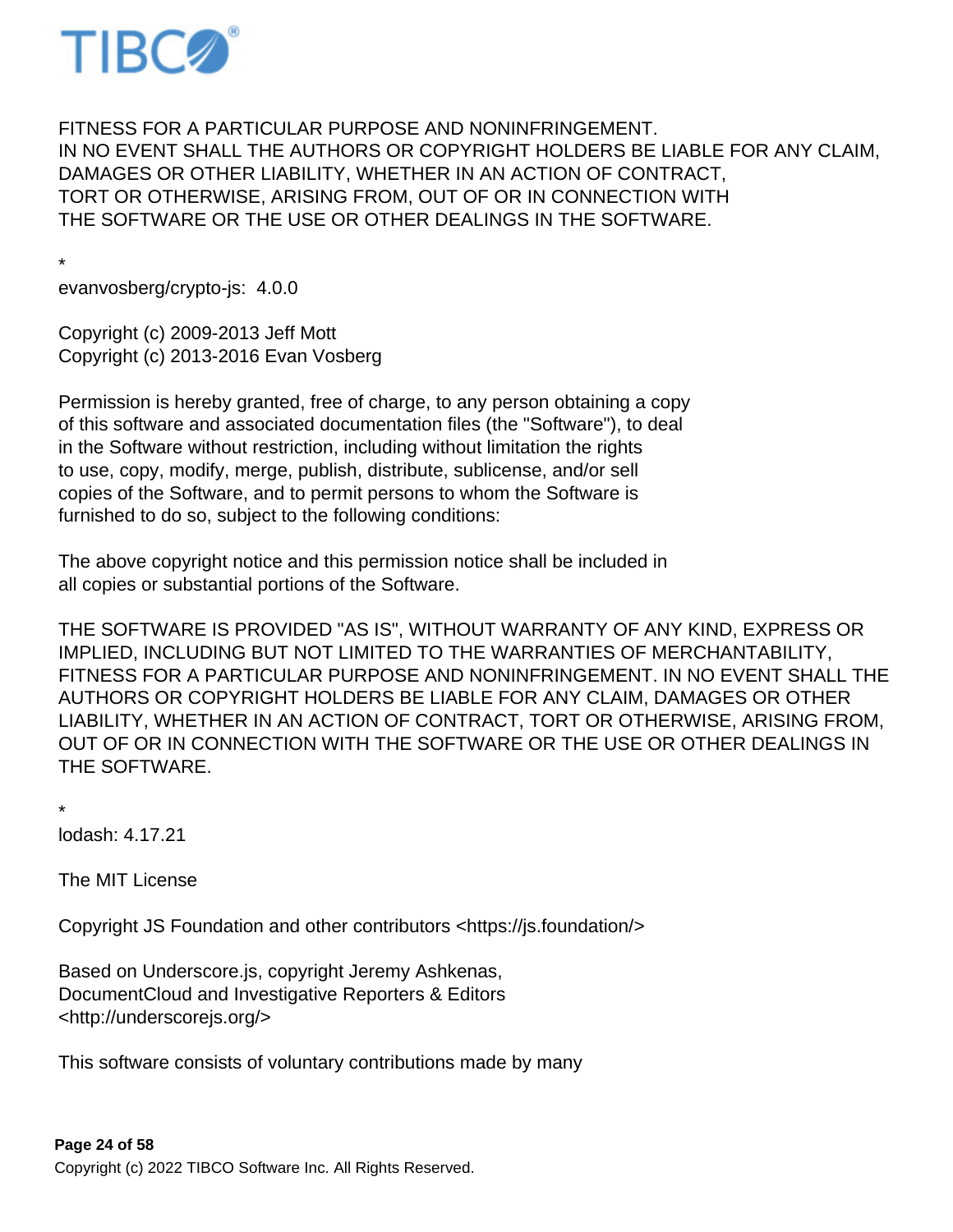

individuals. For exact contribution history, see the revision history available at https://github.com/lodash/lodash

The following license applies to all parts of this software except as documented below:

 $---$ 

Permission is hereby granted, free of charge, to any person obtaining a copy of this software and associated documentation files (the "Software"), to deal in the Software without restriction, including without limitation the rights to use, copy, modify, merge, publish, distribute, sublicense, and/or sell copies of the Software, and to permit persons to whom the Software is furnished to do so, subject to the following conditions:

The above copyright notice and this permission notice shall be included in all copies or substantial portions of the Software.

THE SOFTWARE IS PROVIDED "AS IS", WITHOUT WARRANTY OF ANY KIND, EXPRESS OR IMPLIED, INCLUDING BUT NOT LIMITED TO THE WARRANTIES OF MERCHANTABILITY, FITNESS FOR A PARTICULAR PURPOSE AND NONINFRINGEMENT. IN NO EVENT SHALL THE AUTHORS OR COPYRIGHT HOLDERS BE LIABLE FOR ANY CLAIM, DAMAGES OR OTHER LIABILITY, WHETHER IN AN ACTION OF CONTRACT, TORT OR OTHERWISE, ARISING FROM, OUT OF OR IN CONNECTION WITH THE SOFTWARE OR THE USE OR OTHER DEALINGS IN THE SOFTWARE.

 $----$ 

Copyright and related rights for sample code are waived via CC0. Sample code is defined as all source code displayed within the prose of the documentation.

CC0: http://creativecommons.org/publicdomain/zero/1.0/

====

Files located in the node\_modules and vendor directories are externally maintained libraries used by this software which have their own licenses; we recommend you read them, as their terms may differ from the terms above.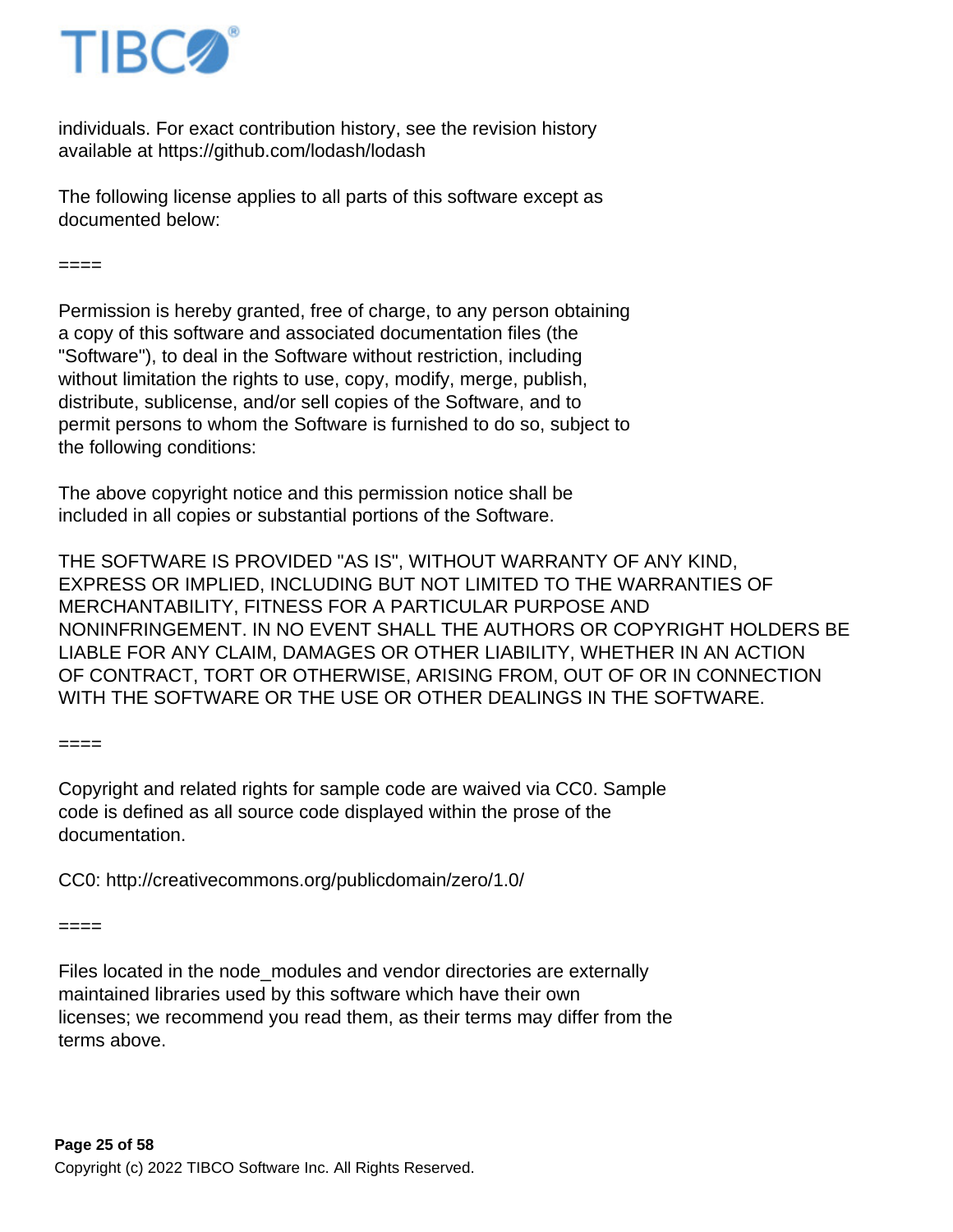

\* ora 5.4.0

Copyright (c) Sindre Sorhus <sindresorhus@gmail.com> (https://sindresorhus.com)

Permission is hereby granted, free of charge, to any person obtaining a copy of this software and associated documentation files (the "Software"), to deal in the Software without restriction, including without limitation the rights to use, copy, modify, merge, publish, distribute, sublicense, and/or sell copies of the Software, and to permit persons to whom the Software is furnished to do so, subject to the following conditions:

The above copyright notice and this permission notice shall be included in all copies or substantial portions of the Software.

THE SOFTWARE IS PROVIDED "AS IS", WITHOUT WARRANTY OF ANY KIND, EXPRESS OR IMPLIED, INCLUDING BUT NOT LIMITED TO THE WARRANTIES OF MERCHANTABILITY, FITNESS FOR A PARTICULAR PURPOSE AND NONINFRINGEMENT. IN NO EVENT SHALL THE AUTHORS OR COPYRIGHT HOLDERS BE LIABLE FOR ANY CLAIM, DAMAGES OR OTHER LIABILITY, WHETHER IN AN ACTION OF CONTRACT, TORT OR OTHERWISE, ARISING FROM, OUT OF OR IN CONNECTION WITH THE SOFTWARE OR THE USE OR OTHER DEALINGS IN THE SOFTWARE.

\*

axios 0.21.1 Copyright (c) 2014-present Matt Zabriskie

Permission is hereby granted, free of charge, to any person obtaining a copy of this software and associated documentation files (the "Software"), to deal in the Software without restriction, including without limitation the rights to use, copy, modify, merge, publish, distribute, sublicense, and/or sell copies of the Software, and to permit persons to whom the Software is furnished to do so, subject to the following conditions:

The above copyright notice and this permission notice shall be included in all copies or substantial portions of the Software.

THE SOFTWARE IS PROVIDED "AS IS", WITHOUT WARRANTY OF ANY KIND, EXPRESS OR IMPLIED, INCLUDING BUT NOT LIMITED TO THE WARRANTIES OF MERCHANTABILITY, FITNESS FOR A PARTICULAR PURPOSE AND NONINFRINGEMENT. IN NO EVENT SHALL THE AUTHORS OR COPYRIGHT HOLDERS BE LIABLE FOR ANY CLAIM, DAMAGES OR OTHER LIABILITY, WHETHER IN AN ACTION OF CONTRACT, TORT OR OTHERWISE, ARISING FROM,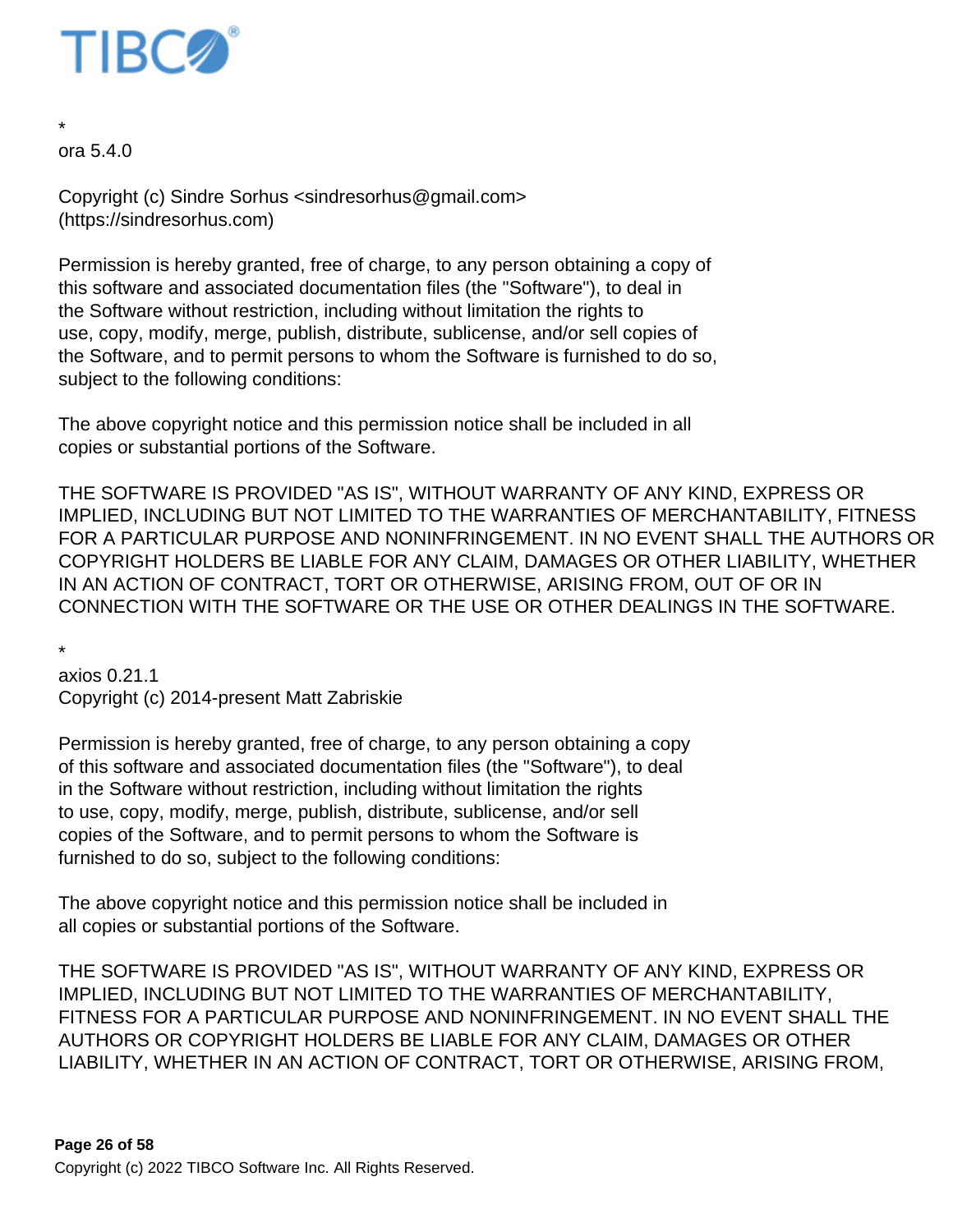

# OUT OF OR IN CONNECTION WITH THE SOFTWARE OR THE USE OR OTHER DEALINGS IN THE SOFTWARE.

\*

crypto-es: 1.2.7

Copyright (c) 2018-2020 LIN Chen

Permission is hereby granted, free of charge, to any person obtaining a copy of this software and associated documentation files (the "Software"), to deal in the Software without restriction, including without limitation the rights to use, copy, modify, merge, publish, distribute, sublicense, and/or sell copies of the Software, and to permit persons to whom the Software is furnished to do so, subject to the following conditions:

The above copyright notice and this permission notice shall be included in all copies or substantial portions of the Software.

THE SOFTWARE IS PROVIDED "AS IS", WITHOUT WARRANTY OF ANY KIND, EXPRESS OR IMPLIED, INCLUDING BUT NOT LIMITED TO THE WARRANTIES OF MERCHANTABILITY, FITNESS FOR A PARTICULAR PURPOSE AND NONINFRINGEMENT. IN NO EVENT SHALL THE AUTHORS OR COPYRIGHT HOLDERS BE LIABLE FOR ANY CLAIM, DAMAGES OR OTHER LIABILITY, WHETHER IN AN ACTION OF CONTRACT, TORT OR OTHERWISE, ARISING FROM, OUT OF OR IN CONNECTION WITH THE SOFTWARE OR THE USE OR OTHER DEALINGS IN THE SOFTWARE.

Copyright (c) 2009-2013 Jeff Mott Copyright (c) 2013-2016 Evan Vosberg

Permission is hereby granted, free of charge, to any person obtaining a copy of this software and associated documentation files (the "Software"), to deal in the Software without restriction, including without limitation the rights to use, copy, modify, merge, publish, distribute, sublicense, and/or sell copies of the Software, and to permit persons to whom the Software is furnished to do so, subject to the following conditions:

The above copyright notice and this permission notice shall be included in all copies or substantial portions of the Software.

THE SOFTWARE IS PROVIDED "AS IS", WITHOUT WARRANTY OF ANY KIND, EXPRESS OR IMPLIED, INCLUDING BUT NOT LIMITED TO THE WARRANTIES OF MERCHANTABILITY, FITNESS FOR A PARTICULAR PURPOSE AND NONINFRINGEMENT. IN NO EVENT SHALL THE AUTHORS OR COPYRIGHT HOLDERS BE LIABLE FOR ANY CLAIM, DAMAGES OR OTHER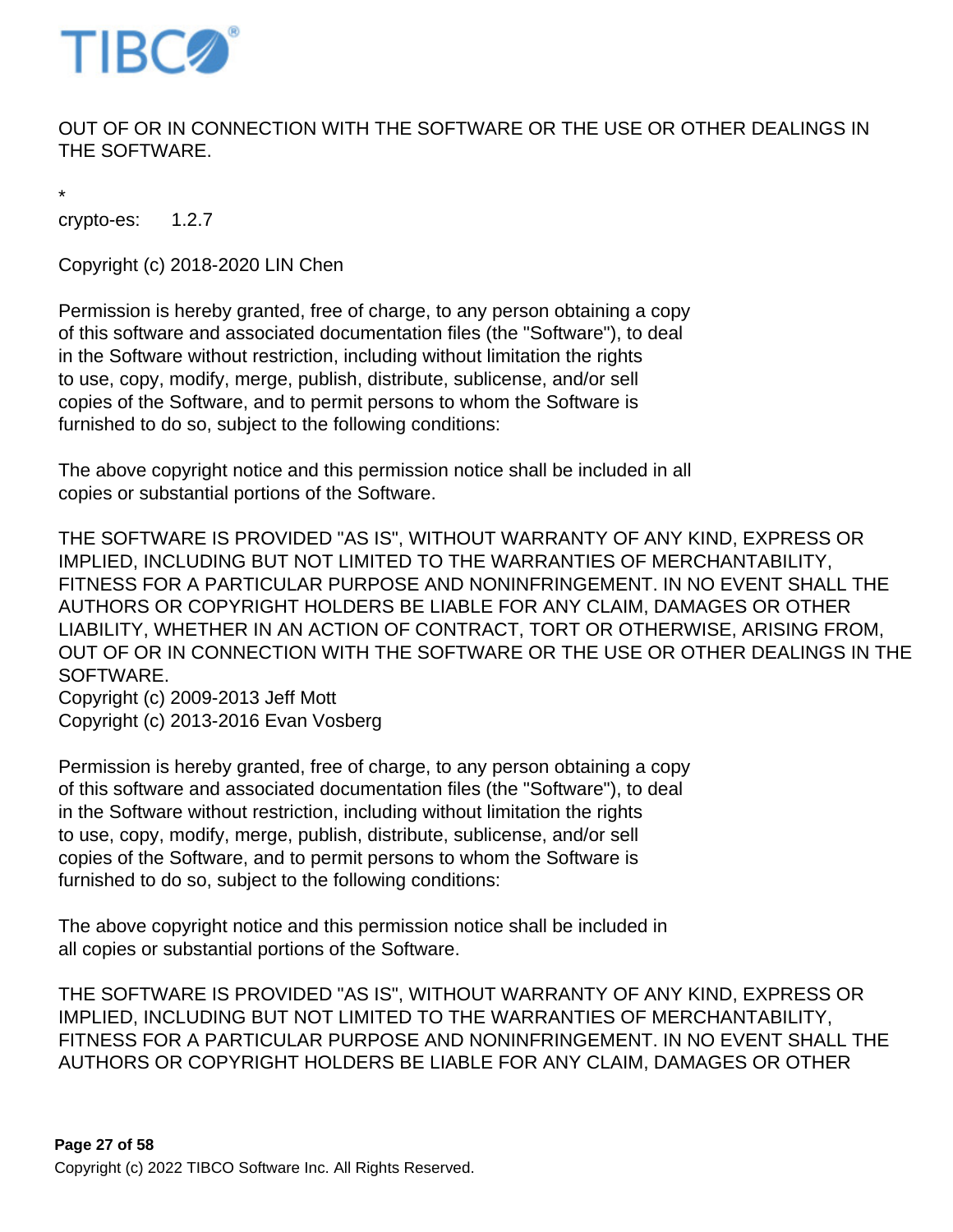

# LIABILITY, WHETHER IN AN ACTION OF CONTRACT, TORT OR OTHERWISE, ARISING FROM, OUT OF OR IN CONNECTION WITH THE SOFTWARE OR THE USE OR OTHER DEALINGS IN THE SOFTWARE.

(c) 2009-2013 by Jeff Mott. All rights reserved.

Redistribution and use in source and binary forms, with or without modification, are permitted provided that the following conditions are met:

Redistributions of source code must retain the above copyright notice, this list of conditions, and the following disclaimer.

Redistributions in binary form must reproduce the above copyright notice, this list of conditions, and the following disclaimer in the documentation or other materials provided with the distribution.

Neither the name CryptoJS nor the names of its contributors may be used to endorse or promote products derived from this software without specific prior written permission.

THIS SOFTWARE IS PROVIDED BY THE COPYRIGHT HOLDERS AND CONTRIBUTORS "AS IS," AND ANY EXPRESS OR IMPLIED WARRANTIES, INCLUDING, BUT NOT LIMITED TO, THE IMPLIED WARRANTIES OF MERCHANTABILITY AND FITNESS FOR A PARTICULAR PURPOSE, ARE DISCLAIMED. IN NO EVENT SHALL THE COPYRIGHT HOLDER OR CONTRIBUTORS BE LIABLE FOR ANY DIRECT, INDIRECT, INCIDENTAL, SPECIAL, EXEMPLARY, OR CONSEQUENTIAL DAMAGES (INCLUDING, BUT NOT LIMITED TO, PROCUREMENT OF SUBSTITUTE GOODS OR SERVICES; LOSS OF USE, DATA, OR PROFITS; OR BUSINESS INTERRUPTION) HOWEVER CAUSED AND ON ANY THEORY OF LIABILITY, WHETHER IN CONTRACT, STRICT LIABILITY, OR TORT (INCLUDING NEGLIGENCE OR OTHERWISE) ARISING IN ANY WAY OUT OF THE USE OF THIS SOFTWARE, EVEN IF ADVISED OF THE POSSIBILITY OF SUCH DAMAGE.

\*

node-process: 0.11.10

Copyright (c) 2013 Roman Shtylman <shtylman@gmail.com>

Permission is hereby granted, free of charge, to any person obtaining a copy of this software and associated documentation files (the 'Software'), to deal in the Software without restriction, including without limitation the rights to use, copy, modify, merge, publish, distribute, sublicense, and/or sell copies of the Software, and to permit persons to whom the Software is furnished to do so, subject to the following conditions:

The above copyright notice and this permission notice shall be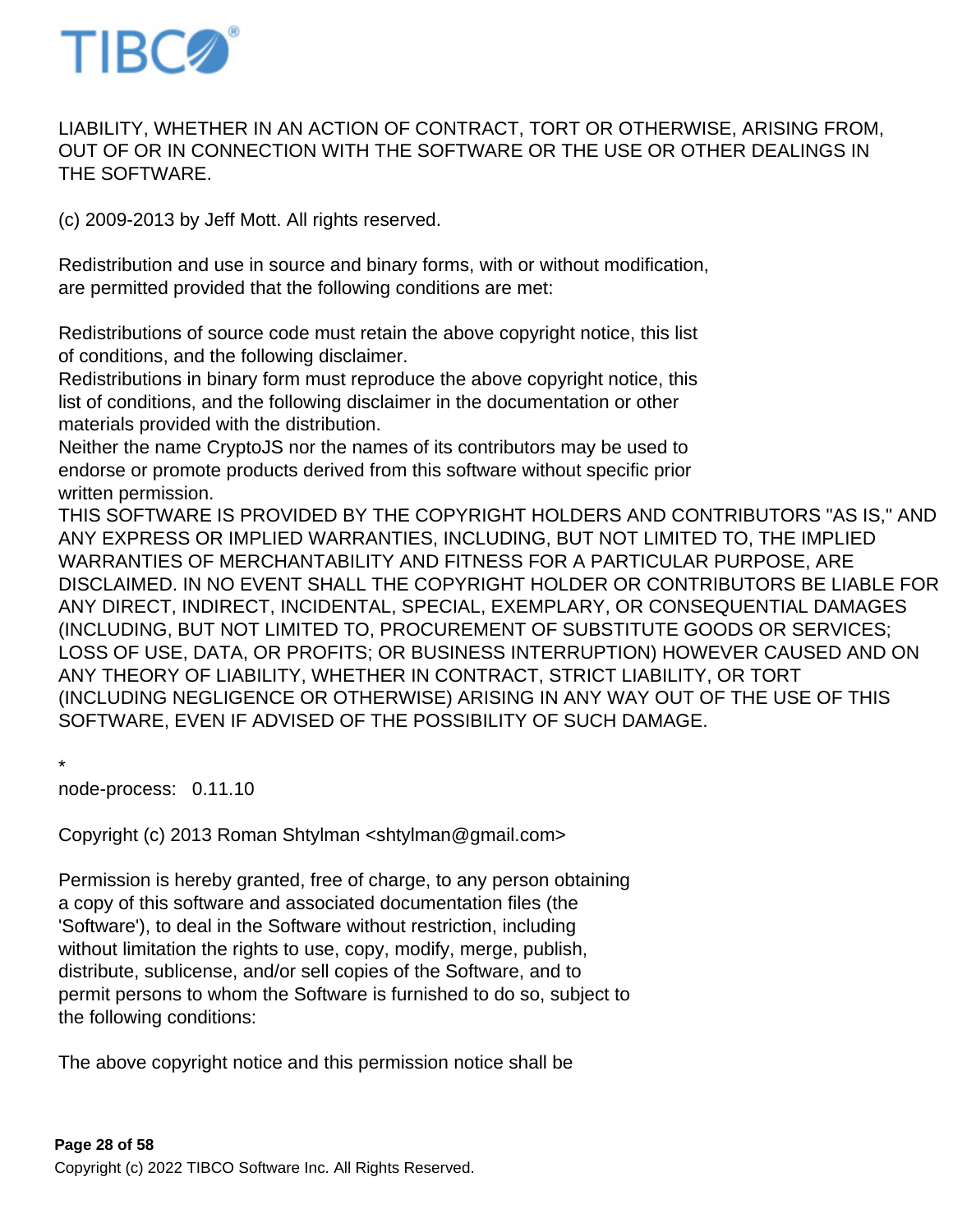

included in all copies or substantial portions of the Software.

THE SOFTWARE IS PROVIDED 'AS IS', WITHOUT WARRANTY OF ANY KIND, EXPRESS OR IMPLIED, INCLUDING BUT NOT LIMITED TO THE WARRANTIES OF MERCHANTABILITY, FITNESS FOR A PARTICULAR PURPOSE AND NONINFRINGEMENT. IN NO EVENT SHALL THE AUTHORS OR COPYRIGHT HOLDERS BE LIABLE FOR ANY CLAIM, DAMAGES OR OTHER LIABILITY, WHETHER IN AN ACTION OF CONTRACT, TORT OR OTHERWISE, ARISING FROM, OUT OF OR IN CONNECTION WITH THE SOFTWARE OR THE USE OR OTHER DEALINGS IN THE SOFTWARE.

```
*
```
primefaces/primeicons 4.1.0

MIT License

Copyright (c) 2018 PrimeTek

Permission is hereby granted, free of charge, to any person obtaining a copy of this software and associated documentation files (the "Software"), to deal in the Software without restriction, including without limitation the rights to use, copy, modify, merge, publish, distribute, sublicense, and/or sell copies of the Software, and to permit persons to whom the Software is furnished to do so, subject to the following conditions:

The above copyright notice and this permission notice shall be included in all copies or substantial portions of the Software.

THE SOFTWARE IS PROVIDED "AS IS", WITHOUT WARRANTY OF ANY KIND, EXPRESS OR IMPLIED, INCLUDING BUT NOT LIMITED TO THE WARRANTIES OF MERCHANTABILITY, FITNESS FOR A PARTICULAR PURPOSE AND NONINFRINGEMENT. IN NO EVENT SHALL THE AUTHORS OR COPYRIGHT HOLDERS BE LIABLE FOR ANY CLAIM, DAMAGES OR OTHER LIABILITY, WHETHER IN AN ACTION OF CONTRACT, TORT OR OTHERWISE, ARISING FROM, OUT OF OR IN CONNECTION WITH THE SOFTWARE OR THE USE OR OTHER DEALINGS IN THE SOFTWARE.

\*

ReactiveX RxJS 6.6.7

Apache License

 Version 2.0, January 2004 http://www.apache.org/licenses/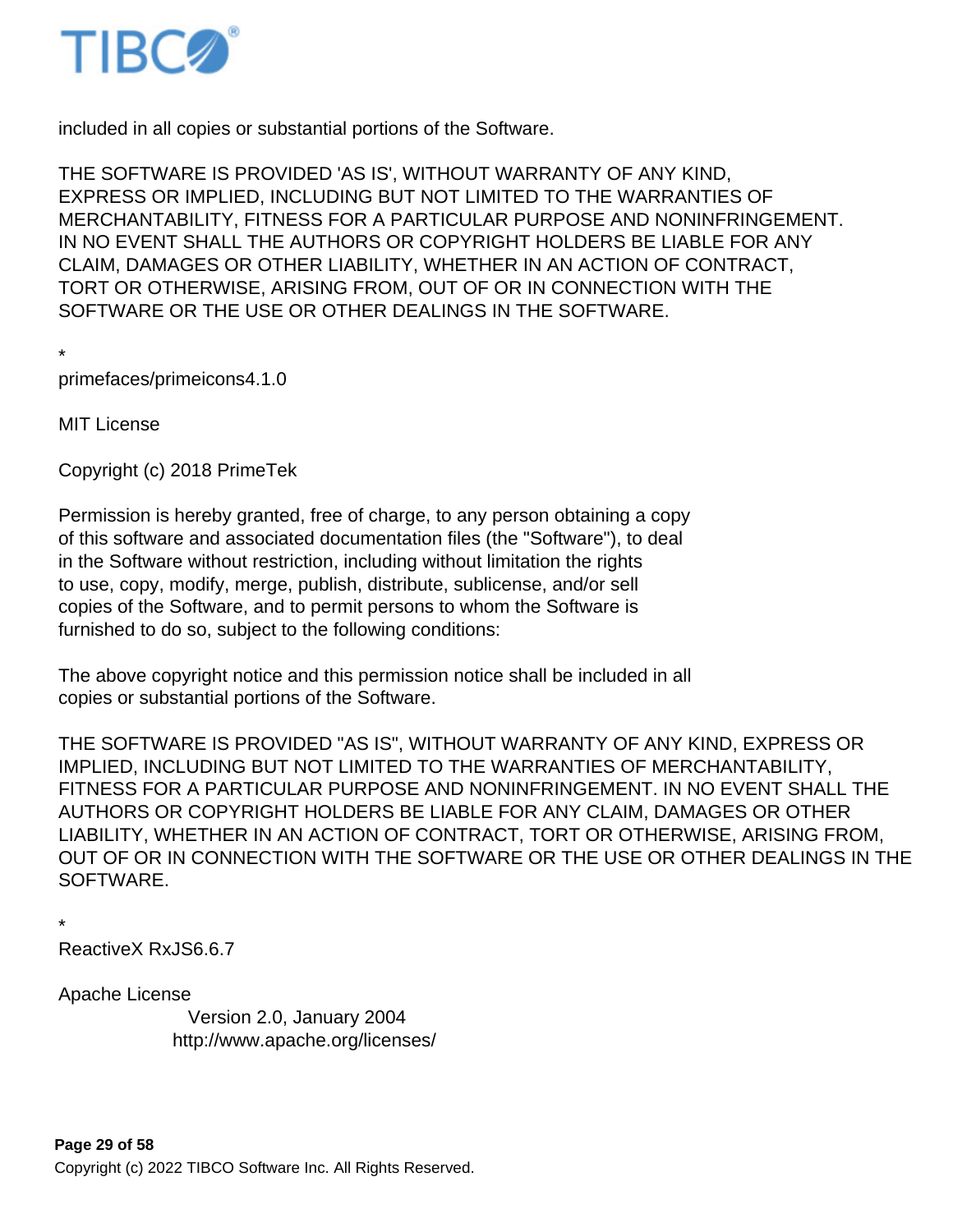

# TERMS AND CONDITIONS FOR USE, REPRODUCTION, AND DISTRIBUTION

## 1. Definitions.

 "License" shall mean the terms and conditions for use, reproduction, and distribution as defined by Sections 1 through 9 of this document.

 "Licensor" shall mean the copyright owner or entity authorized by the copyright owner that is granting the License.

 "Legal Entity" shall mean the union of the acting entity and all other entities that control, are controlled by, or are under common control with that entity. For the purposes of this definition, "control" means (i) the power, direct or indirect, to cause the direction or management of such entity, whether by contract or otherwise, or (ii) ownership of fifty percent (50%) or more of the outstanding shares, or (iii) beneficial ownership of such entity.

 "You" (or "Your") shall mean an individual or Legal Entity exercising permissions granted by this License.

 "Source" form shall mean the preferred form for making modifications, including but not limited to software source code, documentation source, and configuration files.

 "Object" form shall mean any form resulting from mechanical transformation or translation of a Source form, including but not limited to compiled object code, generated documentation, and conversions to other media types.

 "Work" shall mean the work of authorship, whether in Source or Object form, made available under the License, as indicated by a copyright notice that is included in or attached to the work (an example is provided in the Appendix below).

 "Derivative Works" shall mean any work, whether in Source or Object form, that is based on (or derived from) the Work and for which the editorial revisions, annotations, elaborations, or other modifications represent, as a whole, an original work of authorship. For the purposes of this License, Derivative Works shall not include works that remain separable from, or merely link (or bind by name) to the interfaces of, the Work and Derivative Works thereof.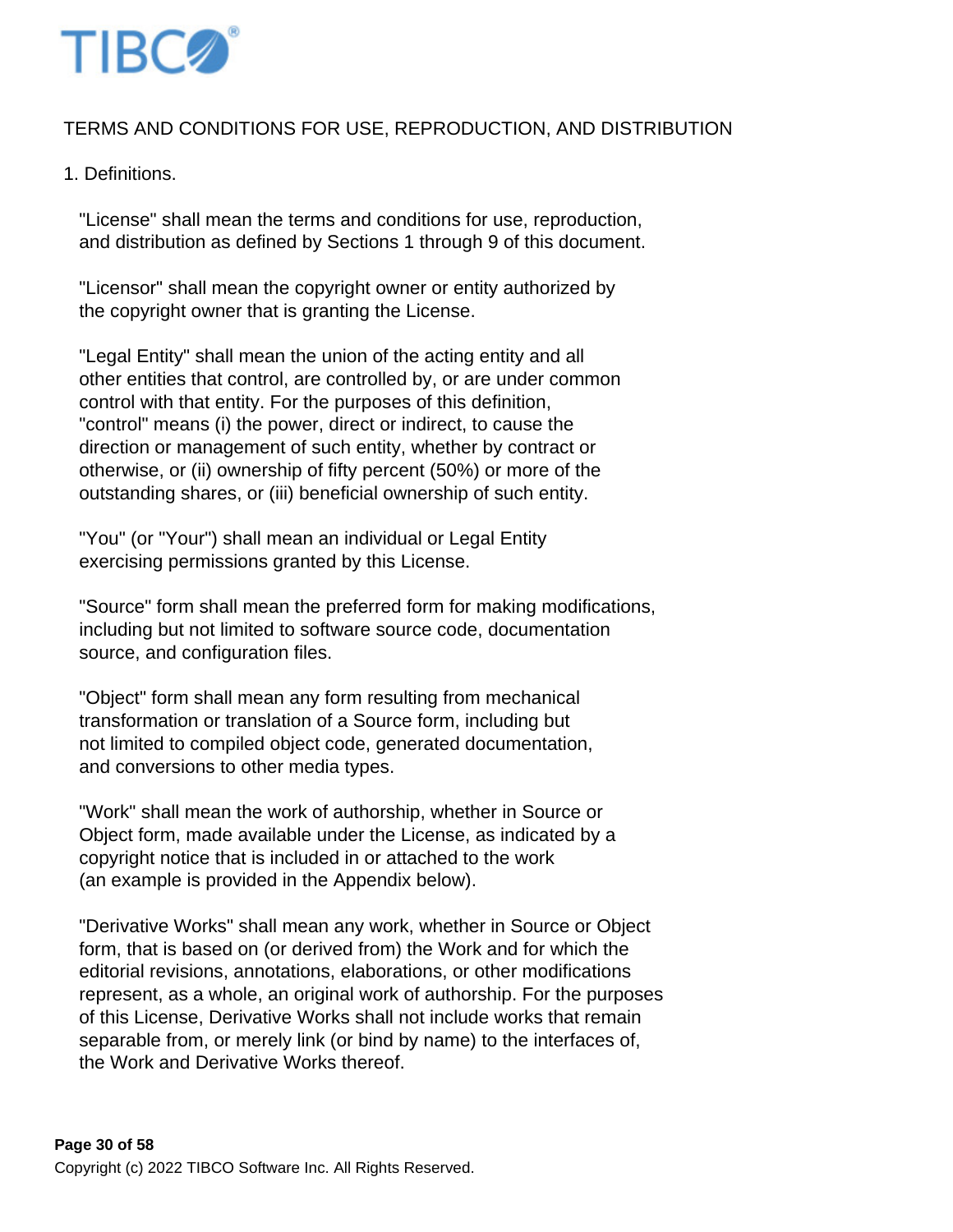

 "Contribution" shall mean any work of authorship, including the original version of the Work and any modifications or additions to that Work or Derivative Works thereof, that is intentionally submitted to Licensor for inclusion in the Work by the copyright owner or by an individual or Legal Entity authorized to submit on behalf of the copyright owner. For the purposes of this definition, "submitted" means any form of electronic, verbal, or written communication sent to the Licensor or its representatives, including but not limited to communication on electronic mailing lists, source code control systems, and issue tracking systems that are managed by, or on behalf of, the Licensor for the purpose of discussing and improving the Work, but excluding communication that is conspicuously marked or otherwise designated in writing by the copyright owner as "Not a Contribution."

 "Contributor" shall mean Licensor and any individual or Legal Entity on behalf of whom a Contribution has been received by Licensor and subsequently incorporated within the Work.

- 2. Grant of Copyright License. Subject to the terms and conditions of this License, each Contributor hereby grants to You a perpetual, worldwide, non-exclusive, no-charge, royalty-free, irrevocable copyright license to reproduce, prepare Derivative Works of, publicly display, publicly perform, sublicense, and distribute the Work and such Derivative Works in Source or Object form.
- 3. Grant of Patent License. Subject to the terms and conditions of this License, each Contributor hereby grants to You a perpetual, worldwide, non-exclusive, no-charge, royalty-free, irrevocable (except as stated in this section) patent license to make, have made, use, offer to sell, sell, import, and otherwise transfer the Work, where such license applies only to those patent claims licensable by such Contributor that are necessarily infringed by their Contribution(s) alone or by combination of their Contribution(s) with the Work to which such Contribution(s) was submitted. If You institute patent litigation against any entity (including a cross-claim or counterclaim in a lawsuit) alleging that the Work or a Contribution incorporated within the Work constitutes direct or contributory patent infringement, then any patent licenses granted to You under this License for that Work shall terminate as of the date such litigation is filed.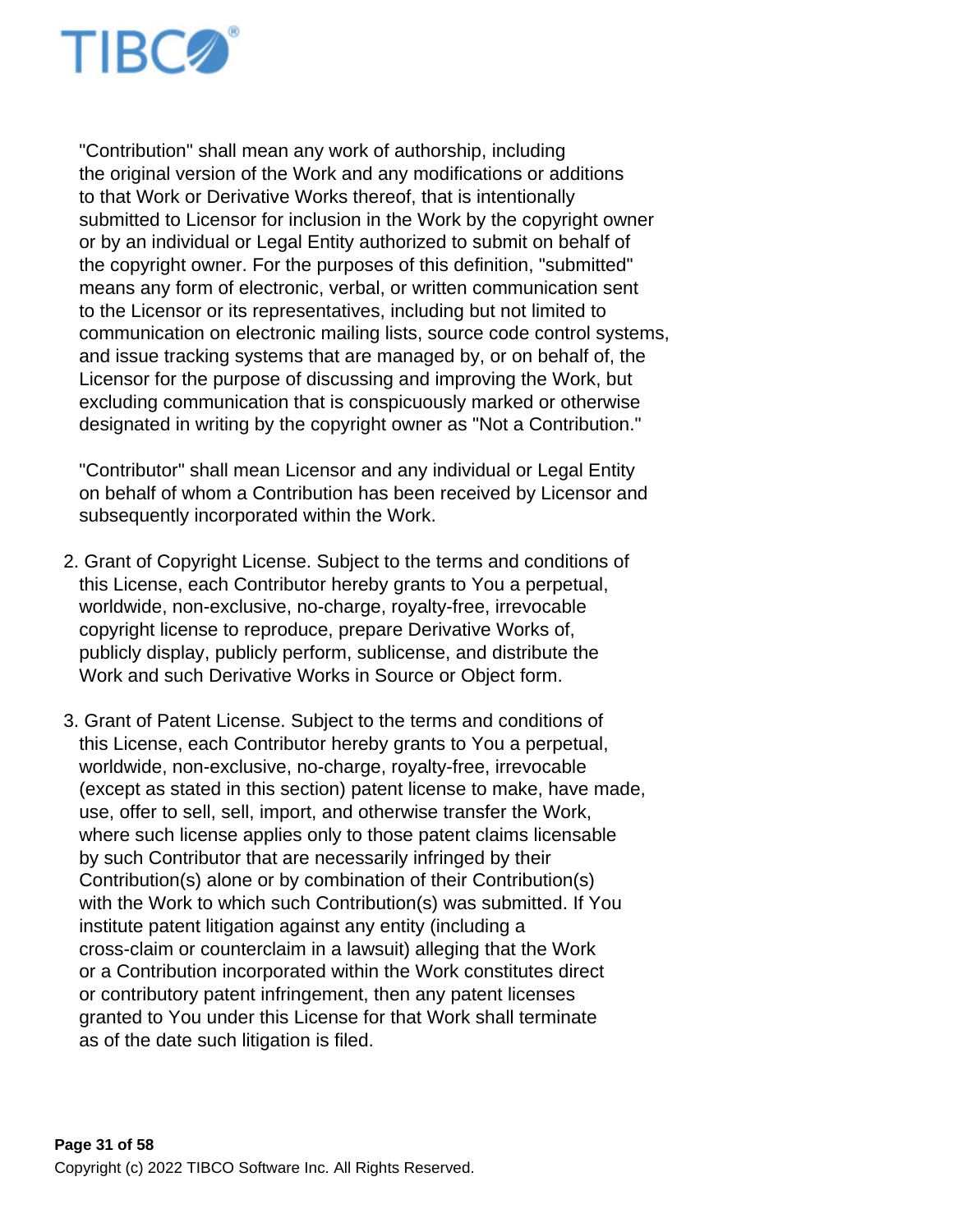

- 4. Redistribution. You may reproduce and distribute copies of the Work or Derivative Works thereof in any medium, with or without modifications, and in Source or Object form, provided that You meet the following conditions:
	- (a) You must give any other recipients of the Work or Derivative Works a copy of this License; and
	- (b) You must cause any modified files to carry prominent notices stating that You changed the files; and
	- (c) You must retain, in the Source form of any Derivative Works that You distribute, all copyright, patent, trademark, and attribution notices from the Source form of the Work, excluding those notices that do not pertain to any part of the Derivative Works; and
	- (d) If the Work includes a "NOTICE" text file as part of its distribution, then any Derivative Works that You distribute must include a readable copy of the attribution notices contained within such NOTICE file, excluding those notices that do not pertain to any part of the Derivative Works, in at least one of the following places: within a NOTICE text file distributed as part of the Derivative Works; within the Source form or documentation, if provided along with the Derivative Works; or, within a display generated by the Derivative Works, if and wherever such third-party notices normally appear. The contents of the NOTICE file are for informational purposes only and do not modify the License. You may add Your own attribution notices within Derivative Works that You distribute, alongside or as an addendum to the NOTICE text from the Work, provided that such additional attribution notices cannot be construed as modifying the License.

 You may add Your own copyright statement to Your modifications and may provide additional or different license terms and conditions for use, reproduction, or distribution of Your modifications, or for any such Derivative Works as a whole, provided Your use, reproduction, and distribution of the Work otherwise complies with the conditions stated in this License.

5. Submission of Contributions. Unless You explicitly state otherwise,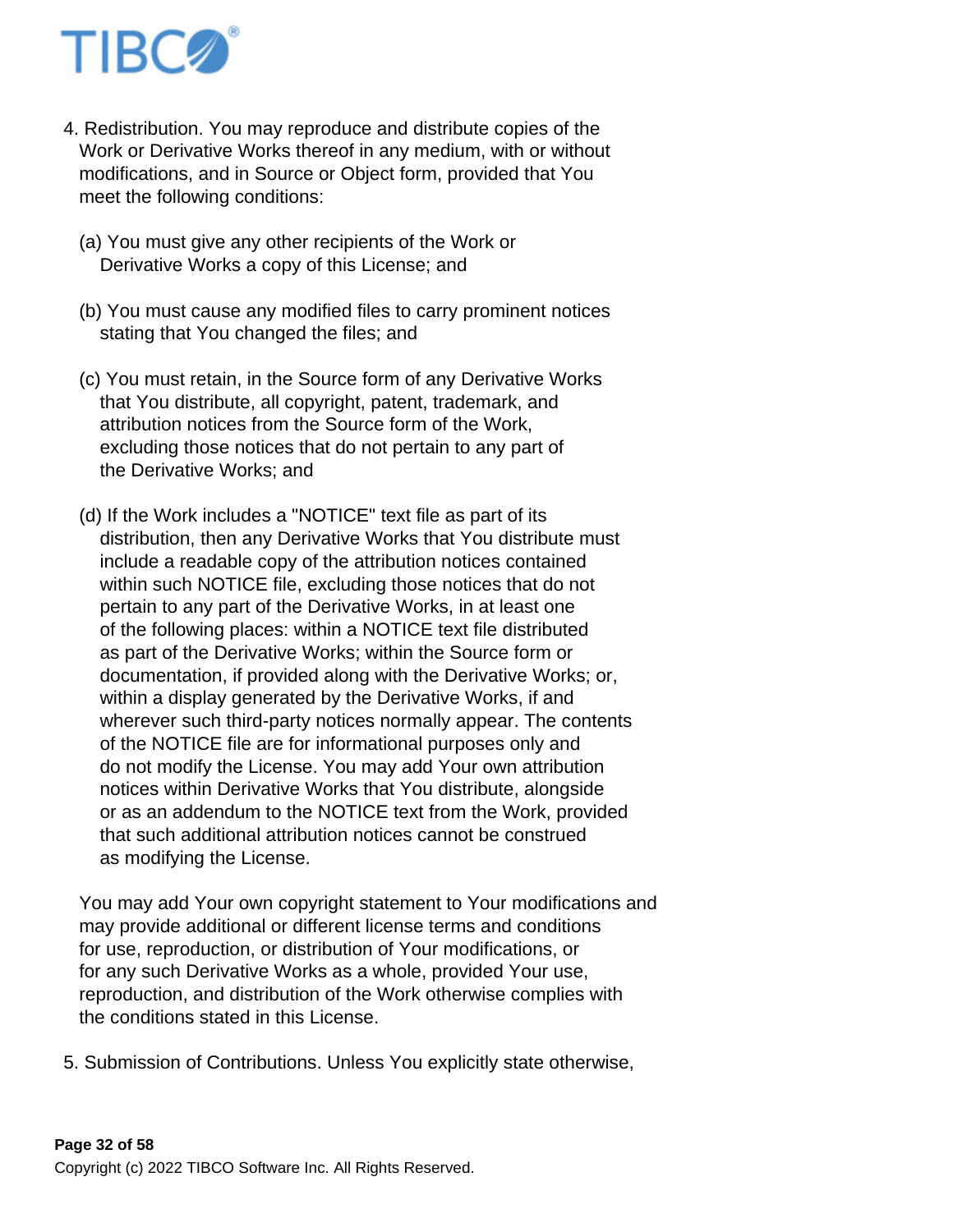

 any Contribution intentionally submitted for inclusion in the Work by You to the Licensor shall be under the terms and conditions of this License, without any additional terms or conditions. Notwithstanding the above, nothing herein shall supersede or modify the terms of any separate license agreement you may have executed with Licensor regarding such Contributions.

- 6. Trademarks. This License does not grant permission to use the trade names, trademarks, service marks, or product names of the Licensor, except as required for reasonable and customary use in describing the origin of the Work and reproducing the content of the NOTICE file.
- 7. Disclaimer of Warranty. Unless required by applicable law or agreed to in writing, Licensor provides the Work (and each Contributor provides its Contributions) on an "AS IS" BASIS, WITHOUT WARRANTIES OR CONDITIONS OF ANY KIND, either express or implied, including, without limitation, any warranties or conditions of TITLE, NON-INFRINGEMENT, MERCHANTABILITY, or FITNESS FOR A PARTICULAR PURPOSE. You are solely responsible for determining the appropriateness of using or redistributing the Work and assume any risks associated with Your exercise of permissions under this License.
- 8. Limitation of Liability. In no event and under no legal theory, whether in tort (including negligence), contract, or otherwise, unless required by applicable law (such as deliberate and grossly negligent acts) or agreed to in writing, shall any Contributor be liable to You for damages, including any direct, indirect, special, incidental, or consequential damages of any character arising as a result of this License or out of the use or inability to use the Work (including but not limited to damages for loss of goodwill, work stoppage, computer failure or malfunction, or any and all other commercial damages or losses), even if such Contributor has been advised of the possibility of such damages.
- 9. Accepting Warranty or Additional Liability. While redistributing the Work or Derivative Works thereof, You may choose to offer, and charge a fee for, acceptance of support, warranty, indemnity, or other liability obligations and/or rights consistent with this License. However, in accepting such obligations, You may act only on Your own behalf and on Your sole responsibility, not on behalf of any other Contributor, and only if You agree to indemnify, defend, and hold each Contributor harmless for any liability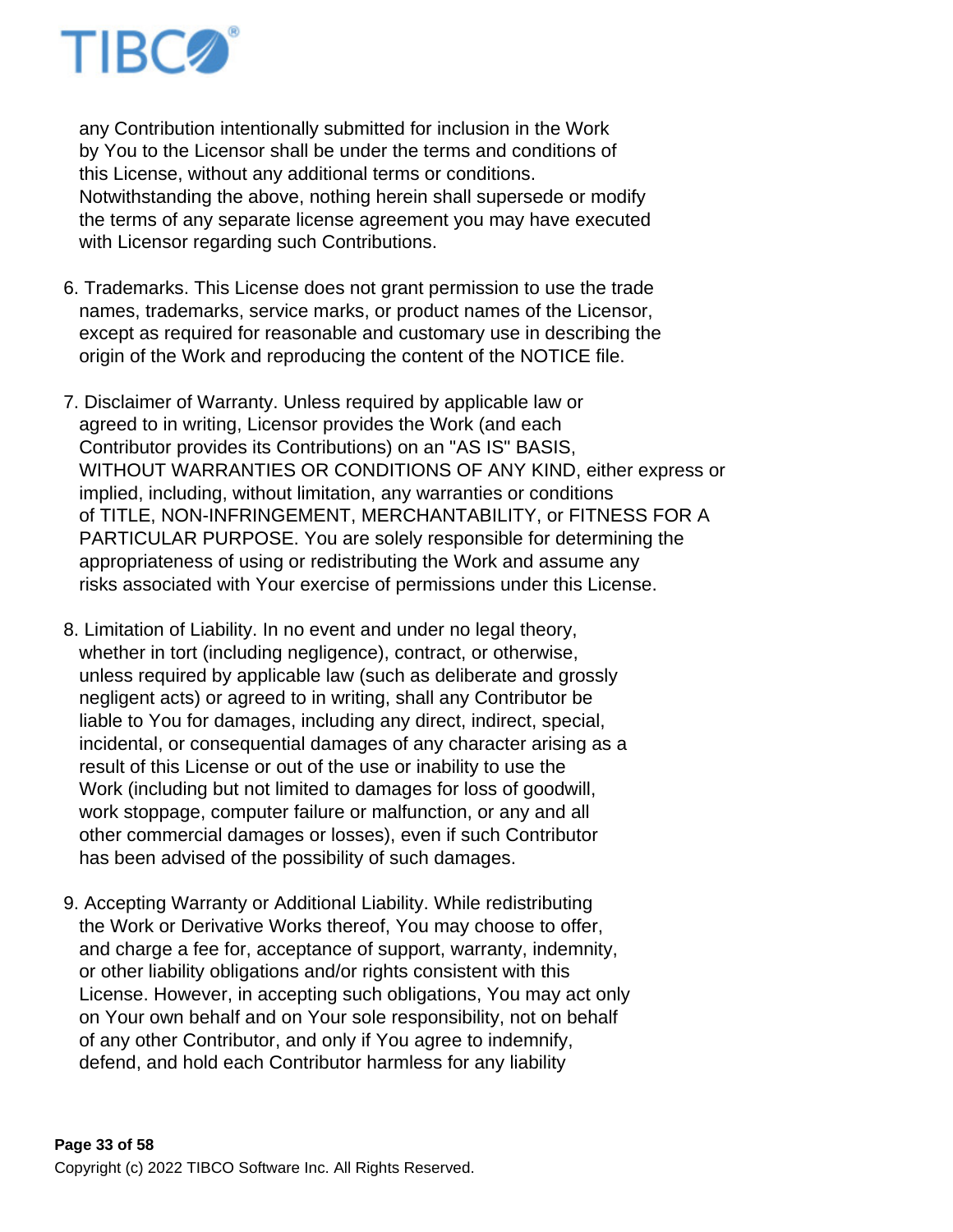

 incurred by, or claims asserted against, such Contributor by reason of your accepting any such warranty or additional liability.

END OF TERMS AND CONDITIONS

\* @schematics/angular: 12.1.1

Copyright (c) 2017 Google, Inc.

Permission is hereby granted, free of charge, to any person obtaining a copy of this software and associated documentation files (the "Software"), to deal in the Software without restriction, including without limitation the rights to use, copy, modify, merge, publish, distribute, sublicense, and/or sell copies of the Software, and to permit persons to whom the Software is furnished to do so, subject to the following conditions:

The above copyright notice and this permission notice shall be included in all copies or substantial portions of the Software.

THE SOFTWARE IS PROVIDED "AS IS", WITHOUT WARRANTY OF ANY KIND, EXPRESS OR IMPLIED, INCLUDING BUT NOT LIMITED TO THE WARRANTIES OF MERCHANTABILITY, FITNESS FOR A PARTICULAR PURPOSE AND NONINFRINGEMENT. IN NO EVENT SHALL THE AUTHORS OR COPYRIGHT HOLDERS BE LIABLE FOR ANY CLAIM, DAMAGES OR OTHER LIABILITY, WHETHER IN AN ACTION OF CONTRACT, TORT OR OTHERWISE, ARISING FROM, OUT OF OR IN CONNECTION WITH THE SOFTWARE OR THE USE OR OTHER DEALINGS IN THE SOFTWARE.

\* @ajsf/core: 0.4.0-beta.1

Copyright (c) 2018 Hamza Hamidi

Permission is hereby granted, free of charge, to any person obtaining a copy of this software and associated documentation files (the "Software"), to deal in the Software without restriction, including without limitation the rights to use, copy, modify, merge, publish, distribute, sublicense, and/or sell copies of the Software, and to permit persons to whom the Software is furnished to do so, subject to the following conditions:

The above copyright notice and this permission notice shall be included in all copies or substantial portions of the Software.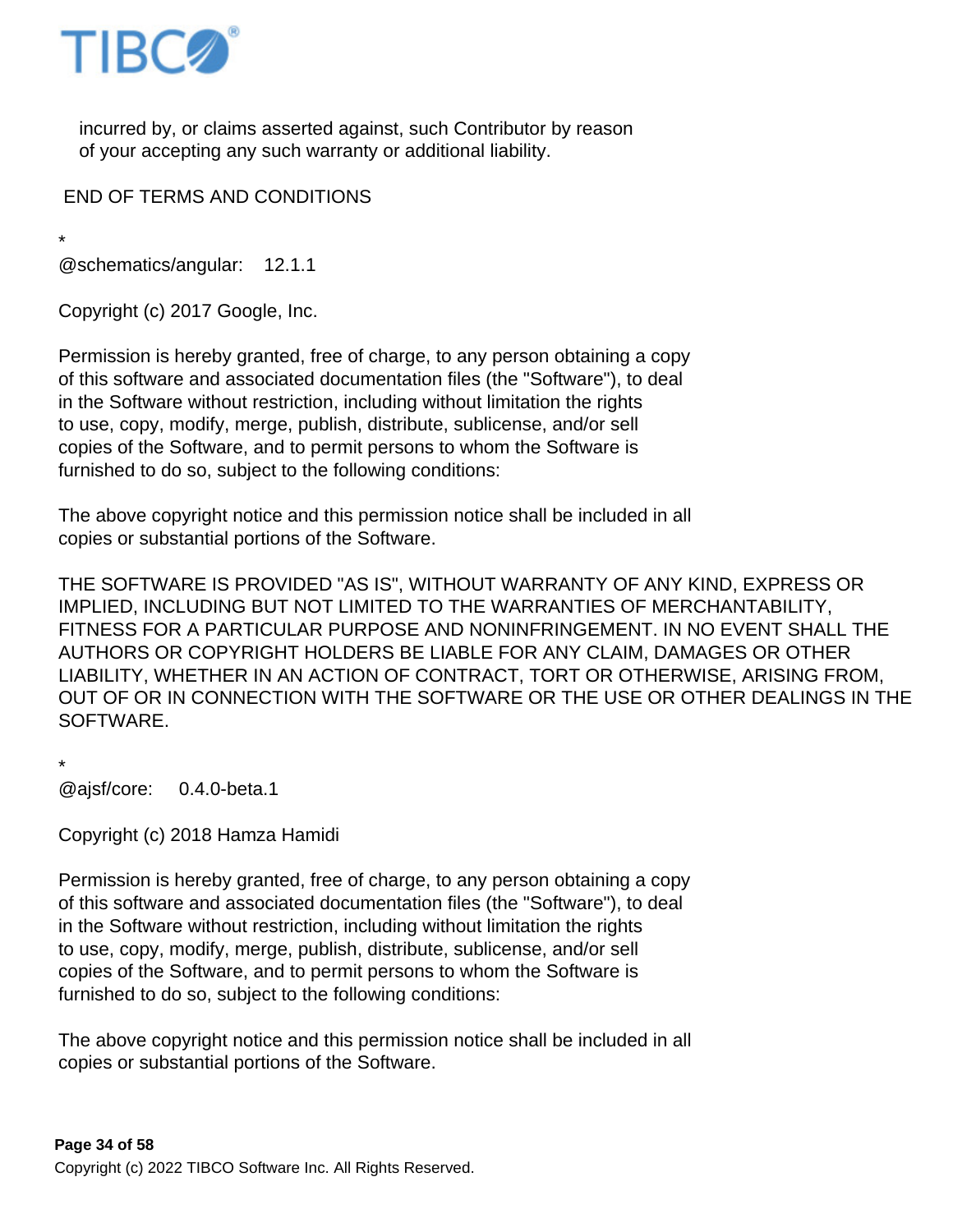

THE SOFTWARE IS PROVIDED "AS IS", WITHOUT WARRANTY OF ANY KIND, EXPRESS OR IMPLIED, INCLUDING BUT NOT LIMITED TO THE WARRANTIES OF MERCHANTABILITY, FITNESS FOR A PARTICULAR PURPOSE AND NONINFRINGEMENT. IN NO EVENT SHALL THE AUTHORS OR COPYRIGHT HOLDERS BE LIABLE FOR ANY CLAIM, DAMAGES OR OTHER LIABILITY, WHETHER IN AN ACTION OF CONTRACT, TORT OR OTHERWISE, ARISING FROM, OUT OF OR IN CONNECTION WITH THE SOFTWARE OR THE USE OR OTHER DEALINGS IN THE SOFTWARE.

\*

@tibco/spotfire-wrapper: 0.14.3

Copyright (c) 2020-2021, TIBCO Software Inc.

Redistribution and use in source and binary forms, with or without modification, are permitted provided that the following conditions are met:

\* Redistributions of source code must retain the above copyright notice, this list of conditions and the following disclaimer.

\* Redistributions in binary form must reproduce the above copyright notice, this list of conditions and the following disclaimer in the documentation and/or other materials provided with the distribution.

\* Neither the name of TIBCO Software Inc. nor the names of its contributors may be used to endorse or promote products derived from this software without specific prior written permission.

THIS SOFTWARE IS PROVIDED BY THE COPYRIGHT HOLDERS AND CONTRIBUTORS "AS IS" AND ANY EXPRESS OR IMPLIED WARRANTIES, INCLUDING, BUT NOT LIMITED TO, THE IMPLIED WARRANTIES OF MERCHANTABILITY AND FITNESS FOR A PARTICULAR PURPOSE ARE DISCLAIMED. IN NO EVENT SHALL THE COPYRIGHT HOLDER OR CONTRIBUTORS BE LIABLE FOR ANY DIRECT, INDIRECT, INCIDENTAL, SPECIAL, EXEMPLARY, OR CONSEQUENTIAL DAMAGES (INCLUDING, BUT NOT LIMITED TO, PROCUREMENT OF SUBSTITUTE GOODS OR SERVICES; LOSS OF USE, DATA, OR PROFITS; OR BUSINESS INTERRUPTION) HOWEVER CAUSED AND ON ANY THEORY OF LIABILITY, WHETHER IN CONTRACT, STRICT LIABILITY, OR TORT (INCLUDING NEGLIGENCE OR OTHERWISE) ARISING IN ANY WAY OUT OF THE USE OF THIS SOFTWARE, EVEN IF ADVISED OF THE POSSIBILITY OF SUCH DAMAGE.

\*

bradyliles-ng2-charts 2.4.3

The ISC License (ISC)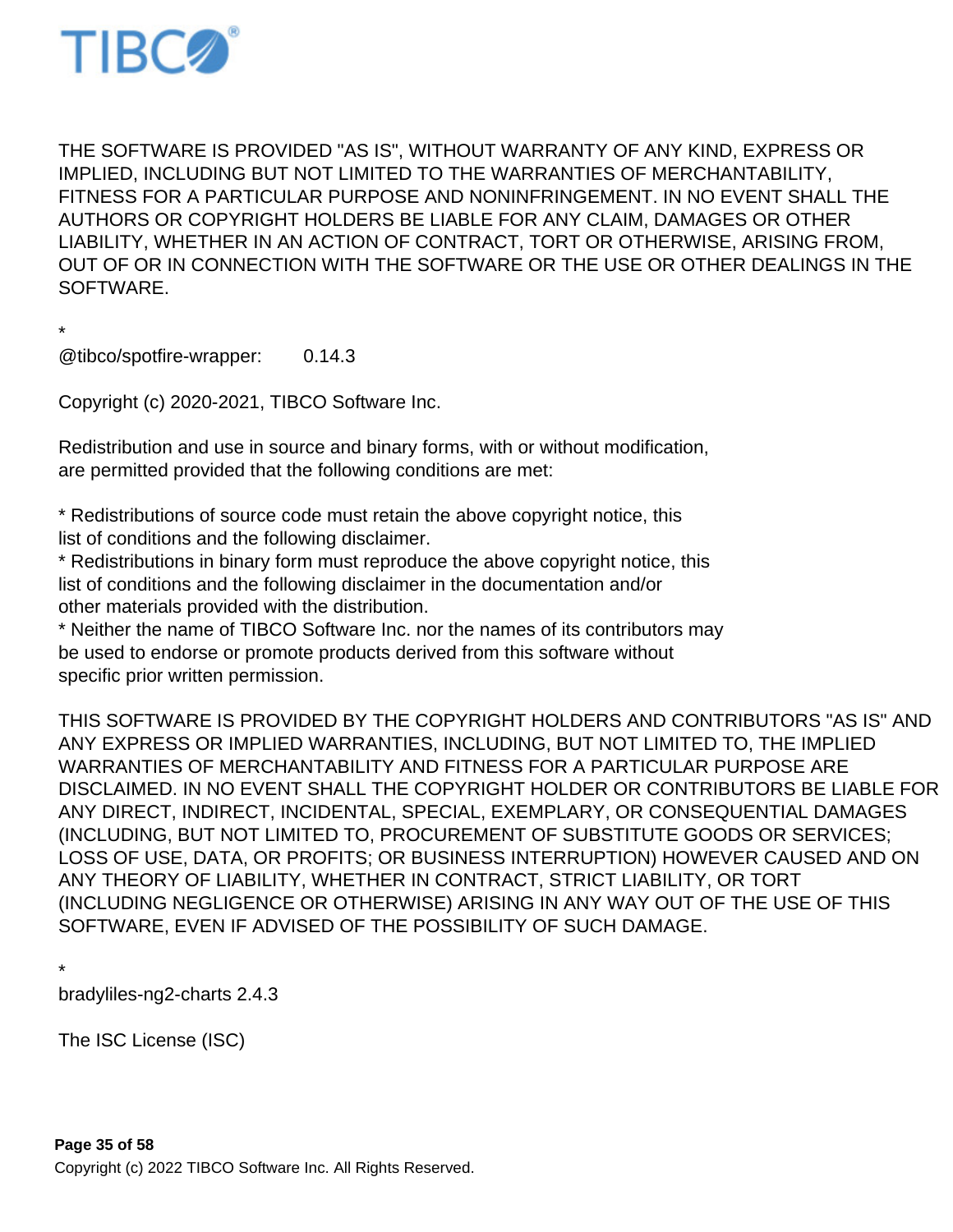

Copyright (c) 2015-2017 Dmitriy Shekhovtsov <valorkin@gmail.com> Copyright (c) 2015-2017 Valor Software

Permission to use, copy, modify, and/or distribute this software for any purpose with or without fee is hereby granted, provided that the above copyright notice and this permission notice appear in all copies.

THE SOFTWARE IS PROVIDED "AS IS" AND THE AUTHOR DISCLAIMS ALL WARRANTIES WITH REGARD TO THIS SOFTWARE INCLUDING ALL IMPLIED WARRANTIES OF MERCHANTABILITY AND FITNESS. IN NO EVENT SHALL THE AUTHOR BE LIABLE FOR ANY SPECIAL, DIRECT, INDIRECT, OR CONSEQUENTIAL DAMAGES OR ANY DAMAGES WHATSOEVER RESULTING FROM LOSS OF USE, DATA OR PROFITS, WHETHER IN AN ACTION OF CONTRACT, NEGLIGENCE OR OTHER TORTIOUS ACTION, ARISING OUT OF OR IN CONNECTION WITH THE USE OR PERFORMANCE OF THIS SOFTWARE.

\*

Zone.js: 0.11.4

opyright (c) 2010-2021 Google LLC. https://angular.io/license

Permission is hereby granted, free of charge, to any person obtaining a copy of this software and associated documentation files (the "Software"), to deal in the Software without restriction, including without limitation the rights to use, copy, modify, merge, publish, distribute, sublicense, and/or sell copies of the Software, and to permit persons to whom the Software is furnished to do so, subject to the following conditions:

The above copyright notice and this permission notice shall be included in all copies or substantial portions of the Software.

THE SOFTWARE IS PROVIDED "AS IS", WITHOUT WARRANTY OF ANY KIND, EXPRESS OR IMPLIED, INCLUDING BUT NOT LIMITED TO THE WARRANTIES OF MERCHANTABILITY, FITNESS FOR A PARTICULAR PURPOSE AND NONINFRINGEMENT. IN NO EVENT SHALL THE AUTHORS OR COPYRIGHT HOLDERS BE LIABLE FOR ANY CLAIM, DAMAGES OR OTHER LIABILITY, WHETHER IN AN ACTION OF CONTRACT, TORT OR OTHERWISE, ARISING FROM, OUT OF OR IN CONNECTION WITH THE SOFTWARE OR THE USE OR OTHER DEALINGS IN THE SOFTWARE.

\*

form-data - form-data/form-data: v3.0.0

Copyright (c) 2012 Felix Geisendörfer (felix@debuggable.com) and contributors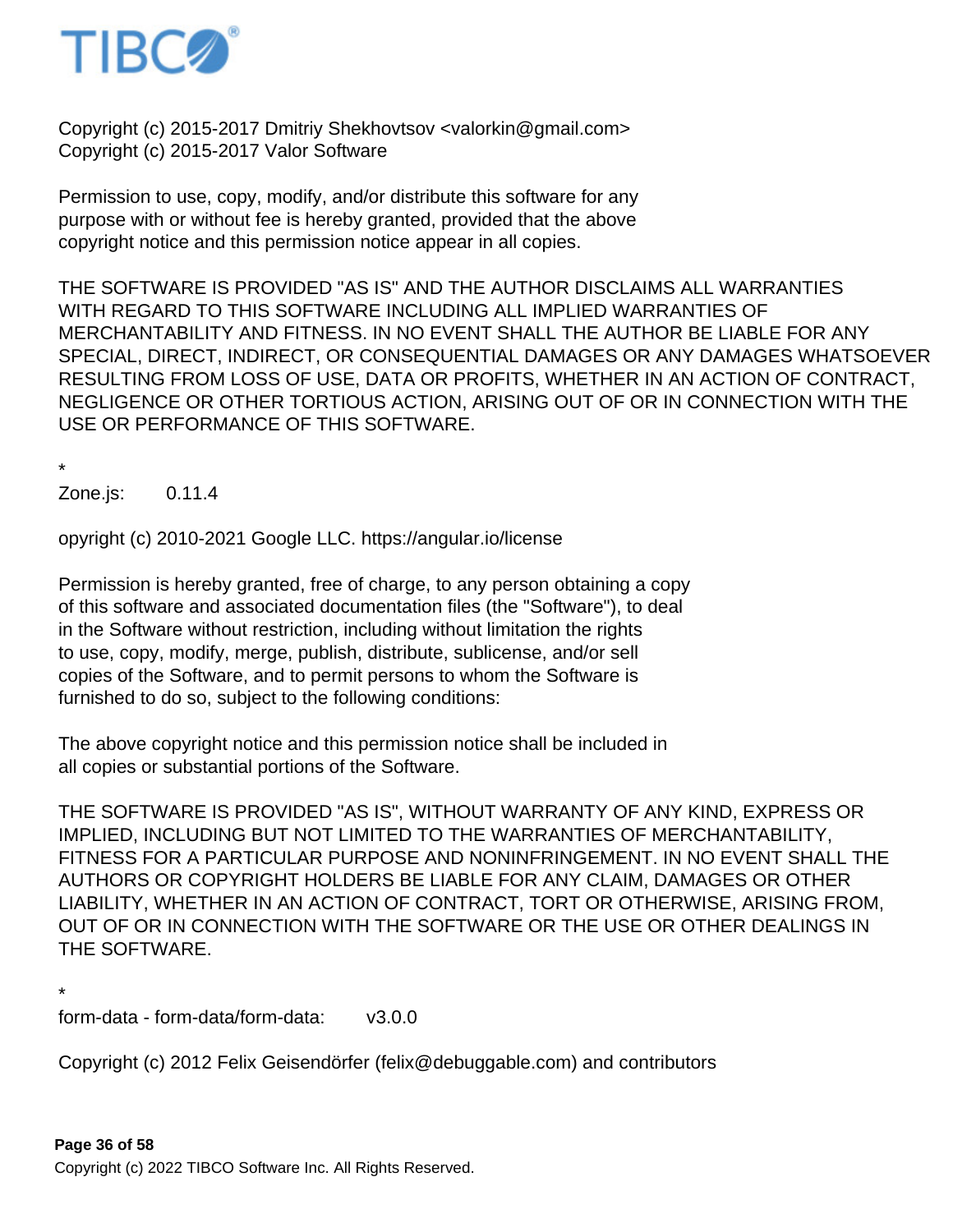

 Permission is hereby granted, free of charge, to any person obtaining a copy of this software and associated documentation files (the "Software"), to deal in the Software without restriction, including without limitation the rights to use, copy, modify, merge, publish, distribute, sublicense, and/or sell copies of the Software, and to permit persons to whom the Software is furnished to do so, subject to the following conditions:

 The above copyright notice and this permission notice shall be included in all copies or substantial portions of the Software.

 THE SOFTWARE IS PROVIDED "AS IS", WITHOUT WARRANTY OF ANY KIND, EXPRESS OR IMPLIED, INCLUDING BUT NOT LIMITED TO THE WARRANTIES OF MERCHANTABILITY, FITNESS FOR A PARTICULAR PURPOSE AND NONINFRINGEMENT. IN NO EVENT SHALL THE AUTHORS OR COPYRIGHT HOLDERS BE LIABLE FOR ANY CLAIM, DAMAGES OR OTHER LIABILITY, WHETHER IN AN ACTION OF CONTRACT, TORT OR OTHERWISE, ARISING FROM, OUT OF OR IN CONNECTION WITH THE SOFTWARE OR THE USE OR OTHER DEALINGS IN THE SOFTWARE.

\* ng2-charts: 3.0.0

The ISC License (ISC)

Copyright (c) 2015-2017 Dmitriy Shekhovtsov <valorkin@gmail.com> Copyright (c) 2015-2017 Valor Software

Permission to use, copy, modify, and/or distribute this software for any purpose with or without fee is hereby granted, provided that the above copyright notice and this permission notice appear in all copies.

THE SOFTWARE IS PROVIDED "AS IS" AND THE AUTHOR DISCLAIMS ALL WARRANTIES WITH REGARD TO THIS SOFTWARE INCLUDING ALL IMPLIED WARRANTIES OF MERCHANTABILITY AND FITNESS. IN NO EVENT SHALL THE AUTHOR BE LIABLE FOR ANY SPECIAL, DIRECT, INDIRECT, OR CONSEQUENTIAL DAMAGES OR ANY DAMAGES WHATSOEVER RESULTING FROM LOSS OF USE, DATA OR PROFITS, WHETHER IN AN ACTION OF CONTRACT, NEGLIGENCE OR OTHER TORTIOUS ACTION, ARISING OUT OF OR IN CONNECTION WITH THE USE OR PERFORMANCE OF THIS SOFTWARE.

```
*
```
Chart.js: 3.6.0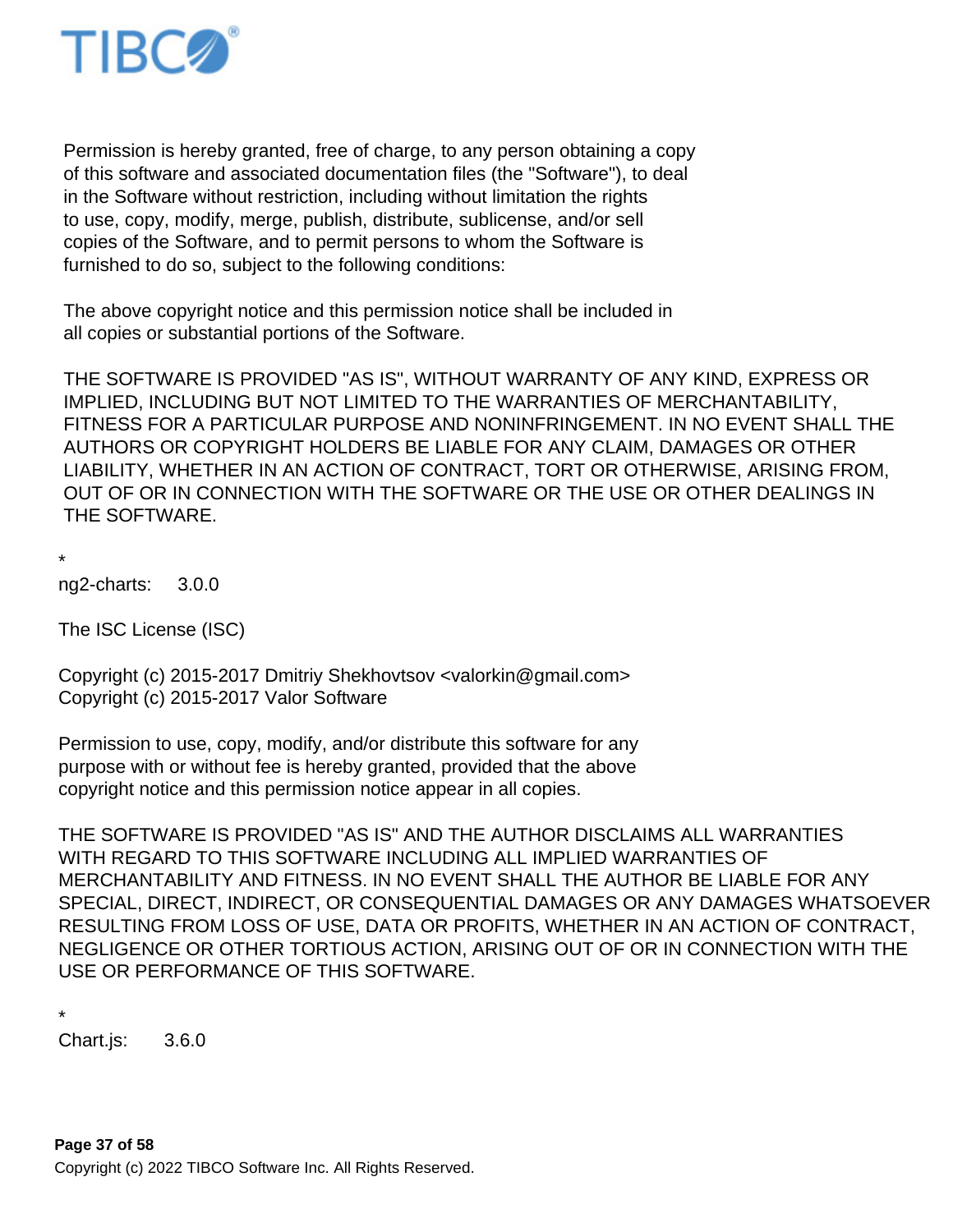

The MIT License (MIT)

Copyright (c) 2014-2021 Chart.js Contributors

Permission is hereby granted, free of charge, to any person obtaining a copy of this software and associated documentation files (the "Software"), to deal in the Software without restriction, including without limitation the rights to use, copy, modify, merge, publish, distribute, sublicense, and/or sell copies of the Software, and to permit persons to whom the Software is furnished to do so, subject to the following conditions:

The above copyright notice and this permission notice shall be included in all copies or substantial portions of the Software.

THE SOFTWARE IS PROVIDED "AS IS", WITHOUT WARRANTY OF ANY KIND, EXPRESS OR IMPLIED, INCLUDING BUT NOT LIMITED TO THE WARRANTIES OF MERCHANTABILITY, FITNESS FOR A PARTICULAR PURPOSE AND NONINFRINGEMENT. IN NO EVENT SHALL THE AUTHORS OR COPYRIGHT HOLDERS BE LIABLE FOR ANY CLAIM, DAMAGES OR OTHER LIABILITY, WHETHER IN AN ACTION OF CONTRACT, TORT OR OTHERWISE, ARISING FROM, OUT OF OR IN CONNECTION WITH THE SOFTWARE OR THE USE OR OTHER DEALINGS IN THE SOFTWARE.

\*

deasync 0.1.24

The MIT License (MIT)

Copyright (c) 2015-present

Permission is hereby granted, free of charge, to any person obtaining a copy of this software and associated documentation files (the "Software"), to deal in the Software without restriction, including without limitation the rights to use, copy, modify, merge, publish, distribute, sublicense, and/or sell copies of the Software, and to permit persons to whom the Software is furnished to do so, subject to the following conditions:

The above copyright notice and this permission notice shall be included in all copies or substantial portions of the Software.

THE SOFTWARE IS PROVIDED "AS IS", WITHOUT WARRANTY OF ANY KIND, EXPRESS OR IMPLIED, INCLUDING BUT NOT LIMITED TO THE WARRANTIES OF MERCHANTABILITY, FITNESS FOR A PARTICULAR PURPOSE AND NONINFRINGEMENT. IN NO EVENT SHALL THE AUTHORS OR COPYRIGHT HOLDERS BE LIABLE FOR ANY CLAIM, DAMAGES OR OTHER LIABILITY, WHETHER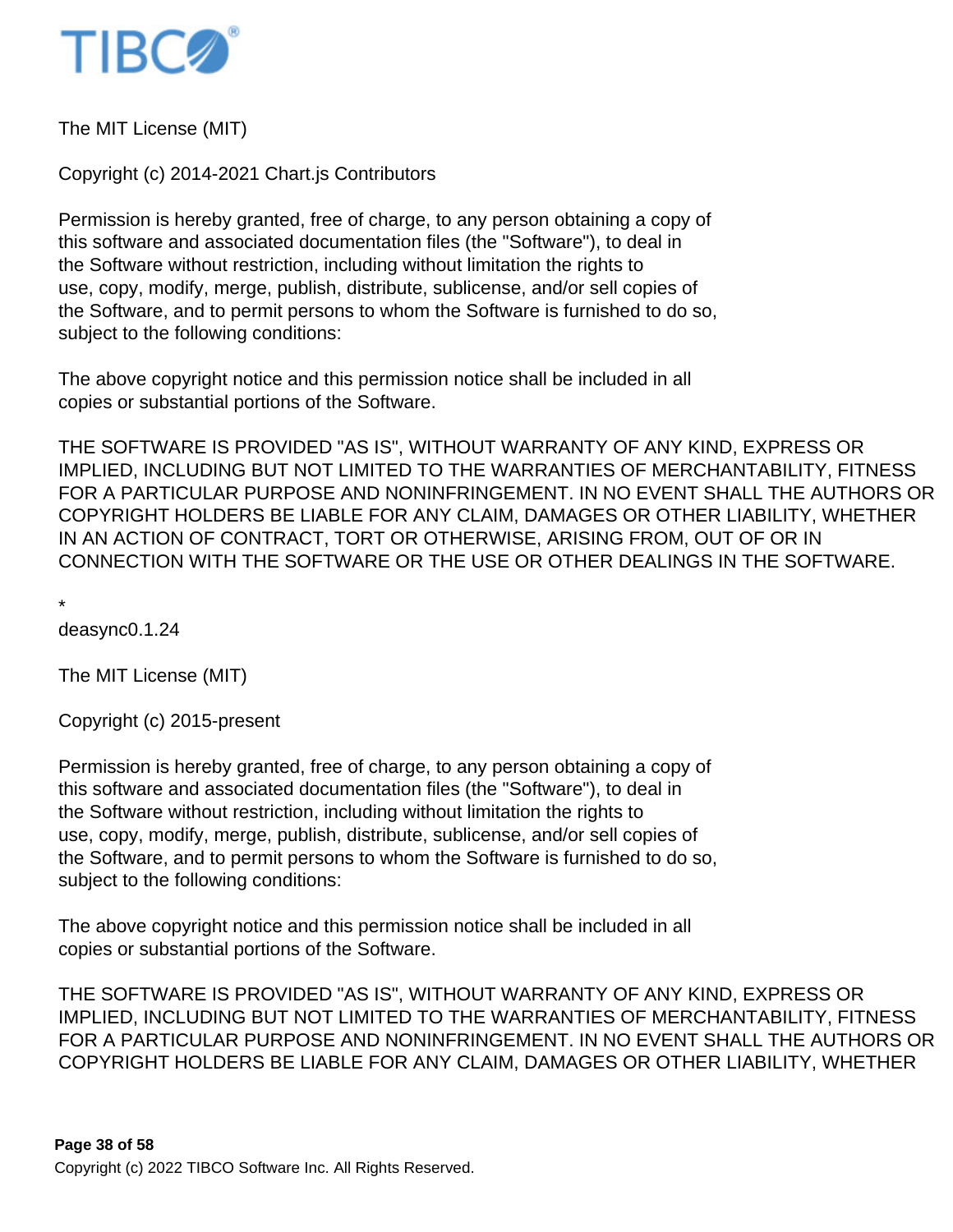

## IN AN ACTION OF CONTRACT, TORT OR OTHERWISE, ARISING FROM, OUT OF OR IN CONNECTION WITH THE SOFTWARE OR THE USE OR OTHER DEALINGS IN THE SOFTWARE.

\*

microsoft/tslib 2.3.1

Copyright (c) Microsoft Corporation.

Permission to use, copy, modify, and/or distribute this software for any purpose with or without fee is hereby granted.

THE SOFTWARE IS PROVIDED "AS IS" AND THE AUTHOR DISCLAIMS ALL WARRANTIES WITH REGARD TO THIS SOFTWARE INCLUDING ALL IMPLIED WARRANTIES OF MERCHANTABILITY AND FITNESS. IN NO EVENT SHALL THE AUTHOR BE LIABLE FOR ANY SPECIAL, DIRECT, INDIRECT, OR CONSEQUENTIAL DAMAGES OR ANY DAMAGES WHATSOEVER RESULTING FROM LOSS OF USE, DATA OR PROFITS, WHETHER IN AN ACTION OF CONTRACT, NEGLIGENCE OR OTHER TORTIOUS ACTION, ARISING OUT OF OR IN CONNECTION WITH THE USE OR PERFORMANCE OF THIS SOFTWARE.

\* chartjs-plugin-datalabels 2.0.0

The MIT License (MIT)

Copyright (c) 2017-2021 chartjs-plugin-datalabels contributors

Permission is hereby granted, free of charge, to any person obtaining a copy of this software and associated documentation files (the "Software"), to deal in the Software without restriction, including without limitation the rights to use, copy, modify, merge, publish, distribute, sublicense, and/or sell copies of the Software, and to permit persons to whom the Software is furnished to do so, subject to the following conditions:

The above copyright notice and this permission notice shall be included in all copies or substantial portions of the Software.

THE SOFTWARE IS PROVIDED "AS IS", WITHOUT WARRANTY OF ANY KIND, EXPRESS OR IMPLIED, INCLUDING BUT NOT LIMITED TO THE WARRANTIES OF MERCHANTABILITY, FITNESS FOR A PARTICULAR PURPOSE AND NONINFRINGEMENT. IN NO EVENT SHALL THE AUTHORS OR COPYRIGHT HOLDERS BE LIABLE FOR ANY CLAIM, DAMAGES OR OTHER LIABILITY, WHETHER IN AN ACTION OF CONTRACT, TORT OR OTHERWISE, ARISING FROM, OUT OF OR IN CONNECTION WITH THE SOFTWARE OR THE USE OR OTHER DEALINGS IN THE SOFTWARE.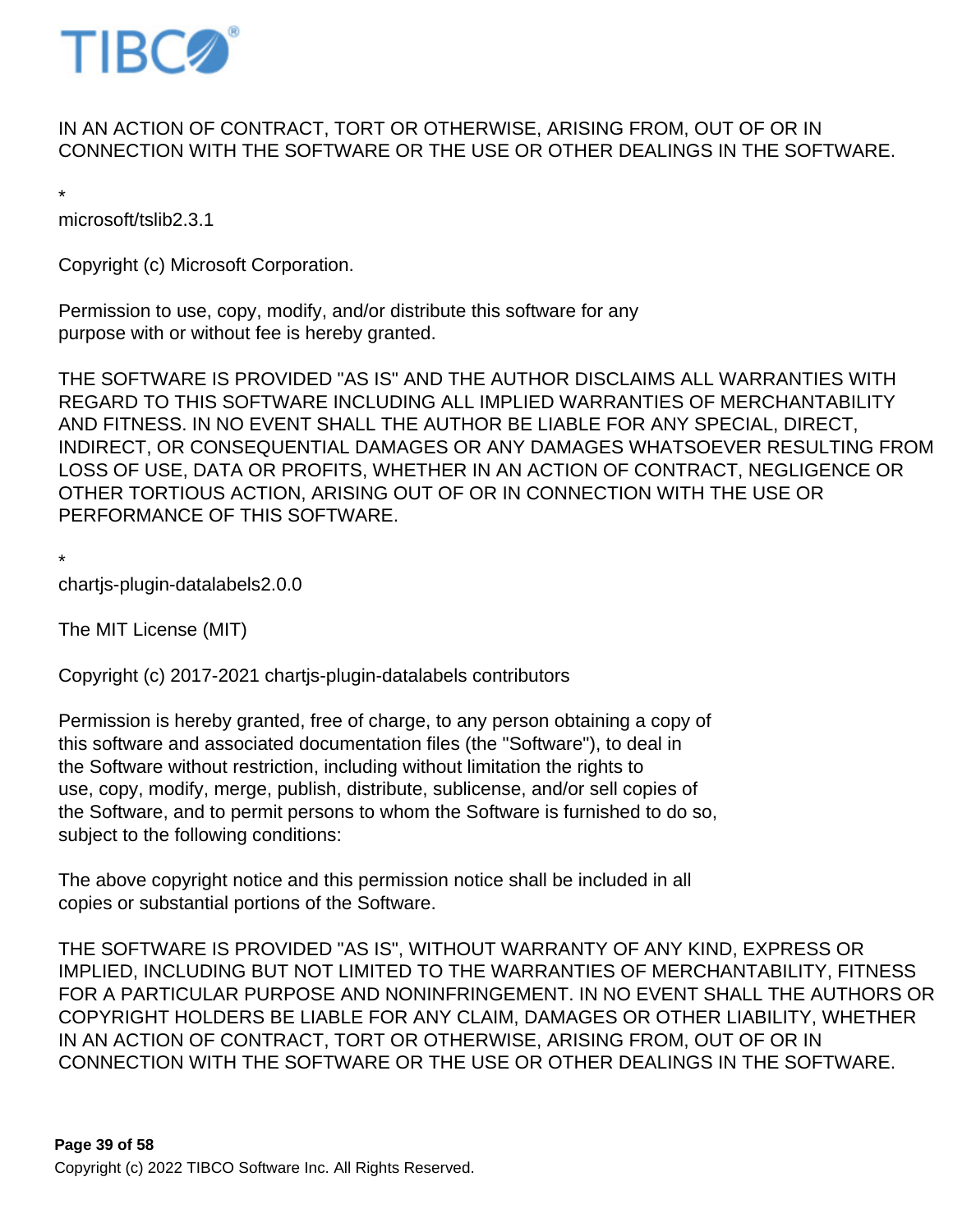

core-js 3.19.0

\*

Copyright (c) 2014-2022 Denis Pushkarev

Permission is hereby granted, free of charge, to any person obtaining a copy of this software and associated documentation files (the "Software"), to deal in the Software without restriction, including without limitation the rights to use, copy, modify, merge, publish, distribute, sublicense, and/or sell copies of the Software, and to permit persons to whom the Software is furnished to do so, subject to the following conditions:

The above copyright notice and this permission notice shall be included in all copies or substantial portions of the Software.

THE SOFTWARE IS PROVIDED "AS IS", WITHOUT WARRANTY OF ANY KIND, EXPRESS OR IMPLIED, INCLUDING BUT NOT LIMITED TO THE WARRANTIES OF MERCHANTABILITY, FITNESS FOR A PARTICULAR PURPOSE AND NONINFRINGEMENT. IN NO EVENT SHALL THE AUTHORS OR COPYRIGHT HOLDERS BE LIABLE FOR ANY CLAIM, DAMAGES OR OTHER LIABILITY, WHETHER IN AN ACTION OF CONTRACT, TORT OR OTHERWISE, ARISING FROM, OUT OF OR IN CONNECTION WITH THE SOFTWARE OR THE USE OR OTHER DEALINGS IN THE SOFTWARE.

\*

lodash-es 4.17.21

The MIT License

Copyright JS Foundation and other contributors <https://js.foundation/>

Based on Underscore.js, copyright Jeremy Ashkenas, DocumentCloud and Investigative Reporters & Editors <http://underscorejs.org/>

This software consists of voluntary contributions made by many individuals. For exact contribution history, see the revision history available at https://github.com/lodash/lodash

The following license applies to all parts of this software except as documented below: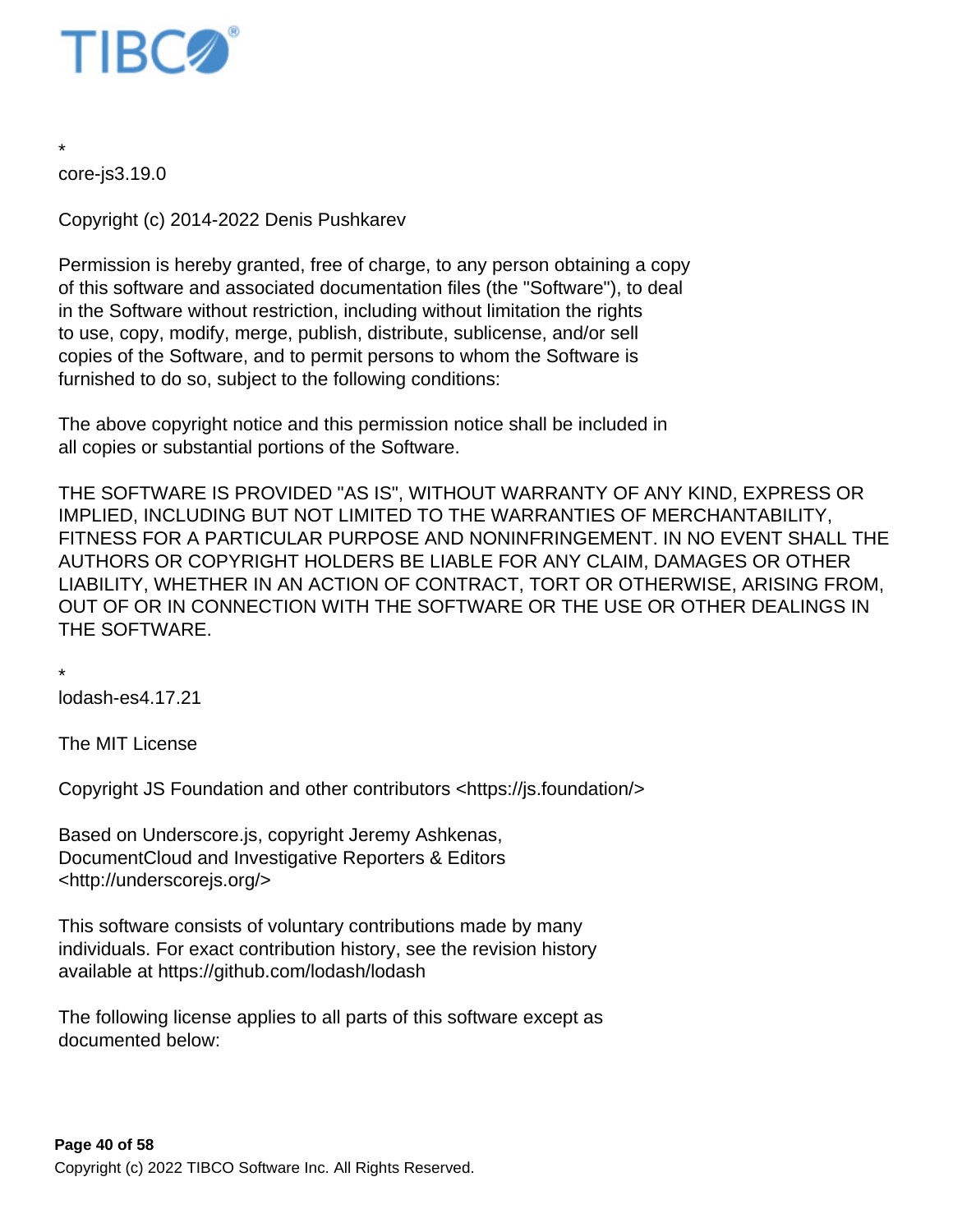

 $====$ 

Permission is hereby granted, free of charge, to any person obtaining a copy of this software and associated documentation files (the "Software"), to deal in the Software without restriction, including without limitation the rights to use, copy, modify, merge, publish, distribute, sublicense, and/or sell copies of the Software, and to permit persons to whom the Software is furnished to do so, subject to the following conditions:

The above copyright notice and this permission notice shall be included in all copies or substantial portions of the Software.

THE SOFTWARE IS PROVIDED "AS IS", WITHOUT WARRANTY OF ANY KIND, EXPRESS OR IMPLIED, INCLUDING BUT NOT LIMITED TO THE WARRANTIES OF MERCHANTABILITY, FITNESS FOR A PARTICULAR PURPOSE AND NONINFRINGEMENT. IN NO EVENT SHALL THE AUTHORS OR COPYRIGHT HOLDERS BE LIABLE FOR ANY CLAIM, DAMAGES OR OTHER LIABILITY, WHETHER IN AN ACTION OF CONTRACT, TORT OR OTHERWISE, ARISING FROM, OUT OF OR IN CONNECTION WITH THE SOFTWARE OR THE USE OR OTHER DEALINGS IN THE SOFTWARE.

 $====$ 

Copyright and related rights for sample code are waived via CC0. Sample code is defined as all source code displayed within the prose of the documentation.

CC0: http://creativecommons.org/publicdomain/zero/1.0/

 $---$ 

Files located in the node\_modules and vendor directories are externally maintained libraries used by this software which have their own licenses; we recommend you read them, as their terms may differ from the terms above.

\*

primeng 12.2.1

The MIT License (MIT)

Copyright (c) 2016-2021 PrimeTek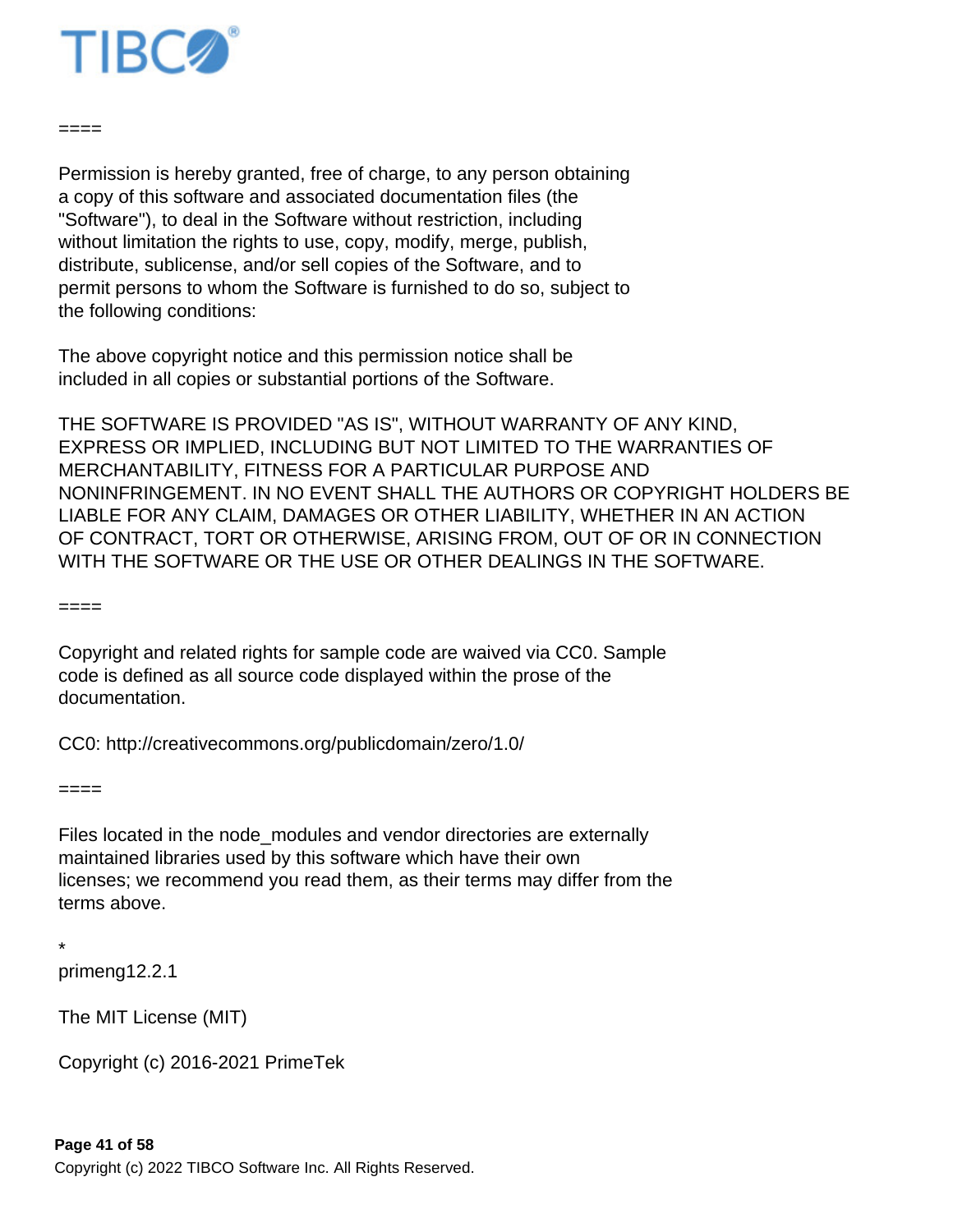

Permission is hereby granted, free of charge, to any person obtaining a copy of this software and associated documentation files (the "Software"), to deal in the Software without restriction, including without limitation the rights to use, copy, modify, merge, publish, distribute, sublicense, and/or sell copies of the Software, and to permit persons to whom the Software is furnished to do so, subject to the following conditions:

The above copyright notice and this permission notice shall be included in all copies or substantial portions of the Software.

THE SOFTWARE IS PROVIDED "AS IS", WITHOUT WARRANTY OF ANY KIND, EXPRESS OR IMPLIED, INCLUDING BUT NOT LIMITED TO THE WARRANTIES OF MERCHANTABILITY, FITNESS FOR A PARTICULAR PURPOSE AND NONINFRINGEMENT. IN NO EVENT SHALL THE AUTHORS OR COPYRIGHT HOLDERS BE LIABLE FOR ANY CLAIM, DAMAGES OR OTHER LIABILITY, WHETHER IN AN ACTION OF CONTRACT, TORT OR OTHERWISE, ARISING FROM, OUT OF OR IN CONNECTION WITH THE SOFTWARE OR THE USE OR OTHER DEALINGS IN THE SOFTWARE.

\*

sass/dart-sass 1.43.4

Copyright (c) 2016, Google Inc.

Permission is hereby granted, free of charge, to any person obtaining a copy of this software and associated documentation files (the "Software"), to deal in the Software without restriction, including without limitation the rights to use, copy, modify, merge, publish, distribute, sublicense, and/or sell copies of the Software, and to permit persons to whom the Software is furnished to do so, subject to the following conditions:

The above copyright notice and this permission notice shall be included in all copies or substantial portions of the Software.

THE SOFTWARE IS PROVIDED "AS IS", WITHOUT WARRANTY OF ANY KIND, EXPRESS OR IMPLIED, INCLUDING BUT NOT LIMITED TO THE WARRANTIES OF MERCHANTABILITY, FITNESS FOR A PARTICULAR PURPOSE AND NONINFRINGEMENT. IN NO EVENT SHALL THE AUTHORS OR COPYRIGHT HOLDERS BE LIABLE FOR ANY CLAIM, DAMAGES OR OTHER LIABILITY, WHETHER IN AN ACTION OF CONTRACT, TORT OR OTHERWISE, ARISING FROM, OUT OF OR IN CONNECTION WITH THE SOFTWARE OR THE USE OR OTHER DEALINGS IN THE SOFTWARE.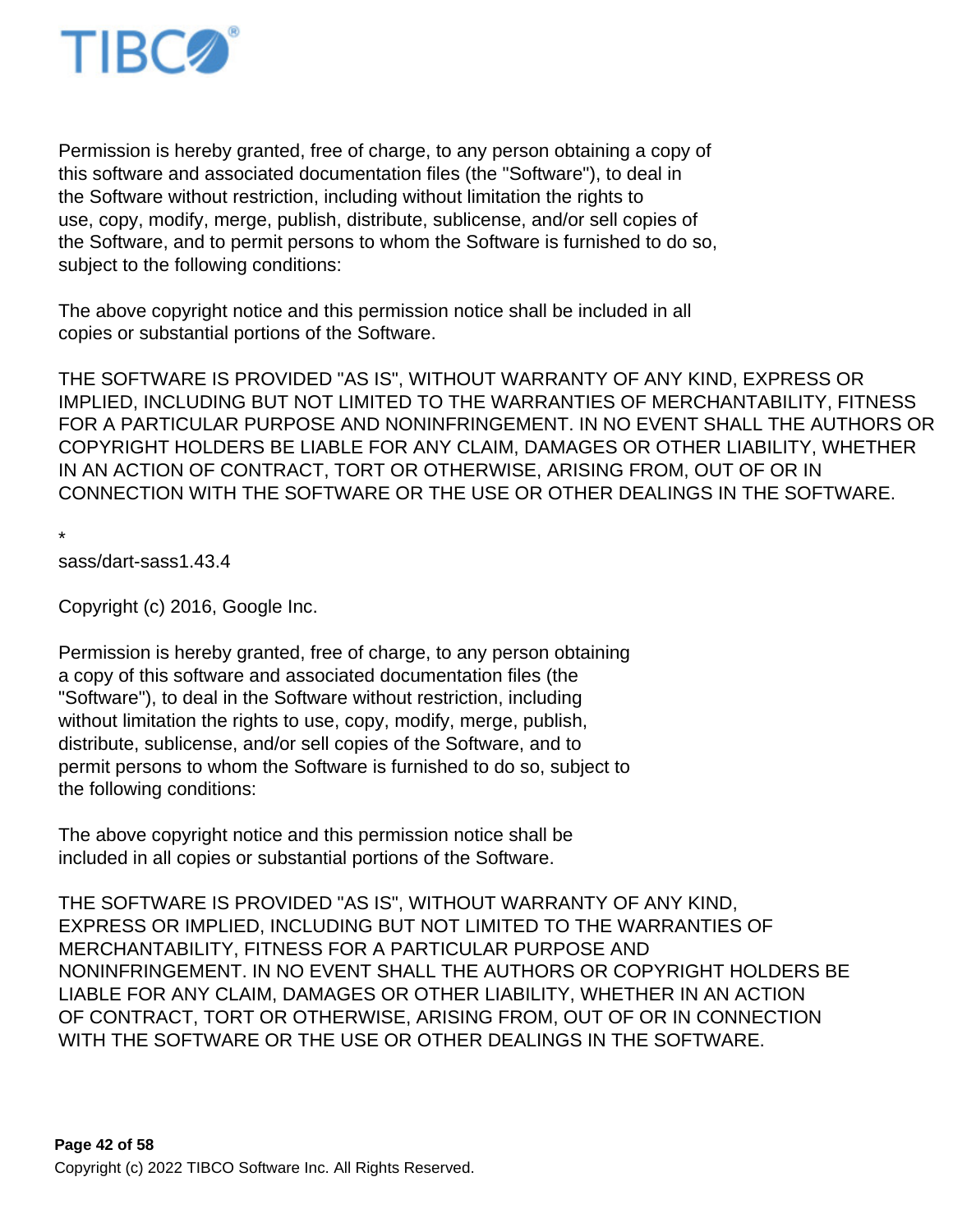

ws - einaros/ws 7.5.5

\*

Copyright (c) 2011 Einar Otto Stangvik <einaros@gmail.com>

Permission is hereby granted, free of charge, to any person obtaining a copy of this software and associated documentation files (the "Software"), to deal in the Software without restriction, including without limitation the rights to use, copy, modify, merge, publish, distribute, sublicense, and/or sell copies of the Software, and to permit persons to whom the Software is furnished to do so, subject to the following conditions:

The above copyright notice and this permission notice shall be included in all copies or substantial portions of the Software.

THE SOFTWARE IS PROVIDED "AS IS", WITHOUT WARRANTY OF ANY KIND, EXPRESS OR IMPLIED, INCLUDING BUT NOT LIMITED TO THE WARRANTIES OF MERCHANTABILITY, FITNESS FOR A PARTICULAR PURPOSE AND NONINFRINGEMENT. IN NO EVENT SHALL THE AUTHORS OR COPYRIGHT HOLDERS BE LIABLE FOR ANY CLAIM, DAMAGES OR OTHER LIABILITY, WHETHER IN AN ACTION OF CONTRACT, TORT OR OTHERWISE, ARISING FROM, OUT OF OR IN CONNECTION WITH THE SOFTWARE OR THE USE OR OTHER DEALINGS IN THE SOFTWARE.

\*

luxon 2.0.0

Copyright 2019 JS Foundation and other contributors

Permission is hereby granted, free of charge, to any person obtaining a copy of this software and associated documentation files (the "Software"), to deal in the Software without restriction, including without limitation the rights to use, copy, modify, merge, publish, distribute, sublicense, and/or sell copies of the Software, and to permit persons to whom the Software is furnished to do so, subject to the following conditions:

The above copyright notice and this permission notice shall be included in all copies or substantial portions of the Software.

THE SOFTWARE IS PROVIDED "AS IS", WITHOUT WARRANTY OF ANY KIND, EXPRESS OR IMPLIED, INCLUDING BUT NOT LIMITED TO THE WARRANTIES OF MERCHANTABILITY, FITNESS FOR A PARTICULAR PURPOSE AND NONINFRINGEMENT. IN NO EVENT SHALL THE AUTHORS OR COPYRIGHT HOLDERS BE LIABLE FOR ANY CLAIM, DAMAGES OR OTHER LIABILITY, WHETHER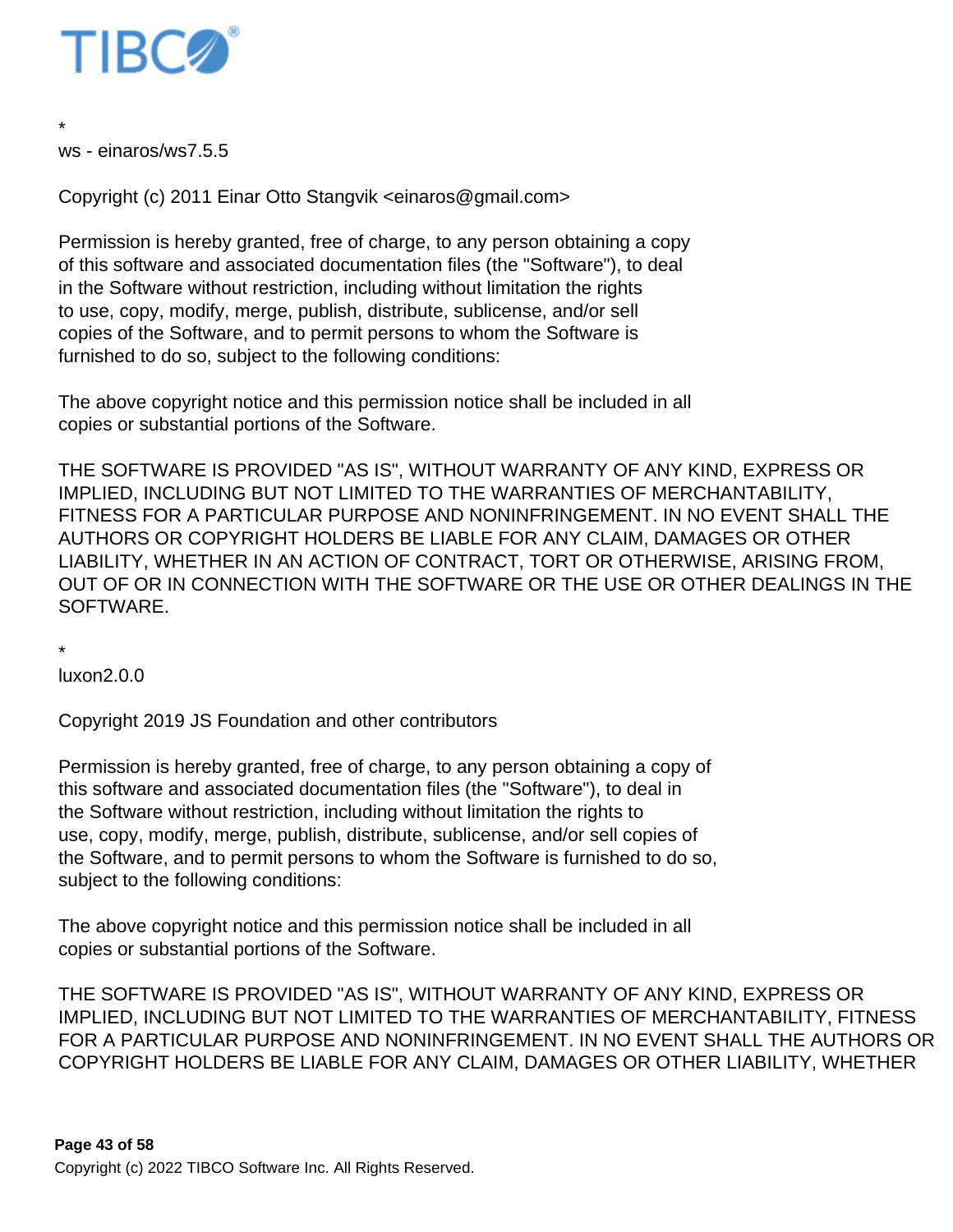

## IN AN ACTION OF CONTRACT, TORT OR OTHERWISE, ARISING FROM, OUT OF OR IN CONNECTION WITH THE SOFTWARE OR THE USE OR OTHER DEALINGS IN THE SOFTWARE.

\*

string-similarity 4.0.4

MIT License

Copyright (c) 2018 Akash Kurdekar

Permission is hereby granted, free of charge, to any person obtaining a copy of this software and associated documentation files (the "Software"), to deal in the Software without restriction, including without limitation the rights to use, copy, modify, merge, publish, distribute, sublicense, and/or sell copies of the Software, and to permit persons to whom the Software is furnished to do so, subject to the following conditions:

The above copyright notice and this permission notice shall be included in all copies or substantial portions of the Software.

THE SOFTWARE IS PROVIDED "AS IS", WITHOUT WARRANTY OF ANY KIND, EXPRESS OR IMPLIED, INCLUDING BUT NOT LIMITED TO THE WARRANTIES OF MERCHANTABILITY, FITNESS FOR A PARTICULAR PURPOSE AND NONINFRINGEMENT. IN NO EVENT SHALL THE AUTHORS OR COPYRIGHT HOLDERS BE LIABLE FOR ANY CLAIM, DAMAGES OR OTHER LIABILITY, WHETHER IN AN ACTION OF CONTRACT, TORT OR OTHERWISE, ARISING FROM, OUT OF OR IN CONNECTION WITH THE SOFTWARE OR THE USE OR OTHER DEALINGS IN THE SOFTWARE.

\*

theturtle32/WebSocket-Node v1.0.34

 Apache License Version 2.0, January 2004 http://www.apache.org/licenses/

#### TERMS AND CONDITIONS FOR USE, REPRODUCTION, AND DISTRIBUTION

1. Definitions.

 "License" shall mean the terms and conditions for use, reproduction, and distribution as defined by Sections 1 through 9 of this document.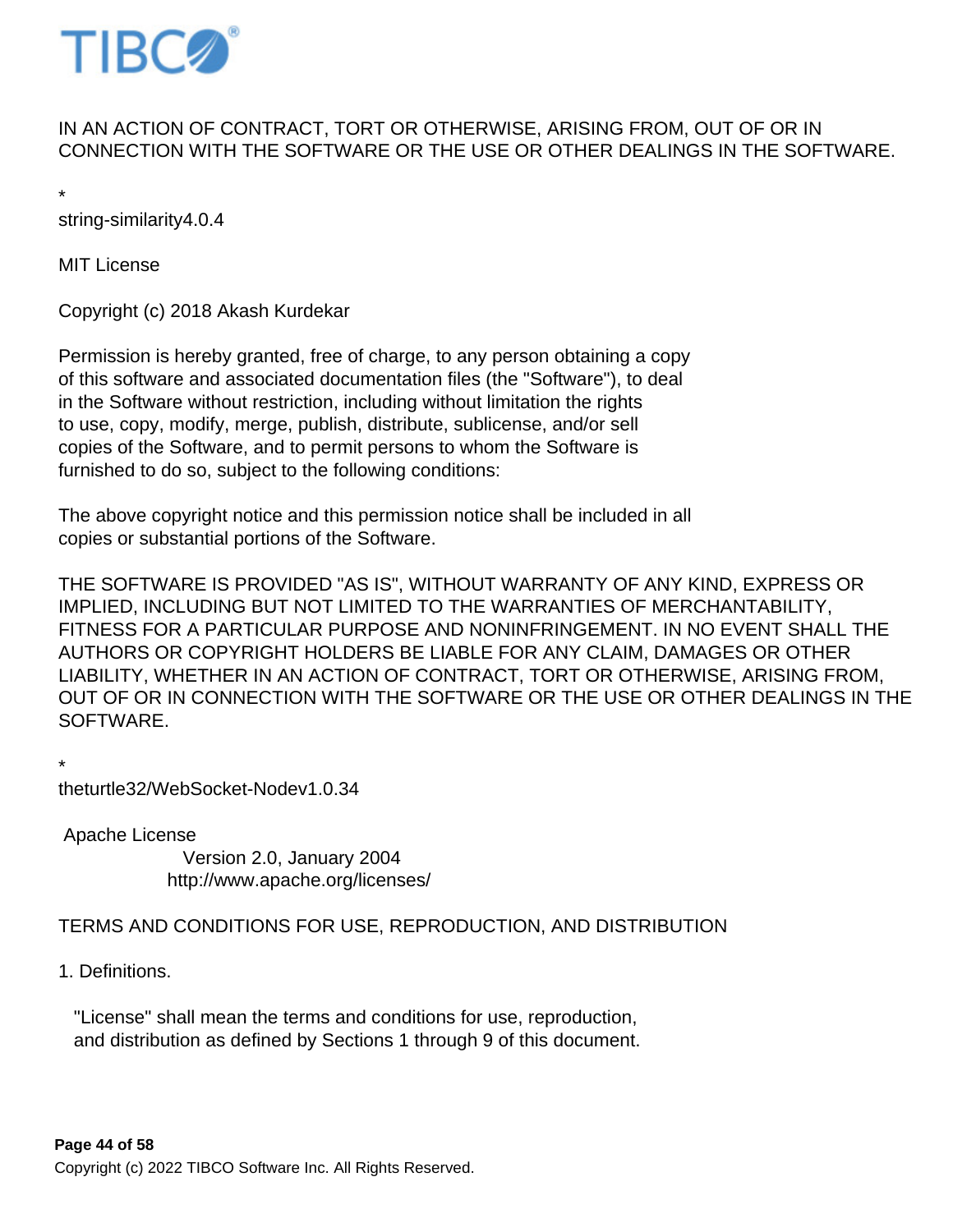

 "Licensor" shall mean the copyright owner or entity authorized by the copyright owner that is granting the License.

 "Legal Entity" shall mean the union of the acting entity and all other entities that control, are controlled by, or are under common control with that entity. For the purposes of this definition, "control" means (i) the power, direct or indirect, to cause the direction or management of such entity, whether by contract or otherwise, or (ii) ownership of fifty percent (50%) or more of the outstanding shares, or (iii) beneficial ownership of such entity.

 "You" (or "Your") shall mean an individual or Legal Entity exercising permissions granted by this License.

 "Source" form shall mean the preferred form for making modifications, including but not limited to software source code, documentation source, and configuration files.

 "Object" form shall mean any form resulting from mechanical transformation or translation of a Source form, including but not limited to compiled object code, generated documentation, and conversions to other media types.

 "Work" shall mean the work of authorship, whether in Source or Object form, made available under the License, as indicated by a copyright notice that is included in or attached to the work (an example is provided in the Appendix below).

 "Derivative Works" shall mean any work, whether in Source or Object form, that is based on (or derived from) the Work and for which the editorial revisions, annotations, elaborations, or other modifications represent, as a whole, an original work of authorship. For the purposes of this License, Derivative Works shall not include works that remain separable from, or merely link (or bind by name) to the interfaces of, the Work and Derivative Works thereof.

 "Contribution" shall mean any work of authorship, including the original version of the Work and any modifications or additions to that Work or Derivative Works thereof, that is intentionally submitted to Licensor for inclusion in the Work by the copyright owner or by an individual or Legal Entity authorized to submit on behalf of the copyright owner. For the purposes of this definition, "submitted"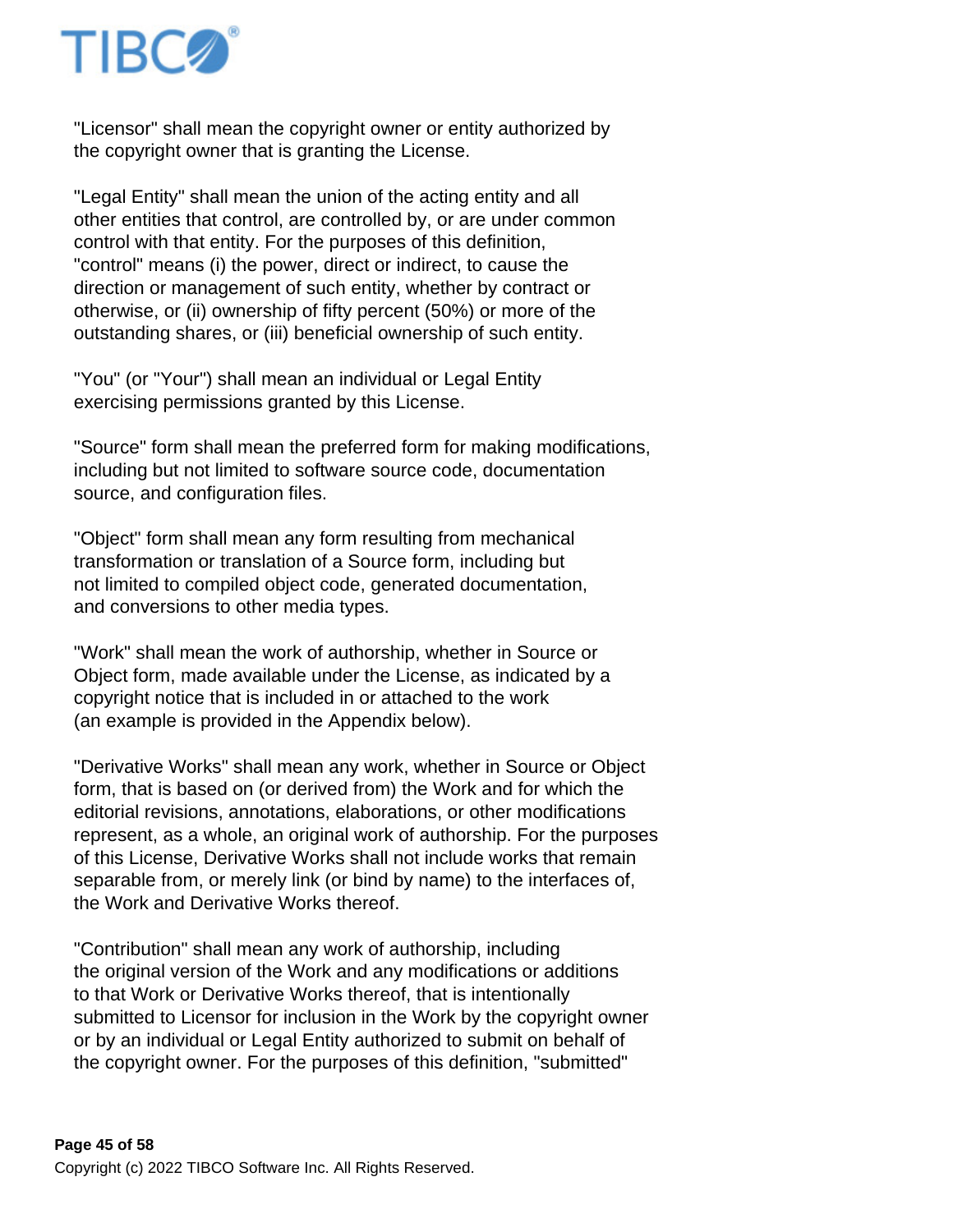

 means any form of electronic, verbal, or written communication sent to the Licensor or its representatives, including but not limited to communication on electronic mailing lists, source code control systems, and issue tracking systems that are managed by, or on behalf of, the Licensor for the purpose of discussing and improving the Work, but excluding communication that is conspicuously marked or otherwise designated in writing by the copyright owner as "Not a Contribution."

 "Contributor" shall mean Licensor and any individual or Legal Entity on behalf of whom a Contribution has been received by Licensor and subsequently incorporated within the Work.

- 2. Grant of Copyright License. Subject to the terms and conditions of this License, each Contributor hereby grants to You a perpetual, worldwide, non-exclusive, no-charge, royalty-free, irrevocable copyright license to reproduce, prepare Derivative Works of, publicly display, publicly perform, sublicense, and distribute the Work and such Derivative Works in Source or Object form.
- 3. Grant of Patent License. Subject to the terms and conditions of this License, each Contributor hereby grants to You a perpetual, worldwide, non-exclusive, no-charge, royalty-free, irrevocable (except as stated in this section) patent license to make, have made, use, offer to sell, sell, import, and otherwise transfer the Work, where such license applies only to those patent claims licensable by such Contributor that are necessarily infringed by their Contribution(s) alone or by combination of their Contribution(s) with the Work to which such Contribution(s) was submitted. If You institute patent litigation against any entity (including a cross-claim or counterclaim in a lawsuit) alleging that the Work or a Contribution incorporated within the Work constitutes direct or contributory patent infringement, then any patent licenses granted to You under this License for that Work shall terminate as of the date such litigation is filed.
- 4. Redistribution. You may reproduce and distribute copies of the Work or Derivative Works thereof in any medium, with or without modifications, and in Source or Object form, provided that You meet the following conditions:
	- (a) You must give any other recipients of the Work or Derivative Works a copy of this License; and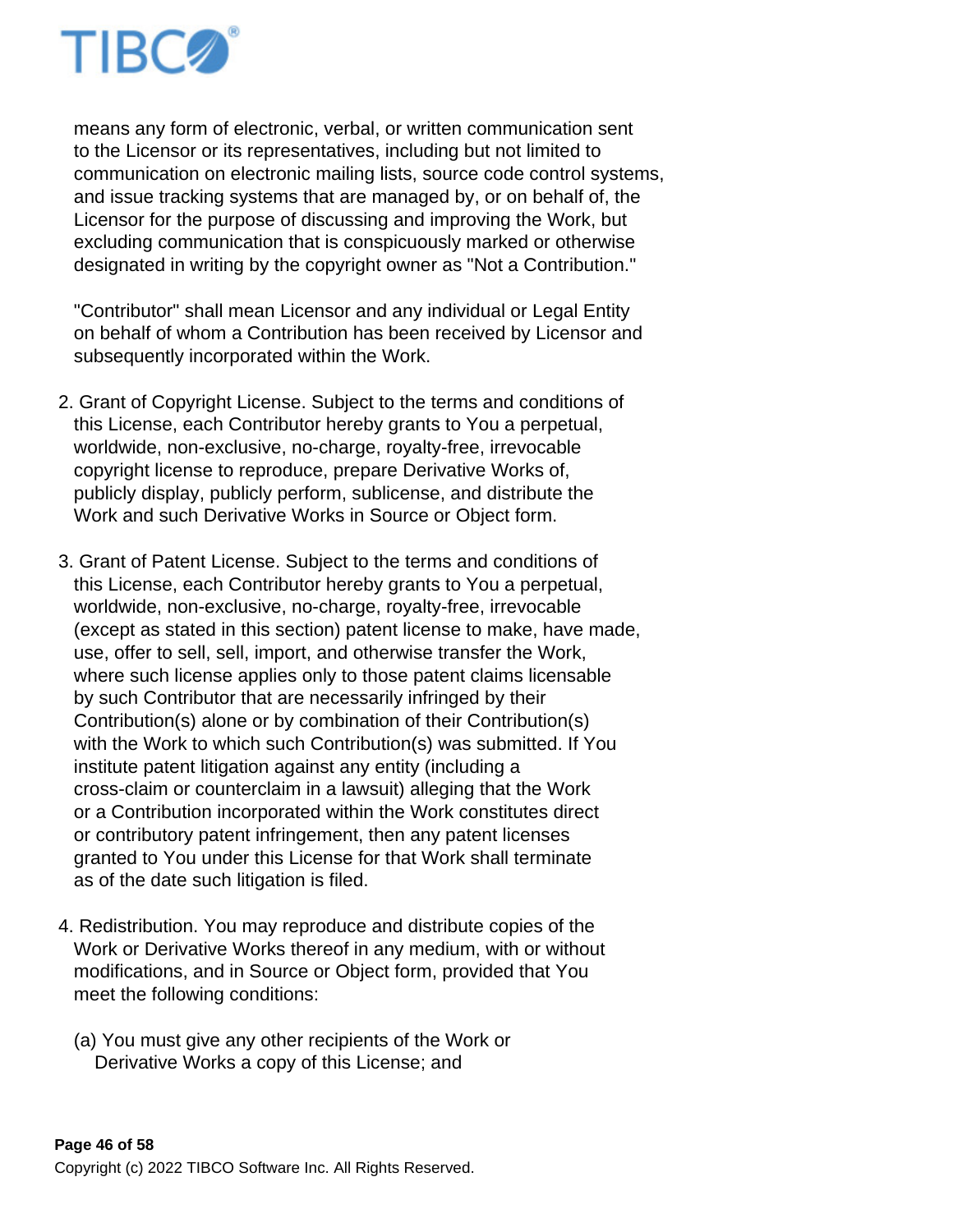

- (b) You must cause any modified files to carry prominent notices stating that You changed the files; and
- (c) You must retain, in the Source form of any Derivative Works that You distribute, all copyright, patent, trademark, and attribution notices from the Source form of the Work, excluding those notices that do not pertain to any part of the Derivative Works; and
- (d) If the Work includes a "NOTICE" text file as part of its distribution, then any Derivative Works that You distribute must include a readable copy of the attribution notices contained within such NOTICE file, excluding those notices that do not pertain to any part of the Derivative Works, in at least one of the following places: within a NOTICE text file distributed as part of the Derivative Works; within the Source form or documentation, if provided along with the Derivative Works; or, within a display generated by the Derivative Works, if and wherever such third-party notices normally appear. The contents of the NOTICE file are for informational purposes only and do not modify the License. You may add Your own attribution notices within Derivative Works that You distribute, alongside or as an addendum to the NOTICE text from the Work, provided that such additional attribution notices cannot be construed as modifying the License.

 You may add Your own copyright statement to Your modifications and may provide additional or different license terms and conditions for use, reproduction, or distribution of Your modifications, or for any such Derivative Works as a whole, provided Your use, reproduction, and distribution of the Work otherwise complies with the conditions stated in this License.

5. Submission of Contributions. Unless You explicitly state otherwise, any Contribution intentionally submitted for inclusion in the Work by You to the Licensor shall be under the terms and conditions of this License, without any additional terms or conditions. Notwithstanding the above, nothing herein shall supersede or modify the terms of any separate license agreement you may have executed with Licensor regarding such Contributions.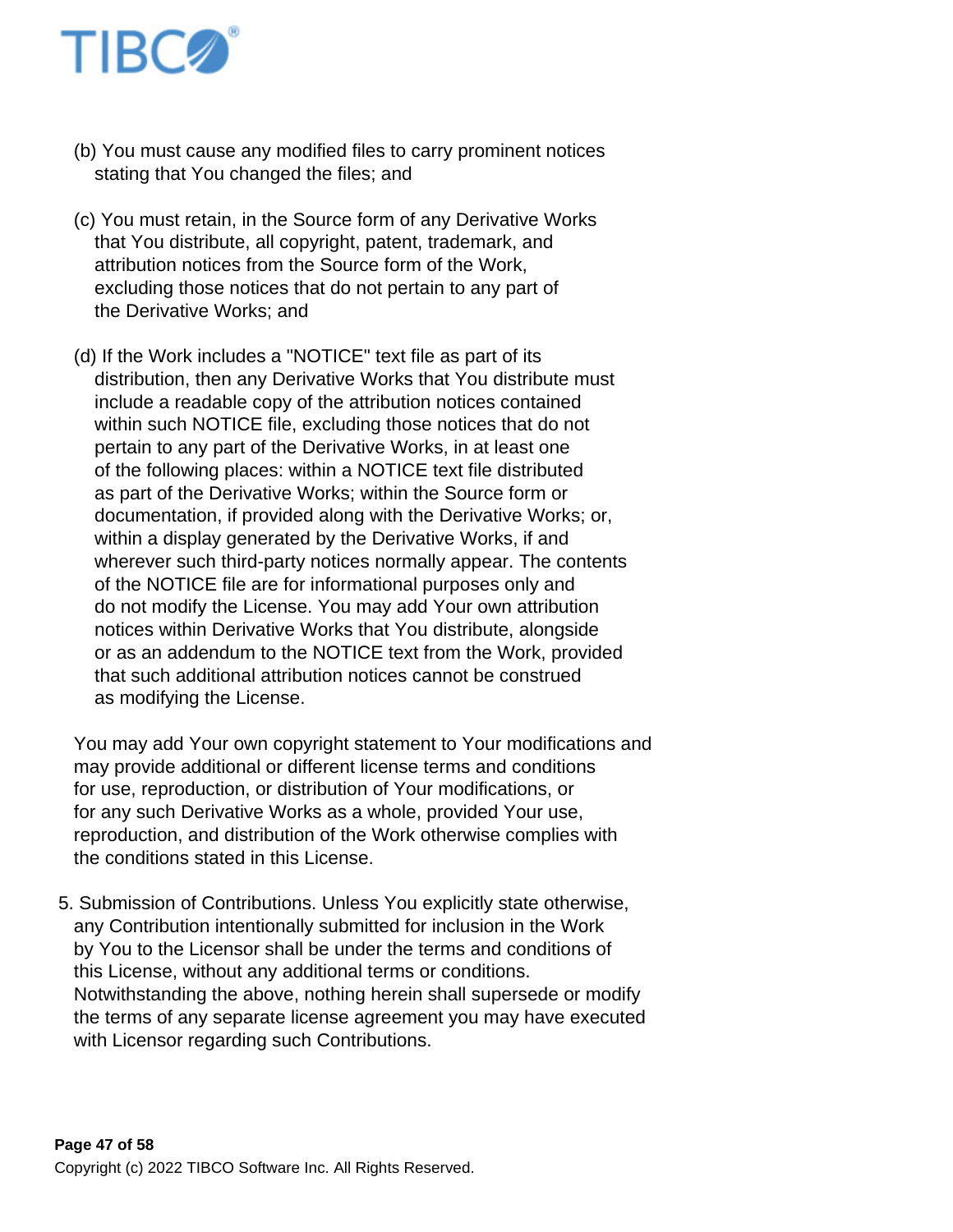

- 6. Trademarks. This License does not grant permission to use the trade names, trademarks, service marks, or product names of the Licensor, except as required for reasonable and customary use in describing the origin of the Work and reproducing the content of the NOTICE file.
- 7. Disclaimer of Warranty. Unless required by applicable law or agreed to in writing, Licensor provides the Work (and each Contributor provides its Contributions) on an "AS IS" BASIS, WITHOUT WARRANTIES OR CONDITIONS OF ANY KIND, either express or implied, including, without limitation, any warranties or conditions of TITLE, NON-INFRINGEMENT, MERCHANTABILITY, or FITNESS FOR A PARTICULAR PURPOSE. You are solely responsible for determining the appropriateness of using or redistributing the Work and assume any risks associated with Your exercise of permissions under this License.
- 8. Limitation of Liability. In no event and under no legal theory, whether in tort (including negligence), contract, or otherwise, unless required by applicable law (such as deliberate and grossly negligent acts) or agreed to in writing, shall any Contributor be liable to You for damages, including any direct, indirect, special, incidental, or consequential damages of any character arising as a result of this License or out of the use or inability to use the Work (including but not limited to damages for loss of goodwill, work stoppage, computer failure or malfunction, or any and all other commercial damages or losses), even if such Contributor has been advised of the possibility of such damages.
- 9. Accepting Warranty or Additional Liability. While redistributing the Work or Derivative Works thereof, You may choose to offer, and charge a fee for, acceptance of support, warranty, indemnity, or other liability obligations and/or rights consistent with this License. However, in accepting such obligations, You may act only on Your own behalf and on Your sole responsibility, not on behalf of any other Contributor, and only if You agree to indemnify, defend, and hold each Contributor harmless for any liability incurred by, or claims asserted against, such Contributor by reason of your accepting any such warranty or additional liability.

END OF TERMS AND CONDITIONS

\* tcp-port-used 1.0.2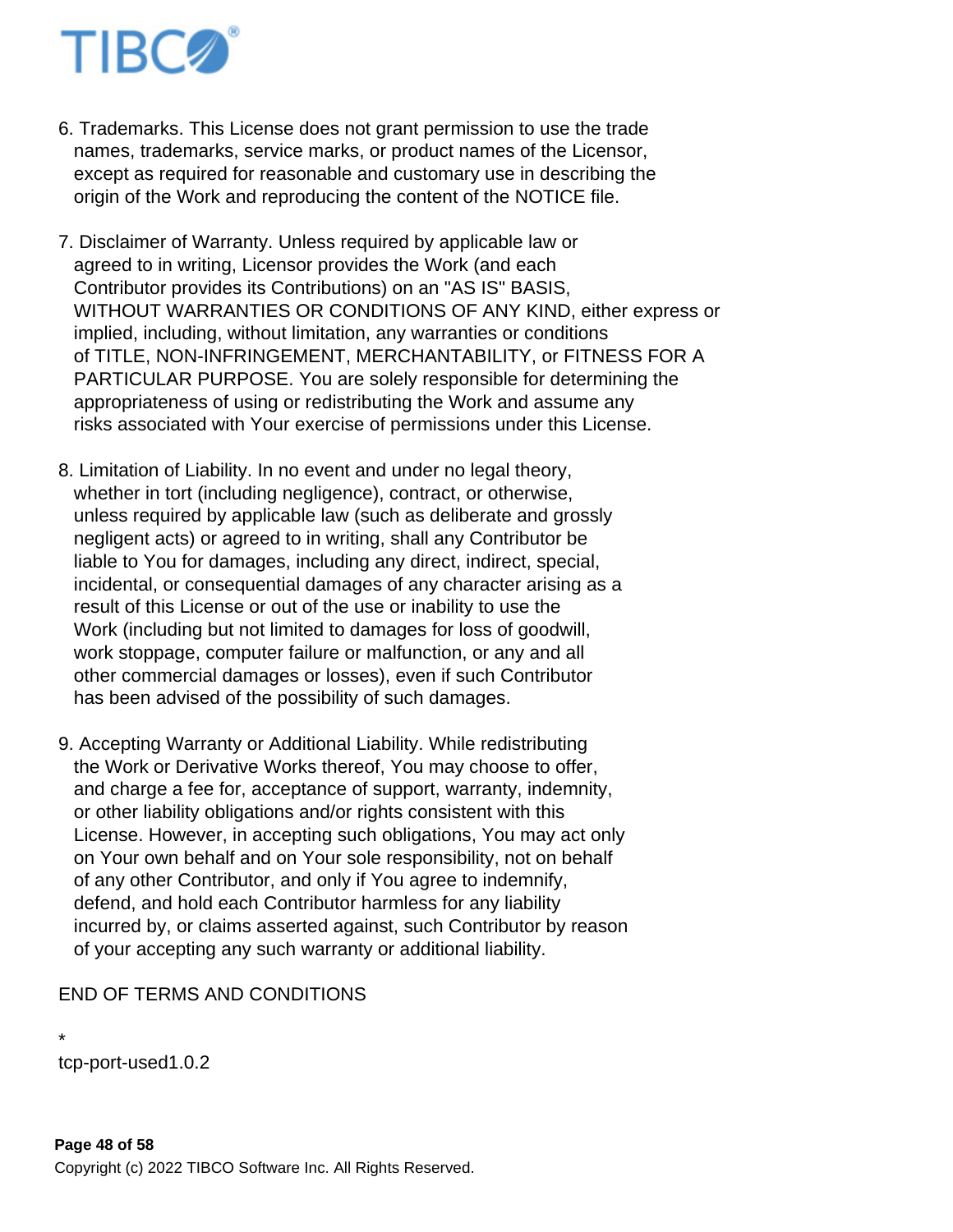

The MIT License (MIT)

Copyright (c) 2013 jut-io

Permission is hereby granted, free of charge, to any person obtaining a copy of this software and associated documentation files (the "Software"), to deal in the Software without restriction, including without limitation the rights to use, copy, modify, merge, publish, distribute, sublicense, and/or sell copies of the Software, and to permit persons to whom the Software is furnished to do so, subject to the following conditions:

The above copyright notice and this permission notice shall be included in all copies or substantial portions of the Software.

THE SOFTWARE IS PROVIDED "AS IS", WITHOUT WARRANTY OF ANY KIND, EXPRESS OR IMPLIED, INCLUDING BUT NOT LIMITED TO THE WARRANTIES OF MERCHANTABILITY, FITNESS FOR A PARTICULAR PURPOSE AND NONINFRINGEMENT. IN NO EVENT SHALL THE AUTHORS OR COPYRIGHT HOLDERS BE LIABLE FOR ANY CLAIM, DAMAGES OR OTHER LIABILITY, WHETHER IN AN ACTION OF CONTRACT, TORT OR OTHERWISE, ARISING FROM, OUT OF OR IN CONNECTION WITH THE SOFTWARE OR THE USE OR OTHER DEALINGS IN THE SOFTWARE.

\*

node-soap v0.38.0

Copyright (C) 2013 Vinay Pulim

Permission is hereby granted, free of charge, to any person obtaining a copy of this software and associated documentation files (the "Software"), to deal in the Software without restriction, including without limitation the rights to use, copy, modify, merge, publish, distribute, sublicense, and/or sell copies of the Software, and to permit persons to whom the Software is furnished to do so, subject to the following conditions:

The above copyright notice and this permission notice shall be included in all copies or substantial portions of the Software.

THE SOFTWARE IS PROVIDED "AS IS", WITHOUT WARRANTY OF ANY KIND, EXPRESS OR IMPLIED, INCLUDING BUT NOT LIMITED TO THE WARRANTIES OF MERCHANTABILITY, FITNESS FOR A PARTICULAR PURPOSE AND NONINFRINGEMENT. IN NO EVENT SHALL THE AUTHORS OR COPYRIGHT HOLDERS BE LIABLE FOR ANY CLAIM, DAMAGES OR OTHER LIABILITY, WHETHER IN AN ACTION OF CONTRACT, TORT OR OTHERWISE, ARISING FROM, OUT OF OR IN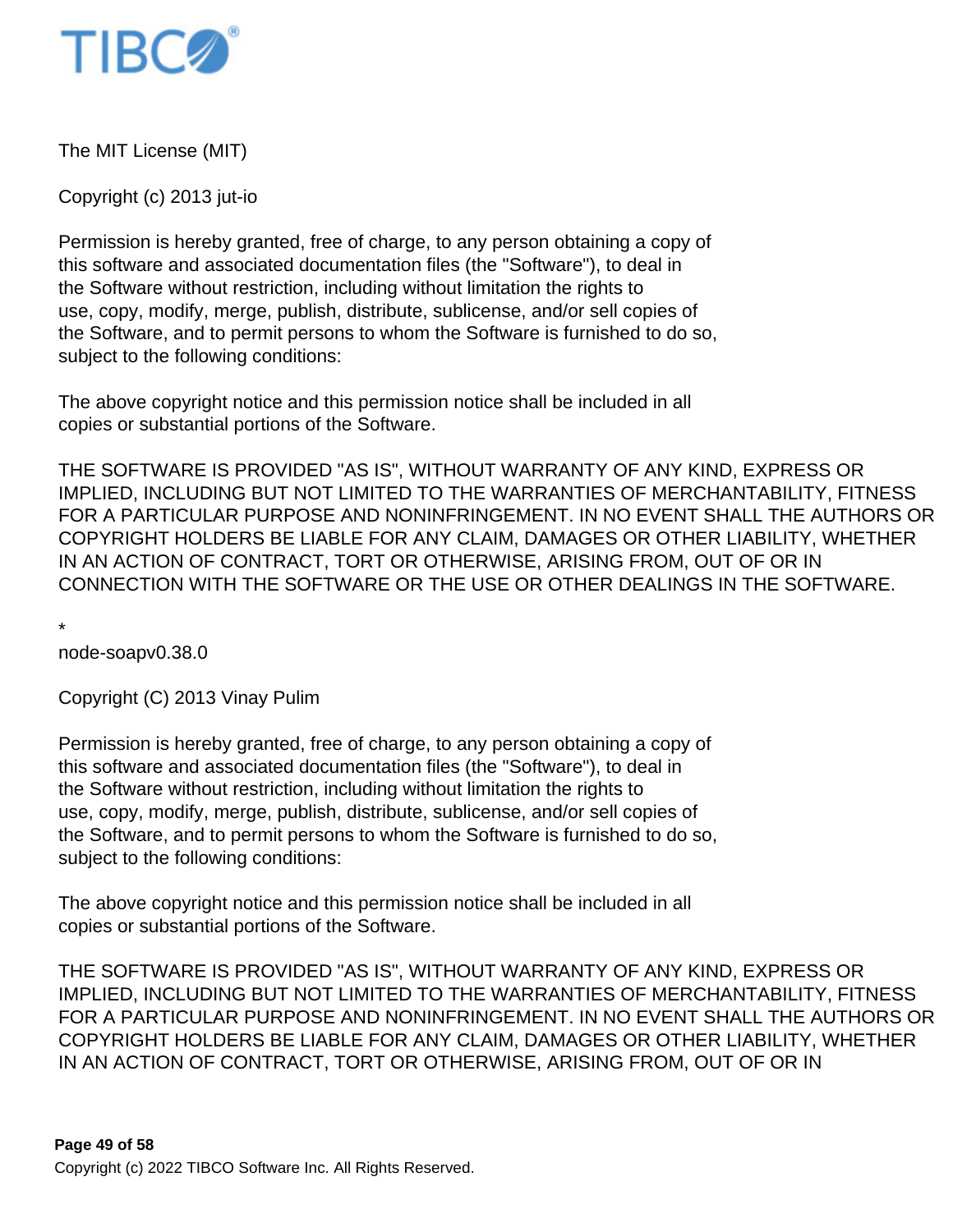

# CONNECTION WITH THE SOFTWARE OR THE USE OR OTHER DEALINGS IN THE SOFTWARE.

\* replace-in-file 6.3.2

Permission is hereby granted, free of charge, to any person obtaining a copy of this software and associated documentation files (the "Software"), to deal in the Software without restriction, including without limitation the rights to use, copy, modify, merge, publish, distribute, sublicense, and/or sell copies of the Software, and to permit persons to whom the Software is furnished to do so, subject to the following conditions:

The above copyright notice and this permission notice shall be included in all copies or substantial portions of the Software.

THE SOFTWARE IS PROVIDED "AS IS", WITHOUT WARRANTY OF ANY KIND, EXPRESS OR IMPLIED, INCLUDING BUT NOT LIMITED TO THE WARRANTIES OF MERCHANTABILITY, FITNESS FOR A PARTICULAR PURPOSE AND NONINFRINGEMENT. IN NO EVENT SHALL THE AUTHORS OR COPYRIGHT HOLDERS BE LIABLE FOR ANY CLAIM, DAMAGES OR OTHER LIABILITY, WHETHER IN AN ACTION OF CONTRACT, TORT OR OTHERWISE, ARISING FROM, OUT OF OR IN CONNECTION WITH THE SOFTWARE OR THE USE OR OTHER DEALINGS IN THE SOFTWARE.

\*

inquirer-autocomplete-prompt 1.4.0

Copyright (c) 2015, Martin Hansen <martin@martinhansen.no>

Permission to use, copy, modify, and/or distribute this software for any purpose with or without fee is hereby granted, provided that the above copyright notice and this permission notice appear in all copies.

THE SOFTWARE IS PROVIDED "AS IS" AND THE AUTHOR DISCLAIMS ALL WARRANTIES WITH REGARD TO THIS SOFTWARE INCLUDING ALL IMPLIED WARRANTIES OF MERCHANTABILITY AND FITNESS. IN NO EVENT SHALL THE AUTHOR BE LIABLE FOR ANY SPECIAL, DIRECT, INDIRECT, OR CONSEQUENTIAL DAMAGES OR ANY DAMAGES WHATSOEVER RESULTING FROM LOST OF USE, DATA OR PROFITS, WHETHER IN AN ACTION OF CONTRACT, NEGLIGENCE OR OTHER TORTIOUS ACTION, ARISING OUT OF OR IN CONNECTION WITH THE USE OR PERFORMANCE OF THIS SOFTWARE.

```
*
```
 $cli$ -table  $0.3.11$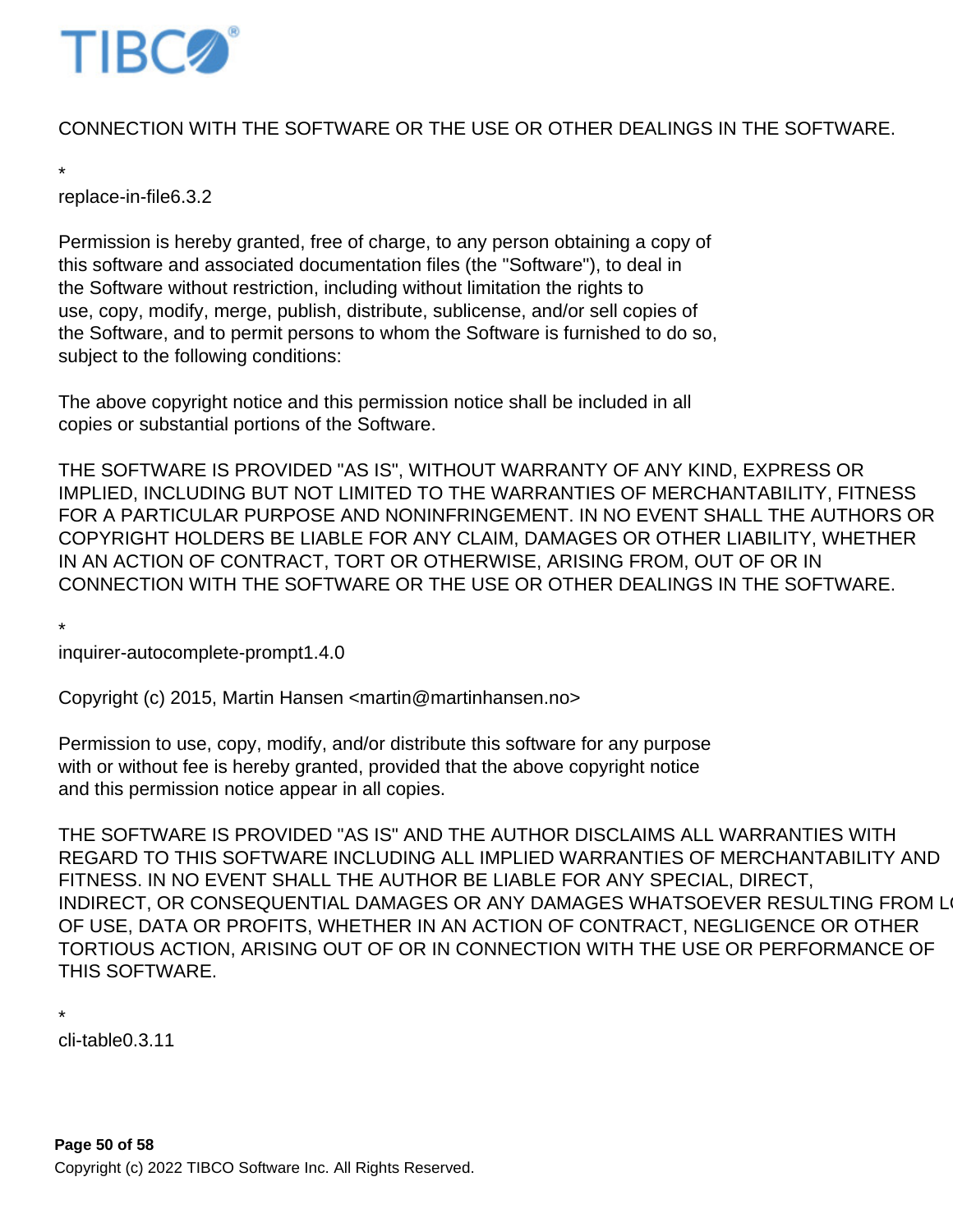

MIT License

Copyright (c) 2010 LearnBoost <dev@learnboost.com>

Permission is hereby granted, free of charge, to any person obtaining a copy of this software and associated documentation files (the "Software"), to deal in the Software without restriction, including without limitation the rights to use, copy, modify, merge, publish, distribute, sublicense, and/or sell copies of the Software, and to permit persons to whom the Software is furnished to do so, subject to the following conditions:

The above copyright notice and this permission notice shall be included in all copies or substantial portions of the Software.

THE SOFTWARE IS PROVIDED "AS IS", WITHOUT WARRANTY OF ANY KIND, EXPRESS OR IMPLIED, INCLUDING BUT NOT LIMITED TO THE WARRANTIES OF MERCHANTABILITY, FITNESS FOR A PARTICULAR PURPOSE AND NONINFRINGEMENT. IN NO EVENT SHALL THE AUTHORS OR COPYRIGHT HOLDERS BE LIABLE FOR ANY CLAIM, DAMAGES OR OTHER LIABILITY, WHETHER IN AN ACTION OF CONTRACT, TORT OR OTHERWISE, ARISING FROM, OUT OF OR IN CONNECTION WITH THE SOFTWARE OR THE USE OR OTHER DEALINGS IN THE SOFTWARE.

\* chokidar - paulmillr/chokidar 3.5.2

The MIT License (MIT)

Copyright (c) 2012-2019 Paul Miller (https://paulmillr.com), Elan Shanker

Permission is hereby granted, free of charge, to any person obtaining a copy of this software and associated documentation files (the "Software"), to deal in the Software without restriction, including without limitation the rights to use, copy, modify, merge, publish, distribute, sublicense, and/or sell copies of the Software, and to permit persons to whom the Software is furnished to do so, subject to the following conditions:

The above copyright notice and this permission notice shall be included in all copies or substantial portions of the Software.

THE SOFTWARE IS PROVIDED "AS IS", WITHOUT WARRANTY OF ANY KIND, EXPRESS OR IMPLIED, INCLUDING BUT NOT LIMITED TO THE WARRANTIES OF MERCHANTABILITY, FITNESS FOR A PARTICULAR PURPOSE AND NONINFRINGEMENT. IN NO EVENT SHALL THE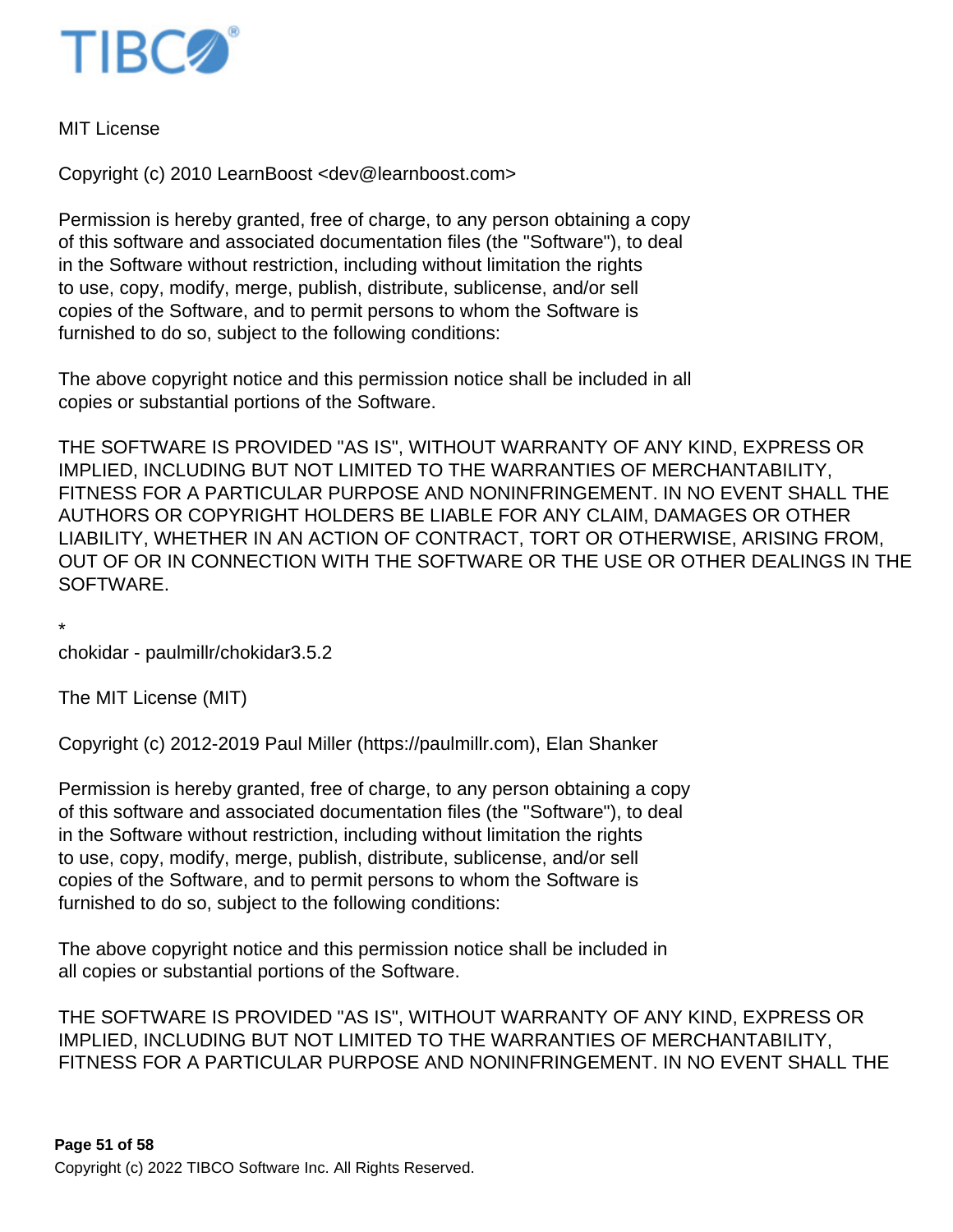

AUTHORS OR COPYRIGHT HOLDERS BE LIABLE FOR ANY CLAIM, DAMAGES OR OTHER LIABILITY, WHETHER IN AN ACTION OF CONTRACT, TORT OR OTHERWISE, ARISING FROM, OUT OF OR IN CONNECTION WITH THE SOFTWARE OR THE USE OR OTHER DEALINGS IN THE SOFTWARE.

\*

@angular/core 12.2.13

The MIT License

Copyright (c) 2010-2022 Google LLC. https://angular.io/license

Permission is hereby granted, free of charge, to any person obtaining a copy of this software and associated documentation files (the "Software"), to deal in the Software without restriction, including without limitation the rights to use, copy, modify, merge, publish, distribute, sublicense, and/or sell copies of the Software, and to permit persons to whom the Software is furnished to do so, subject to the following conditions:

The above copyright notice and this permission notice shall be included in all copies or substantial portions of the Software.

THE SOFTWARE IS PROVIDED "AS IS", WITHOUT WARRANTY OF ANY KIND, EXPRESS OR IMPLIED, INCLUDING BUT NOT LIMITED TO THE WARRANTIES OF MERCHANTABILITY, FITNESS FOR A PARTICULAR PURPOSE AND NONINFRINGEMENT. IN NO EVENT SHALL THE AUTHORS OR COPYRIGHT HOLDERS BE LIABLE FOR ANY CLAIM, DAMAGES OR OTHER LIABILITY, WHETHER IN AN ACTION OF CONTRACT, TORT OR OTHERWISE, ARISING FROM, OUT OF OR IN CONNECTION WITH THE SOFTWARE OR THE USE OR OTHER DEALINGS IN THE SOFTWARE.

\*

@angular/cdk 12.2.13

The MIT License

Copyright (c) 2022 Google LLC.

Permission is hereby granted, free of charge, to any person obtaining a copy of this software and associated documentation files (the "Software"), to deal in the Software without restriction, including without limitation the rights to use, copy, modify, merge, publish, distribute, sublicense, and/or sell copies of the Software, and to permit persons to whom the Software is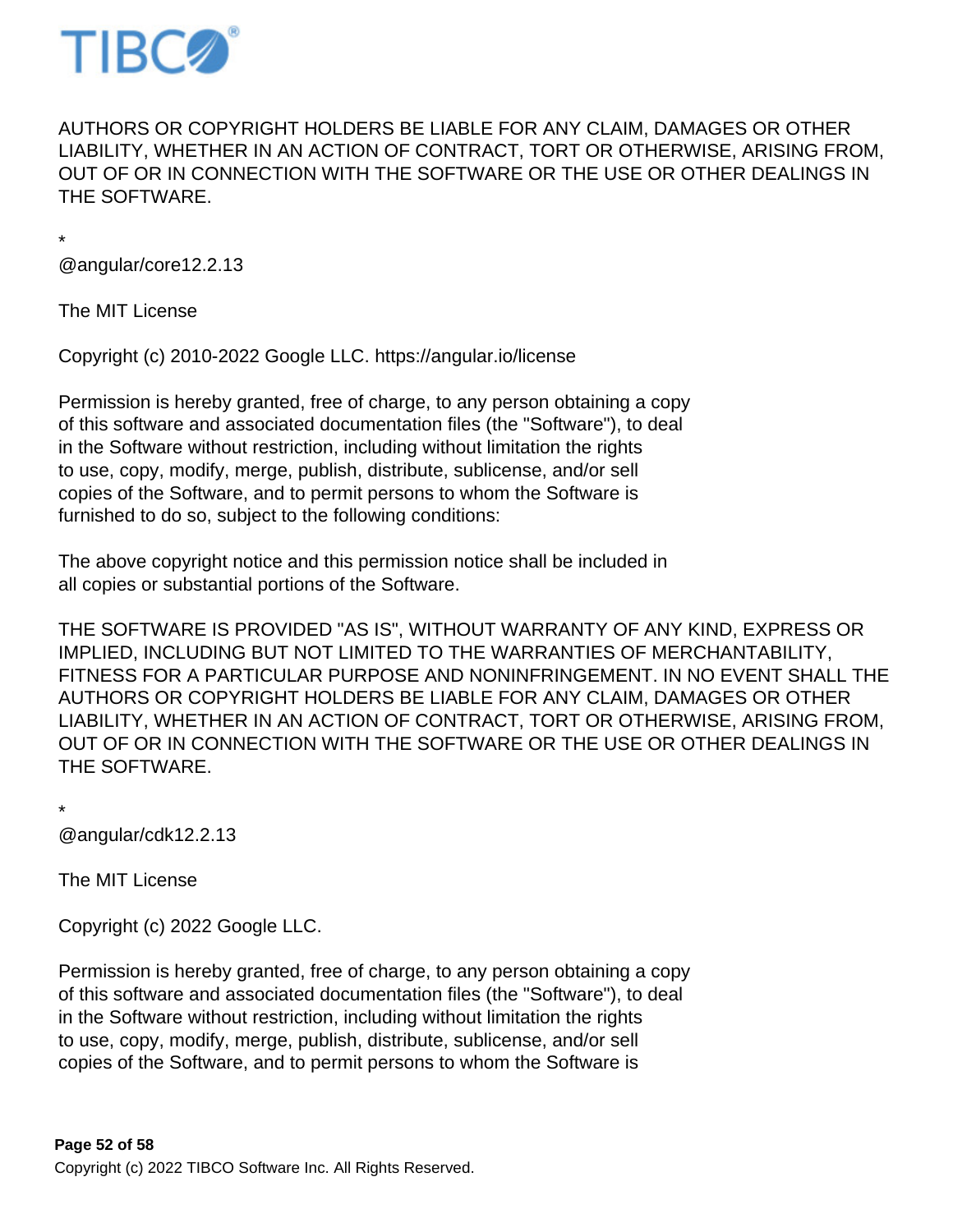

furnished to do so, subject to the following conditions:

The above copyright notice and this permission notice shall be included in all copies or substantial portions of the Software.

THE SOFTWARE IS PROVIDED "AS IS", WITHOUT WARRANTY OF ANY KIND, EXPRESS OR IMPLIED, INCLUDING BUT NOT LIMITED TO THE WARRANTIES OF MERCHANTABILITY, FITNESS FOR A PARTICULAR PURPOSE AND NONINFRINGEMENT. IN NO EVENT SHALL THE AUTHORS OR COPYRIGHT HOLDERS BE LIABLE FOR ANY CLAIM, DAMAGES OR OTHER LIABILITY, WHETHER IN AN ACTION OF CONTRACT, TORT OR OTHERWISE, ARISING FROM, OUT OF OR IN CONNECTION WITH THE SOFTWARE OR THE USE OR OTHER DEALINGS IN THE SOFTWARE.

\* @angular/animations 12.2.13

The MIT License

Copyright (c) 2010-2022 Google LLC. https://angular.io/license

Permission is hereby granted, free of charge, to any person obtaining a copy of this software and associated documentation files (the "Software"), to deal in the Software without restriction, including without limitation the rights to use, copy, modify, merge, publish, distribute, sublicense, and/or sell copies of the Software, and to permit persons to whom the Software is furnished to do so, subject to the following conditions:

The above copyright notice and this permission notice shall be included in all copies or substantial portions of the Software.

THE SOFTWARE IS PROVIDED "AS IS", WITHOUT WARRANTY OF ANY KIND, EXPRESS OR IMPLIED, INCLUDING BUT NOT LIMITED TO THE WARRANTIES OF MERCHANTABILITY, FITNESS FOR A PARTICULAR PURPOSE AND NONINFRINGEMENT. IN NO EVENT SHALL THE AUTHORS OR COPYRIGHT HOLDERS BE LIABLE FOR ANY CLAIM, DAMAGES OR OTHER LIABILITY, WHETHER IN AN ACTION OF CONTRACT, TORT OR OTHERWISE, ARISING FROM, OUT OF OR IN CONNECTION WITH THE SOFTWARE OR THE USE OR OTHER DEALINGS IN THE SOFTWARE.

\*

@angular/common 12.2.13

The MIT License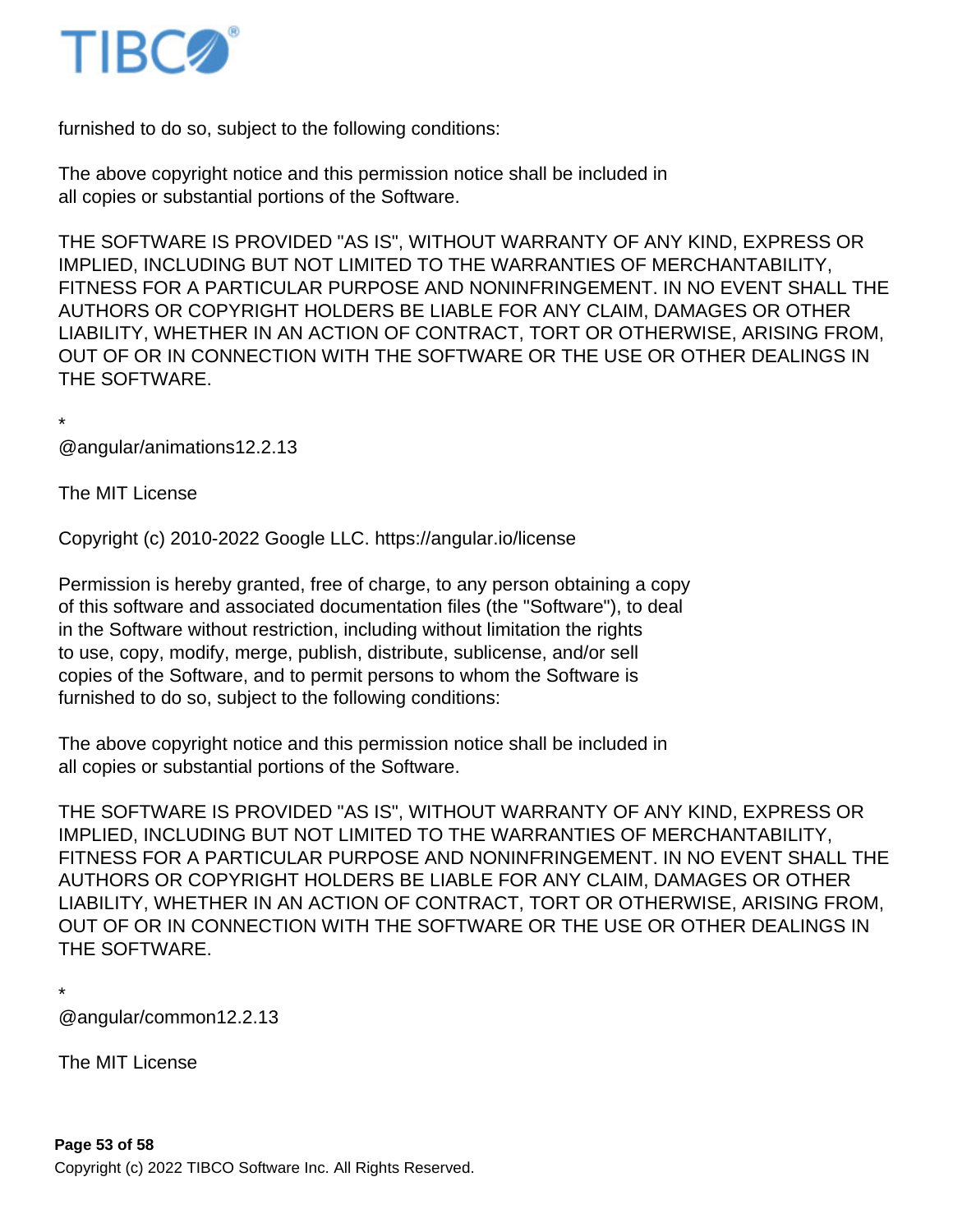

Copyright (c) 2010-2022 Google LLC. https://angular.io/license

Permission is hereby granted, free of charge, to any person obtaining a copy of this software and associated documentation files (the "Software"), to deal in the Software without restriction, including without limitation the rights to use, copy, modify, merge, publish, distribute, sublicense, and/or sell copies of the Software, and to permit persons to whom the Software is furnished to do so, subject to the following conditions:

The above copyright notice and this permission notice shall be included in all copies or substantial portions of the Software.

THE SOFTWARE IS PROVIDED "AS IS", WITHOUT WARRANTY OF ANY KIND, EXPRESS OR IMPLIED, INCLUDING BUT NOT LIMITED TO THE WARRANTIES OF MERCHANTABILITY, FITNESS FOR A PARTICULAR PURPOSE AND NONINFRINGEMENT. IN NO EVENT SHALL THE AUTHORS OR COPYRIGHT HOLDERS BE LIABLE FOR ANY CLAIM, DAMAGES OR OTHER LIABILITY, WHETHER IN AN ACTION OF CONTRACT, TORT OR OTHERWISE, ARISING FROM, OUT OF OR IN CONNECTION WITH THE SOFTWARE OR THE USE OR OTHER DEALINGS IN THE SOFTWARE.

\*

@angular/compiler 12.2.13

The MIT License

Copyright (c) 2010-2022 Google LLC. https://angular.io/license

Permission is hereby granted, free of charge, to any person obtaining a copy of this software and associated documentation files (the "Software"), to deal in the Software without restriction, including without limitation the rights to use, copy, modify, merge, publish, distribute, sublicense, and/or sell copies of the Software, and to permit persons to whom the Software is furnished to do so, subject to the following conditions:

The above copyright notice and this permission notice shall be included in all copies or substantial portions of the Software.

THE SOFTWARE IS PROVIDED "AS IS", WITHOUT WARRANTY OF ANY KIND, EXPRESS OR IMPLIED, INCLUDING BUT NOT LIMITED TO THE WARRANTIES OF MERCHANTABILITY, FITNESS FOR A PARTICULAR PURPOSE AND NONINFRINGEMENT. IN NO EVENT SHALL THE AUTHORS OR COPYRIGHT HOLDERS BE LIABLE FOR ANY CLAIM, DAMAGES OR OTHER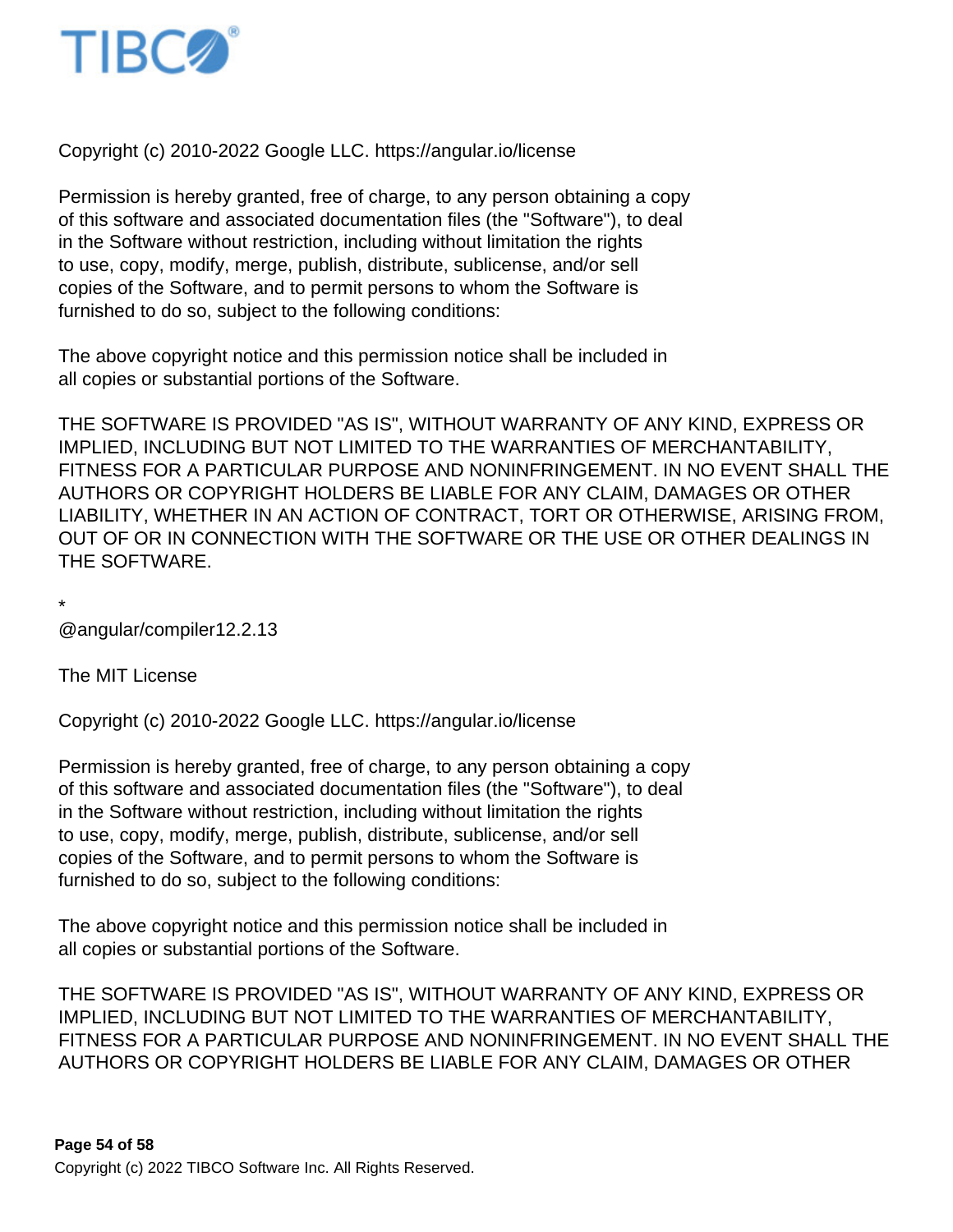

LIABILITY, WHETHER IN AN ACTION OF CONTRACT, TORT OR OTHERWISE, ARISING FROM, OUT OF OR IN CONNECTION WITH THE SOFTWARE OR THE USE OR OTHER DEALINGS IN THE SOFTWARE.

\* @angular/flex-layout 12.0.0-beta.34

The MIT License

Copyright (c) 2022 Google LLC.

Permission is hereby granted, free of charge, to any person obtaining a copy of this software and associated documentation files (the "Software"), to deal in the Software without restriction, including without limitation the rights to use, copy, modify, merge, publish, distribute, sublicense, and/or sell copies of the Software, and to permit persons to whom the Software is furnished to do so, subject to the following conditions:

The above copyright notice and this permission notice shall be included in all copies or substantial portions of the Software.

THE SOFTWARE IS PROVIDED "AS IS", WITHOUT WARRANTY OF ANY KIND, EXPRESS OR IMPLIED, INCLUDING BUT NOT LIMITED TO THE WARRANTIES OF MERCHANTABILITY, FITNESS FOR A PARTICULAR PURPOSE AND NONINFRINGEMENT. IN NO EVENT SHALL THE AUTHORS OR COPYRIGHT HOLDERS BE LIABLE FOR ANY CLAIM, DAMAGES OR OTHER LIABILITY, WHETHER IN AN ACTION OF CONTRACT, TORT OR OTHERWISE, ARISING FROM, OUT OF OR IN CONNECTION WITH THE SOFTWARE OR THE USE OR OTHER DEALINGS IN THE SOFTWARE.

\*

@angular/forms 12.2.13

The MIT License

Copyright (c) 2010-2022 Google LLC. https://angular.io/license

Permission is hereby granted, free of charge, to any person obtaining a copy of this software and associated documentation files (the "Software"), to deal in the Software without restriction, including without limitation the rights to use, copy, modify, merge, publish, distribute, sublicense, and/or sell copies of the Software, and to permit persons to whom the Software is furnished to do so, subject to the following conditions: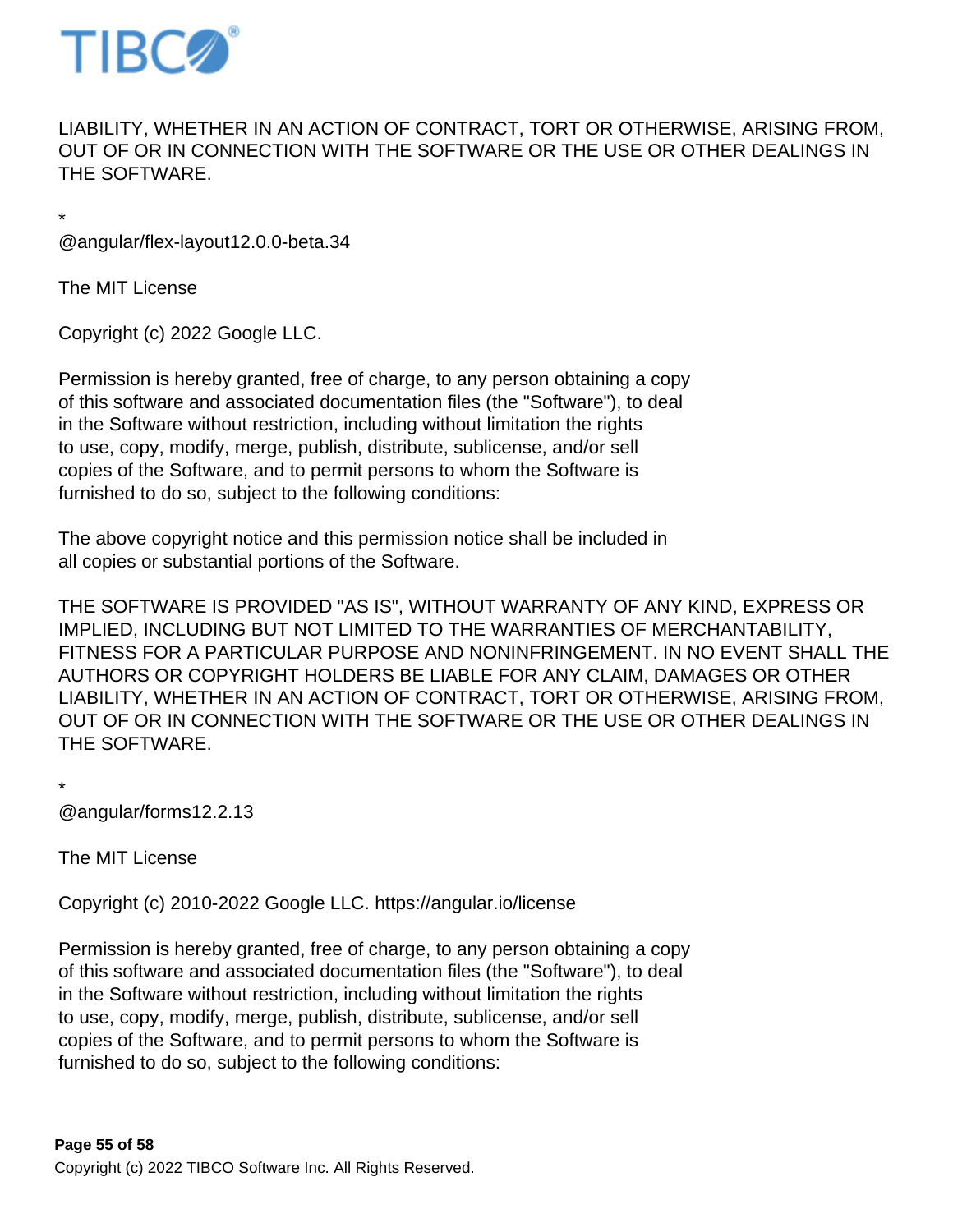

The above copyright notice and this permission notice shall be included in all copies or substantial portions of the Software.

THE SOFTWARE IS PROVIDED "AS IS", WITHOUT WARRANTY OF ANY KIND, EXPRESS OR IMPLIED, INCLUDING BUT NOT LIMITED TO THE WARRANTIES OF MERCHANTABILITY, FITNESS FOR A PARTICULAR PURPOSE AND NONINFRINGEMENT. IN NO EVENT SHALL THE AUTHORS OR COPYRIGHT HOLDERS BE LIABLE FOR ANY CLAIM, DAMAGES OR OTHER LIABILITY, WHETHER IN AN ACTION OF CONTRACT, TORT OR OTHERWISE, ARISING FROM, OUT OF OR IN CONNECTION WITH THE SOFTWARE OR THE USE OR OTHER DEALINGS IN THE SOFTWARE.

\*

@angular/material 12.2.13

The MIT License

Copyright (c) 2022 Google LLC.

Permission is hereby granted, free of charge, to any person obtaining a copy of this software and associated documentation files (the "Software"), to deal in the Software without restriction, including without limitation the rights to use, copy, modify, merge, publish, distribute, sublicense, and/or sell copies of the Software, and to permit persons to whom the Software is furnished to do so, subject to the following conditions:

The above copyright notice and this permission notice shall be included in all copies or substantial portions of the Software.

THE SOFTWARE IS PROVIDED "AS IS", WITHOUT WARRANTY OF ANY KIND, EXPRESS OR IMPLIED, INCLUDING BUT NOT LIMITED TO THE WARRANTIES OF MERCHANTABILITY, FITNESS FOR A PARTICULAR PURPOSE AND NONINFRINGEMENT. IN NO EVENT SHALL THE AUTHORS OR COPYRIGHT HOLDERS BE LIABLE FOR ANY CLAIM, DAMAGES OR OTHER LIABILITY, WHETHER IN AN ACTION OF CONTRACT, TORT OR OTHERWISE, ARISING FROM, OUT OF OR IN CONNECTION WITH THE SOFTWARE OR THE USE OR OTHER DEALINGS IN THE SOFTWARE.

\*

@angular/platform-browser 12.2.13

The MIT License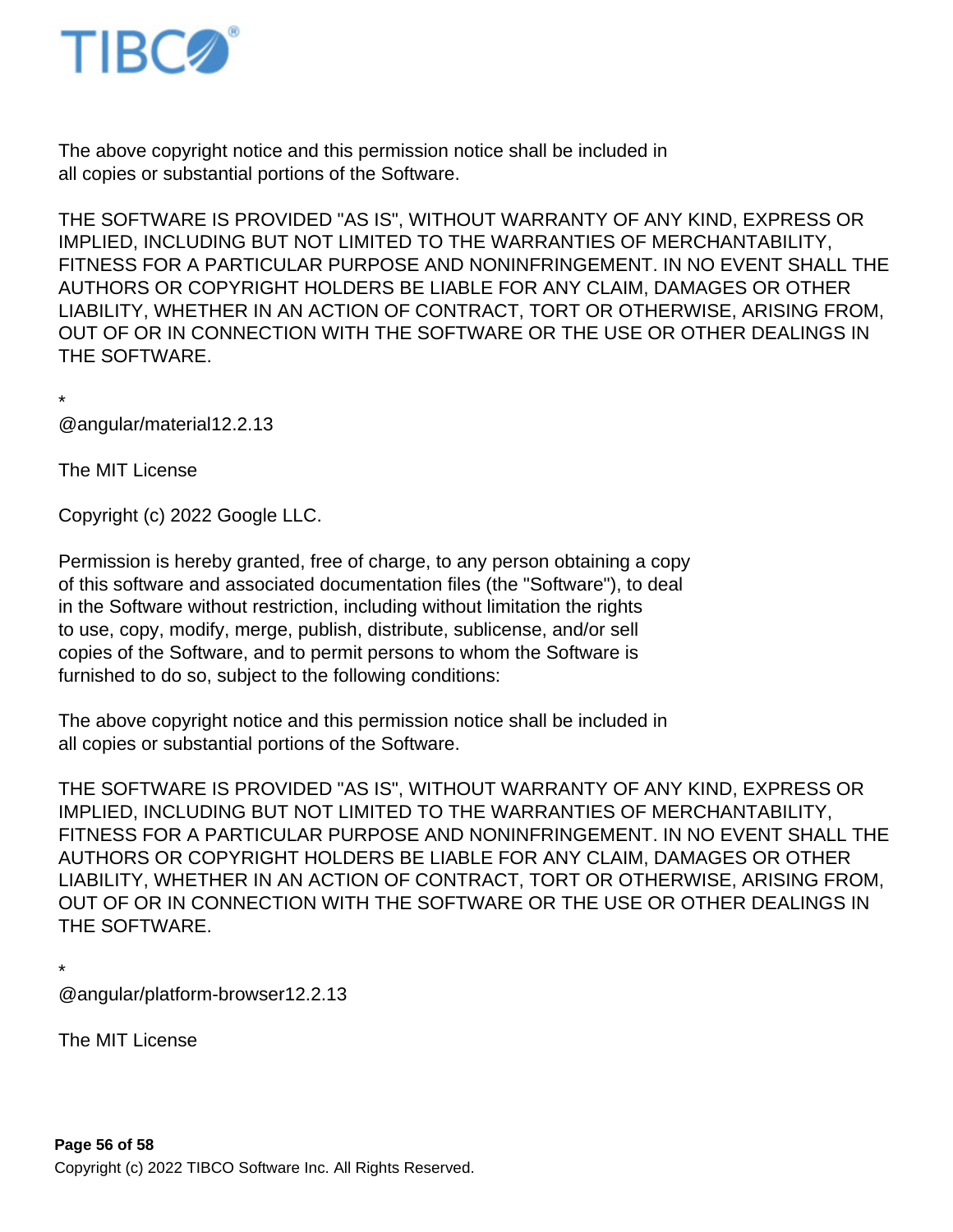

Copyright (c) 2010-2022 Google LLC. https://angular.io/license

Permission is hereby granted, free of charge, to any person obtaining a copy of this software and associated documentation files (the "Software"), to deal in the Software without restriction, including without limitation the rights to use, copy, modify, merge, publish, distribute, sublicense, and/or sell copies of the Software, and to permit persons to whom the Software is furnished to do so, subject to the following conditions:

The above copyright notice and this permission notice shall be included in all copies or substantial portions of the Software.

THE SOFTWARE IS PROVIDED "AS IS", WITHOUT WARRANTY OF ANY KIND, EXPRESS OR IMPLIED, INCLUDING BUT NOT LIMITED TO THE WARRANTIES OF MERCHANTABILITY, FITNESS FOR A PARTICULAR PURPOSE AND NONINFRINGEMENT. IN NO EVENT SHALL THE AUTHORS OR COPYRIGHT HOLDERS BE LIABLE FOR ANY CLAIM, DAMAGES OR OTHER LIABILITY, WHETHER IN AN ACTION OF CONTRACT, TORT OR OTHERWISE, ARISING FROM, OUT OF OR IN CONNECTION WITH THE SOFTWARE OR THE USE OR OTHER DEALINGS IN THE SOFTWARE.

\*

@angular/platform-browser-dynamic 12.2.13

The MIT License

Copyright (c) 2010-2022 Google LLC. https://angular.io/license

Permission is hereby granted, free of charge, to any person obtaining a copy of this software and associated documentation files (the "Software"), to deal in the Software without restriction, including without limitation the rights to use, copy, modify, merge, publish, distribute, sublicense, and/or sell copies of the Software, and to permit persons to whom the Software is furnished to do so, subject to the following conditions:

The above copyright notice and this permission notice shall be included in all copies or substantial portions of the Software.

THE SOFTWARE IS PROVIDED "AS IS", WITHOUT WARRANTY OF ANY KIND, EXPRESS OR IMPLIED, INCLUDING BUT NOT LIMITED TO THE WARRANTIES OF MERCHANTABILITY, FITNESS FOR A PARTICULAR PURPOSE AND NONINFRINGEMENT. IN NO EVENT SHALL THE AUTHORS OR COPYRIGHT HOLDERS BE LIABLE FOR ANY CLAIM, DAMAGES OR OTHER LIABILITY, WHETHER IN AN ACTION OF CONTRACT, TORT OR OTHERWISE, ARISING FROM,